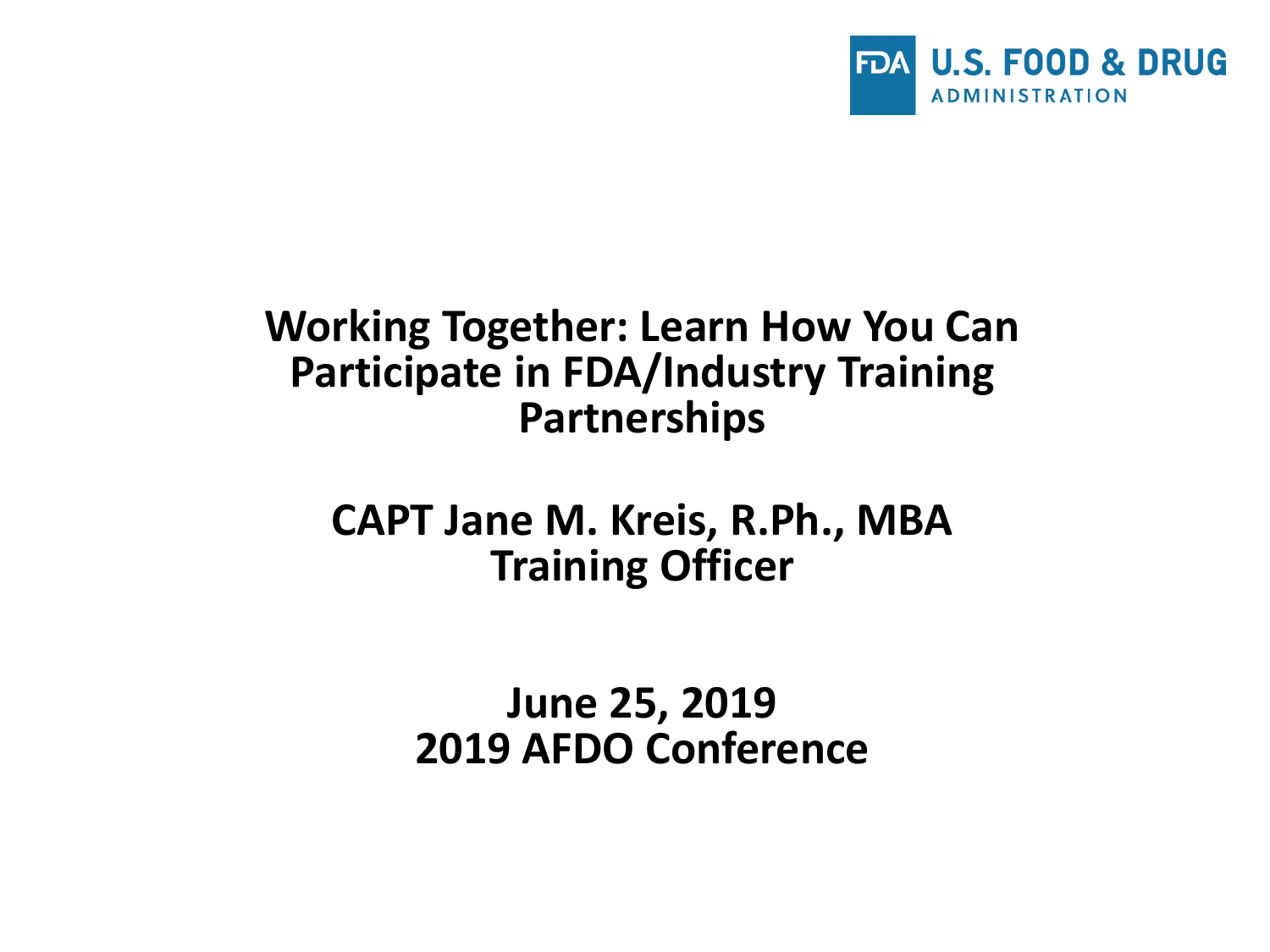

# Disclaimer

### Information Disclaimer:

*The information provided is only intended to be general summary information. It is not intended to take the place of either the written law or regulations.*

### Opinion Disclaimer:

*The comments and opinions expressed are those solely of the presenter. They are not intended to take the place of either the written law or regulations*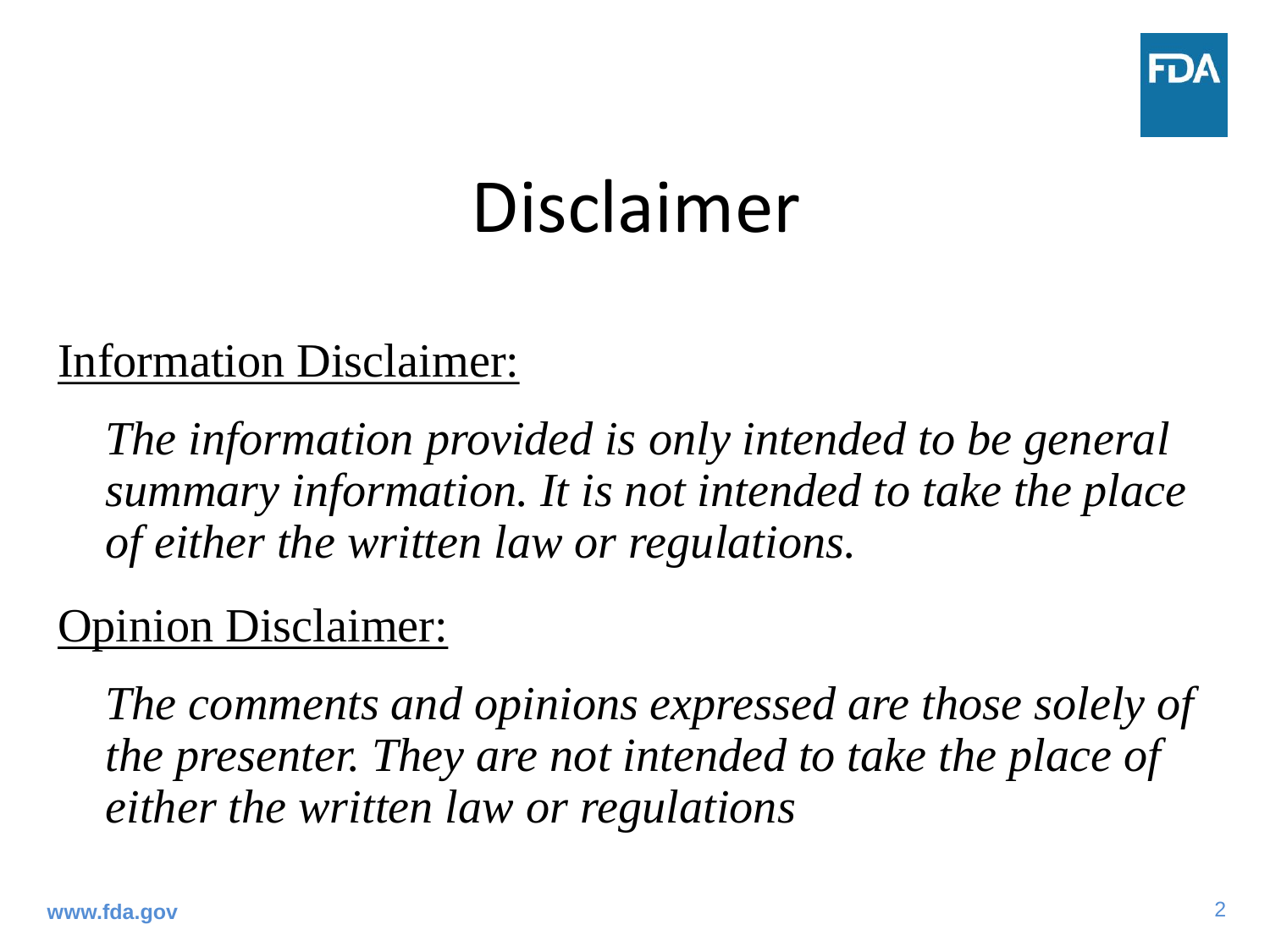

**Where We have been and What We have learned**

# CAPT Jane Marie Kreis, R.Ph., MBA Training Officer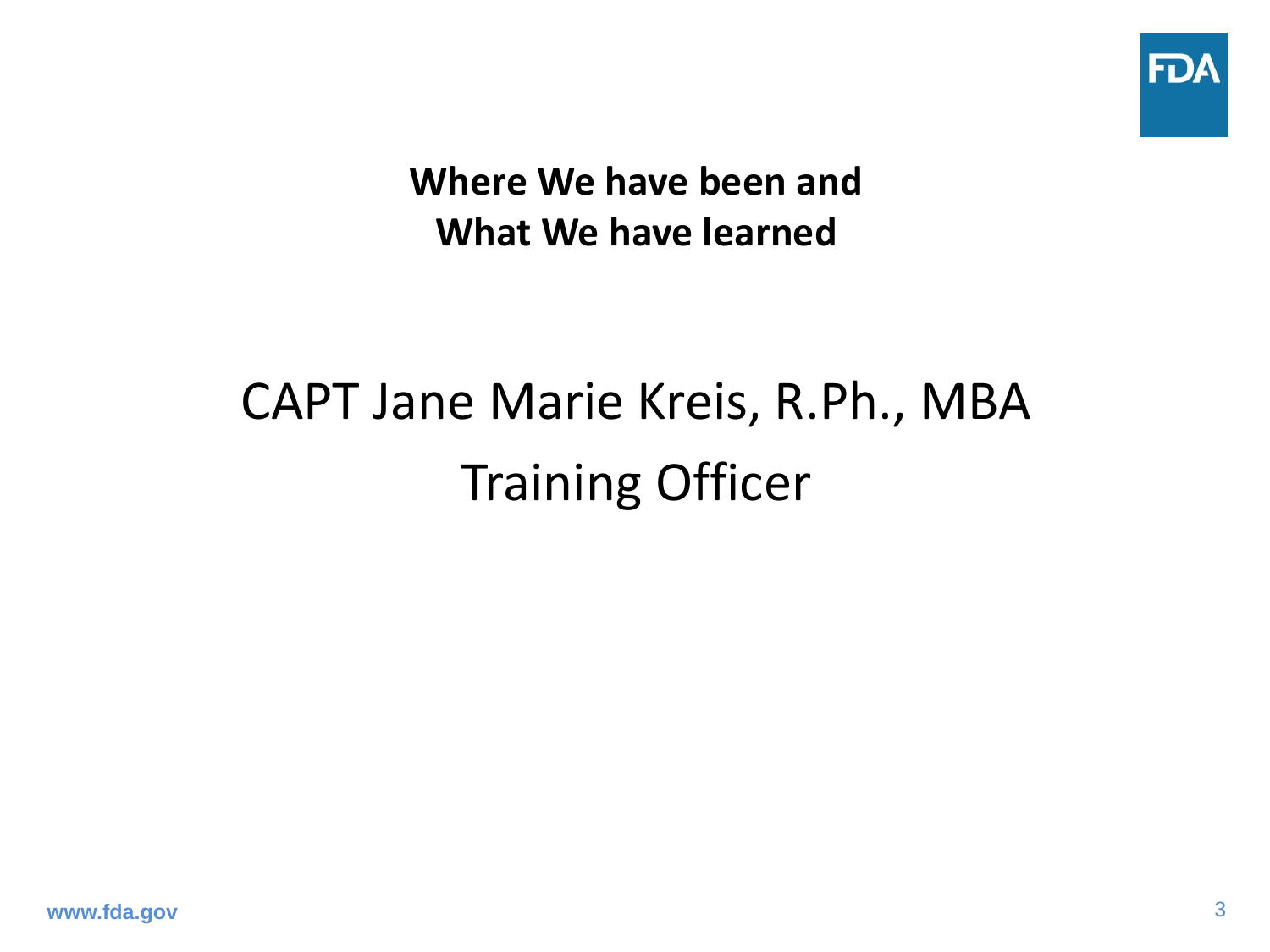

# **Getting Started**

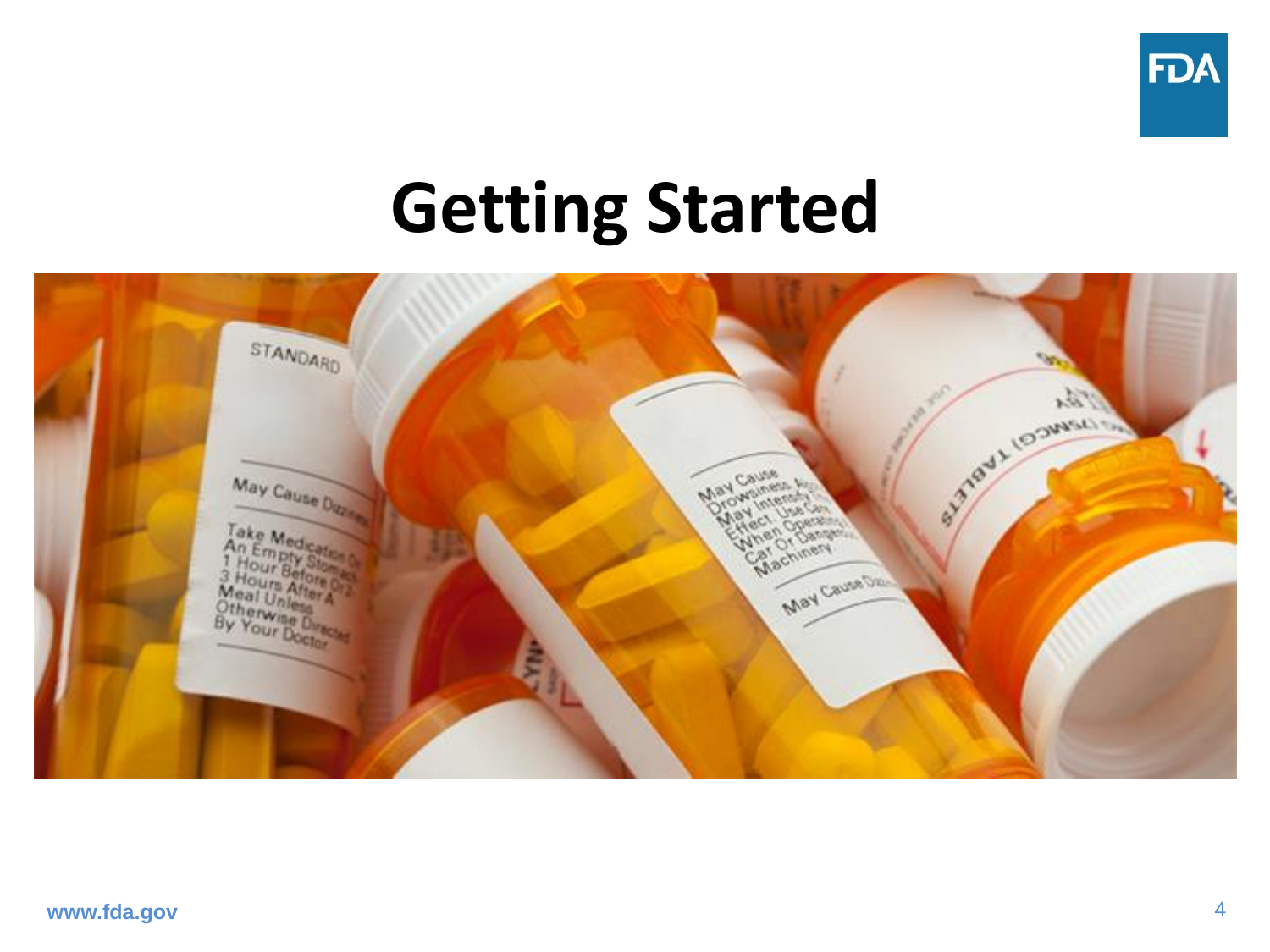

## **Pharmacist**

Lessons Learned:



Communication

Critical Thinking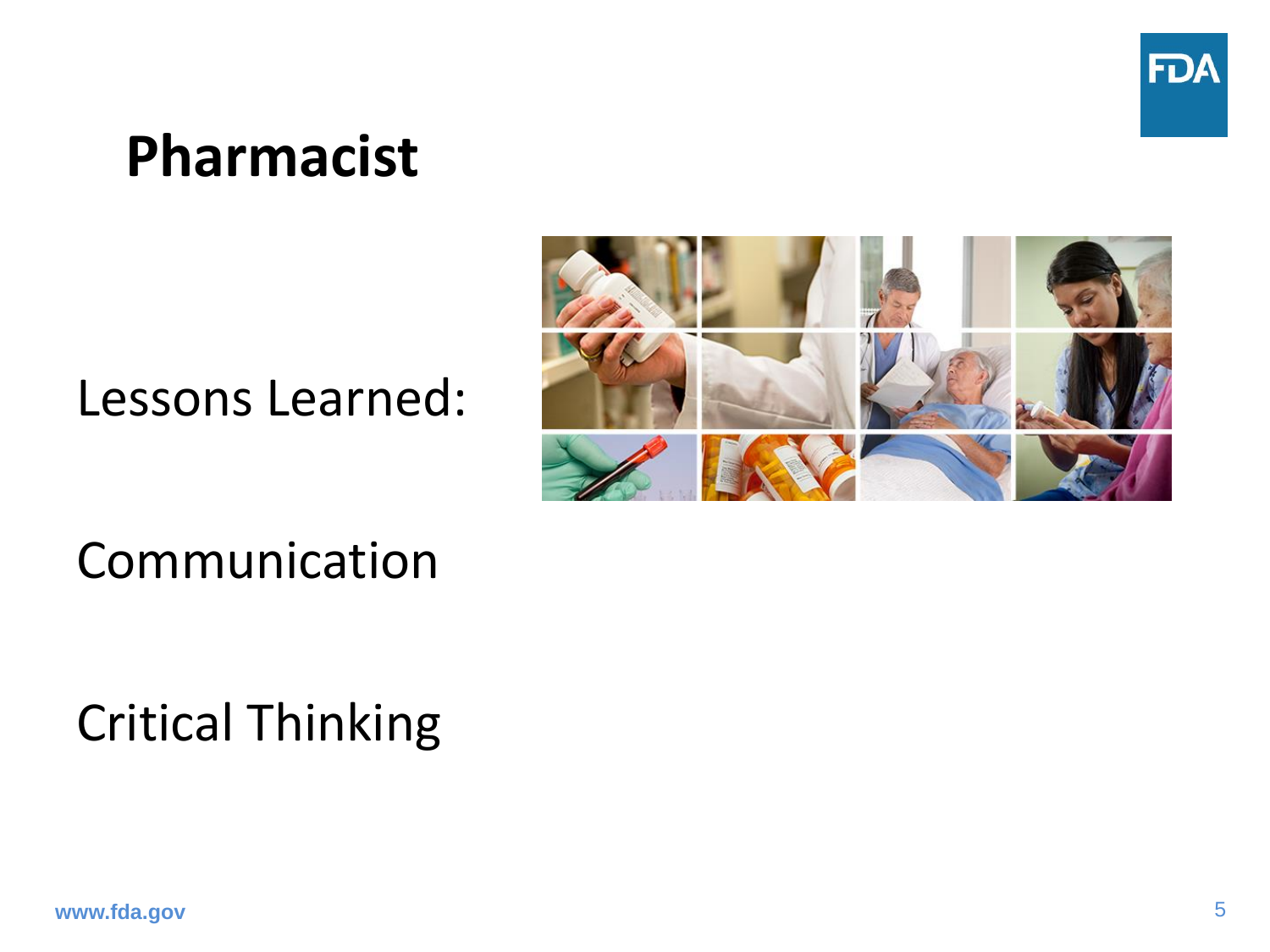

### **United States Public Health Service** Lessons Learned:

Clinical care

Scientific Research

Regulatory Service Tasks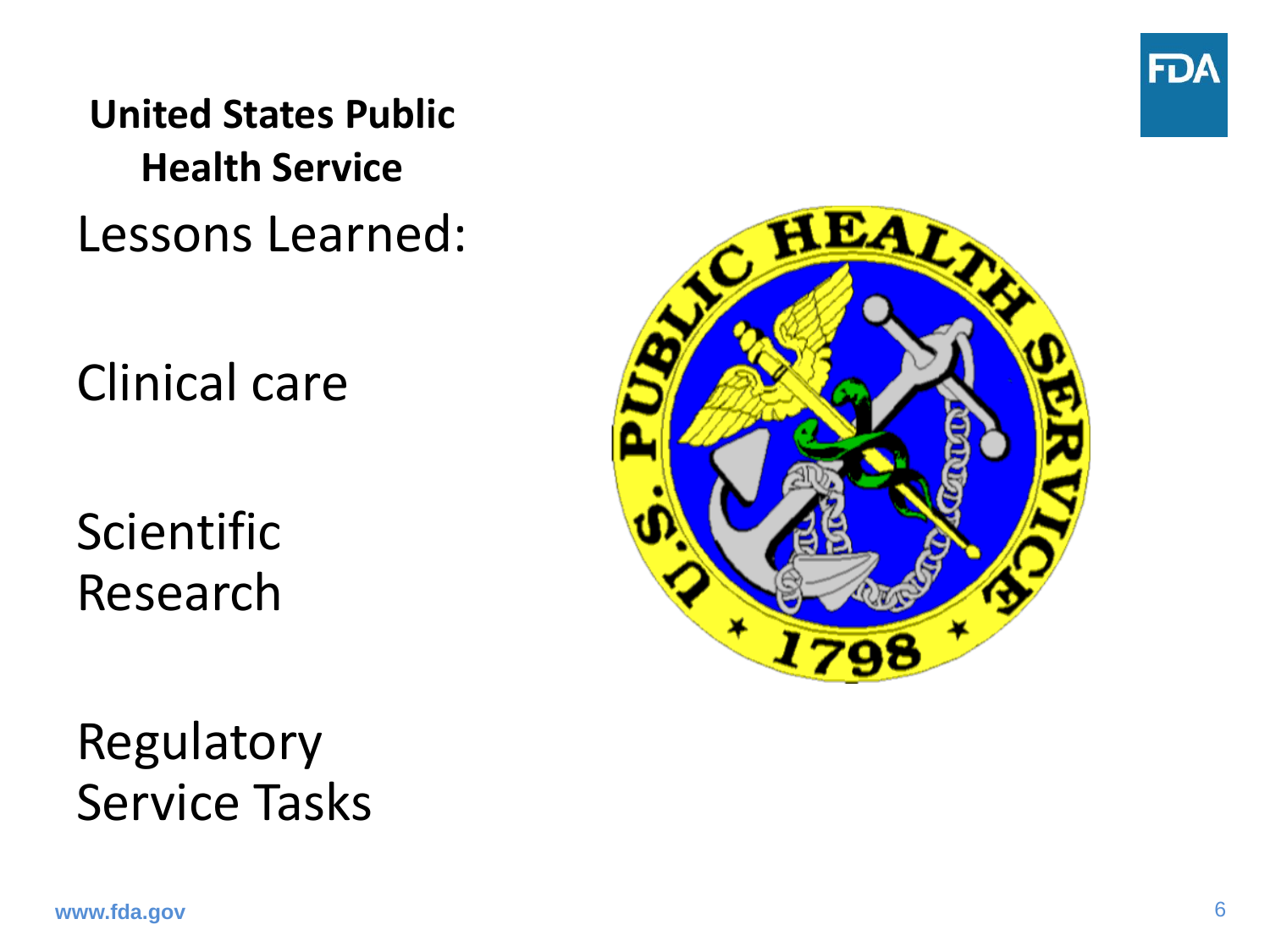

# **Indian Health Service**

### Lessons Learned:

Clinical Care

**Quality** 



## Adult Learning

**www.fda.gov**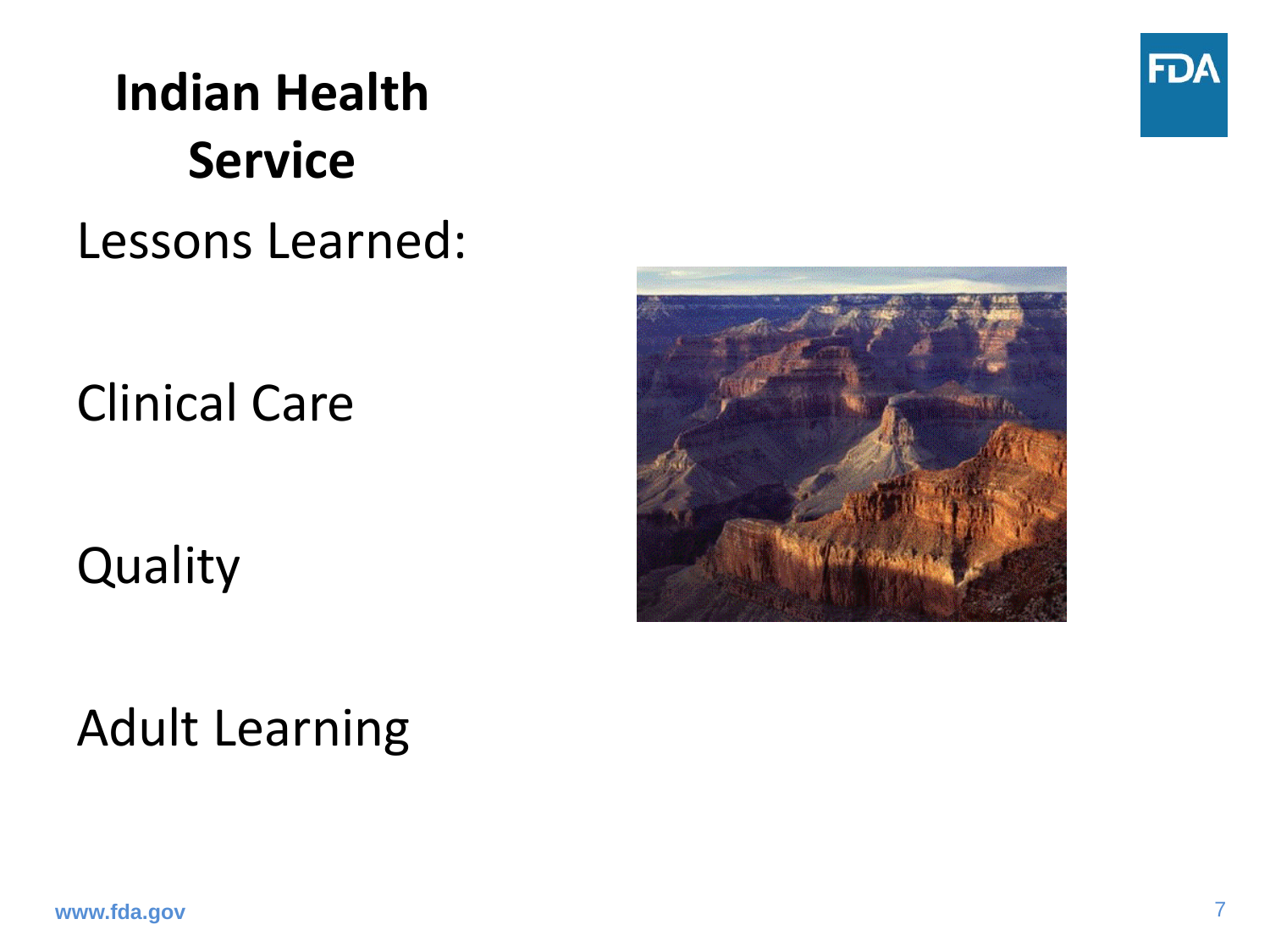**United States Food and Drug Association Office of Regulatory Affairs**

Lessons Learned:

Regulatory

Protect the Public Health

Communication



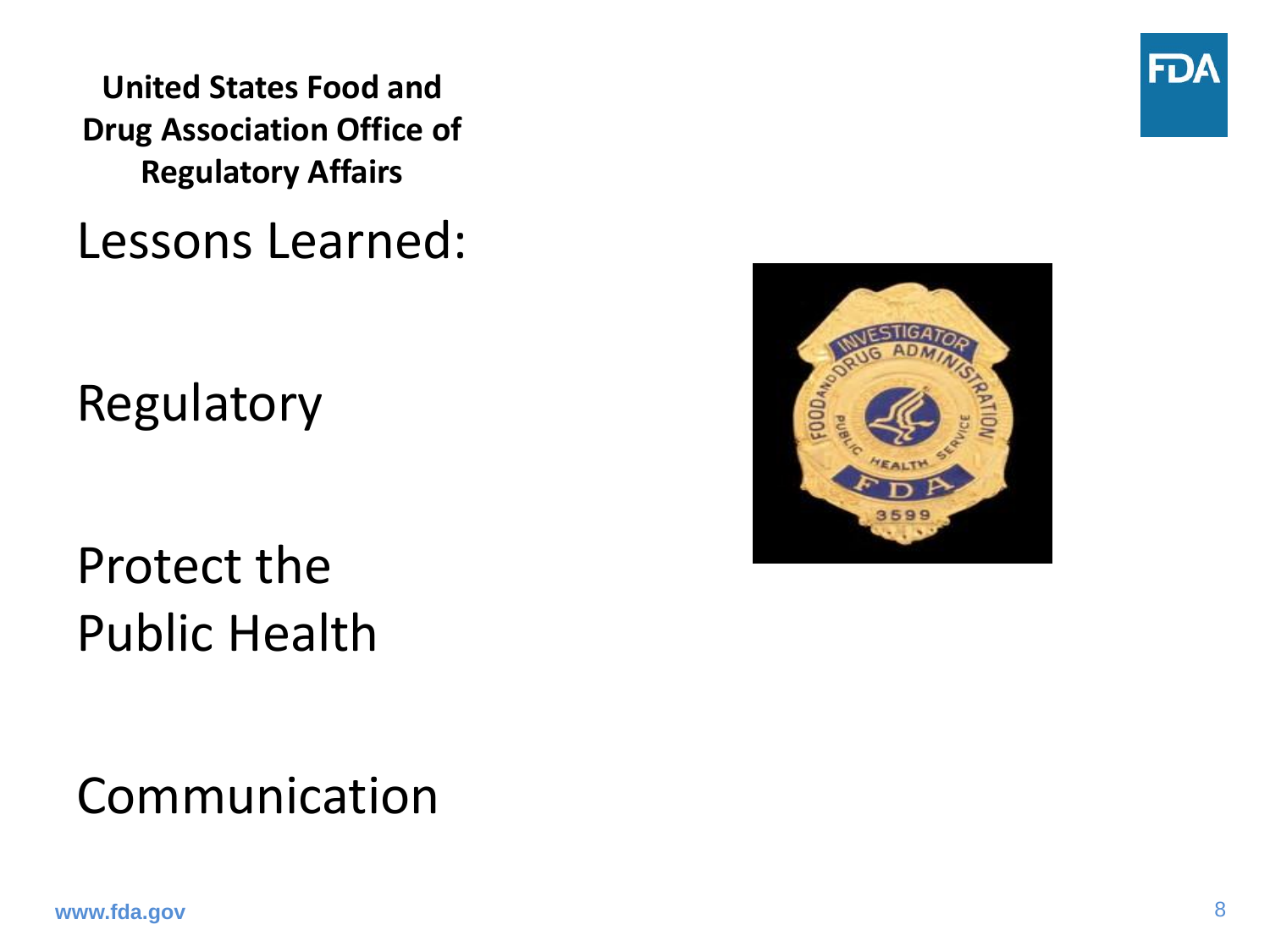

## Agenda

#### FDA/Industry Partnership Training

Future Partnerships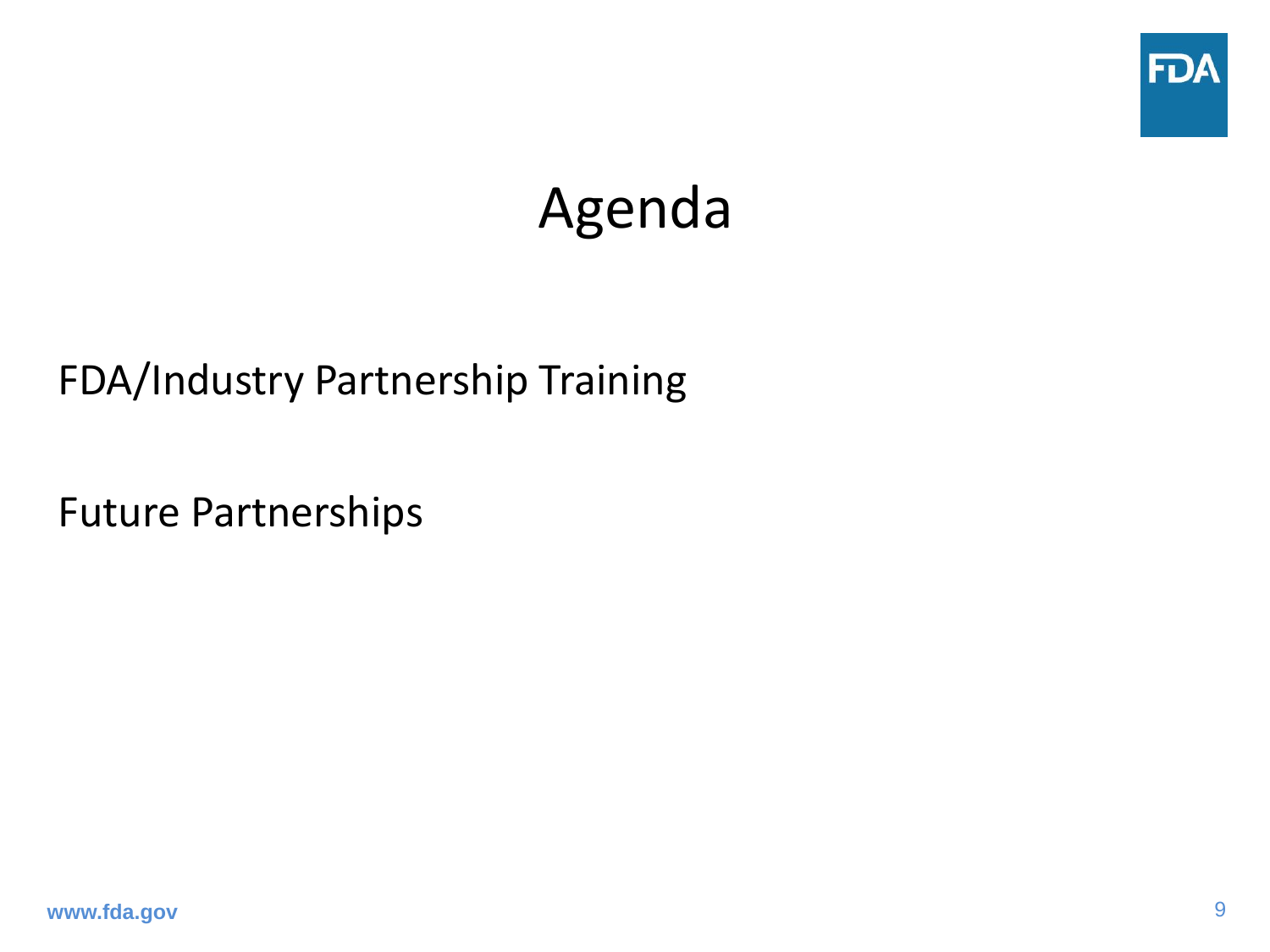

# **Question**

### **True or False**

## Office of Regulatory Affairs (ORA) no longer has District Offices?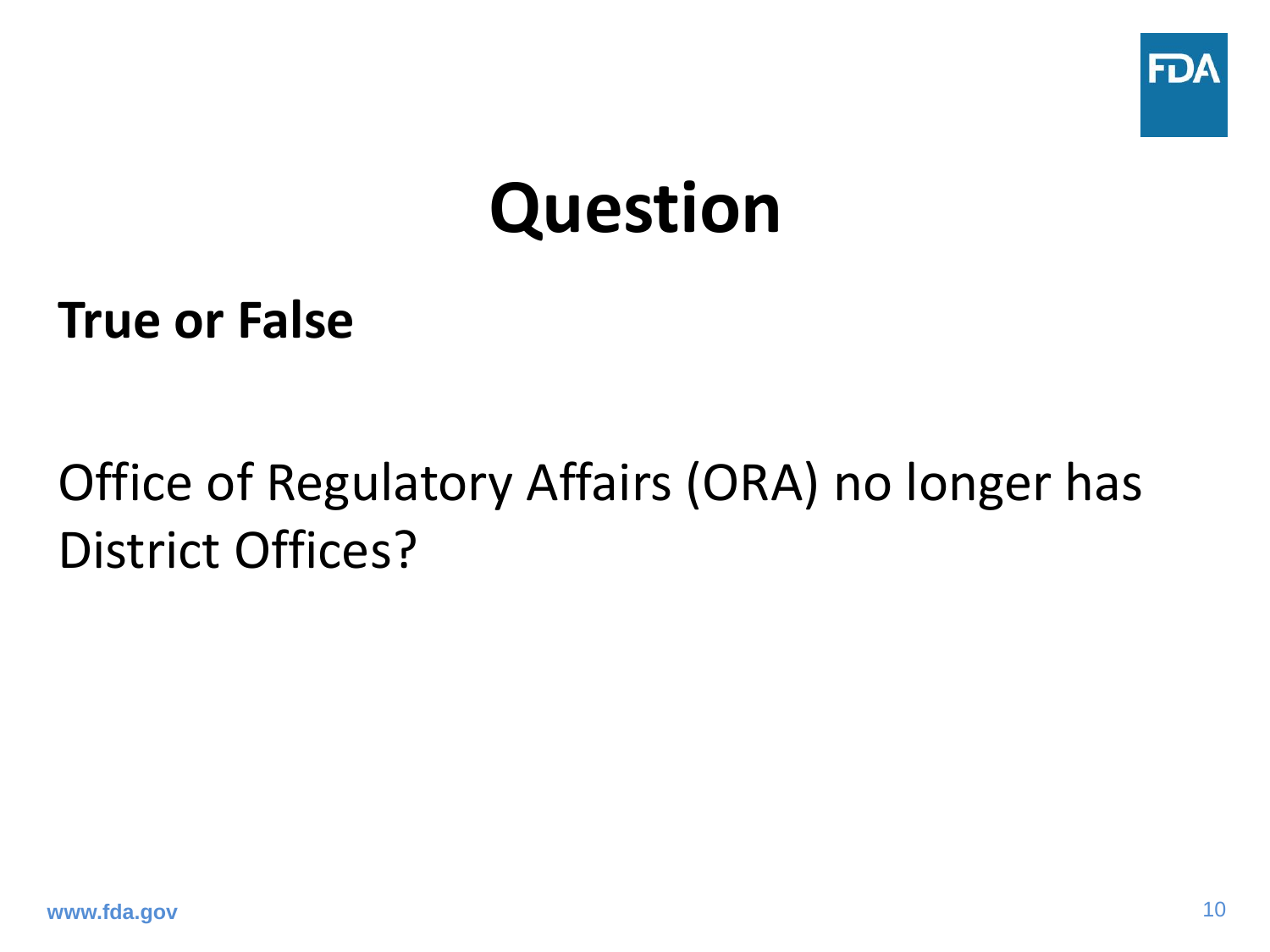

# Answer: **False**

Reference

https://www.fda.gov/AboutFDA/CentersOffices/O [fficeofGlobalRegulatoryOperationsandPolicy/ORA](https://www.fda.gov/AboutFDA/CentersOffices/OfficeofGlobalRegulatoryOperationsandPolicy/ORA/ucm557997.htm) /ucm557997.htm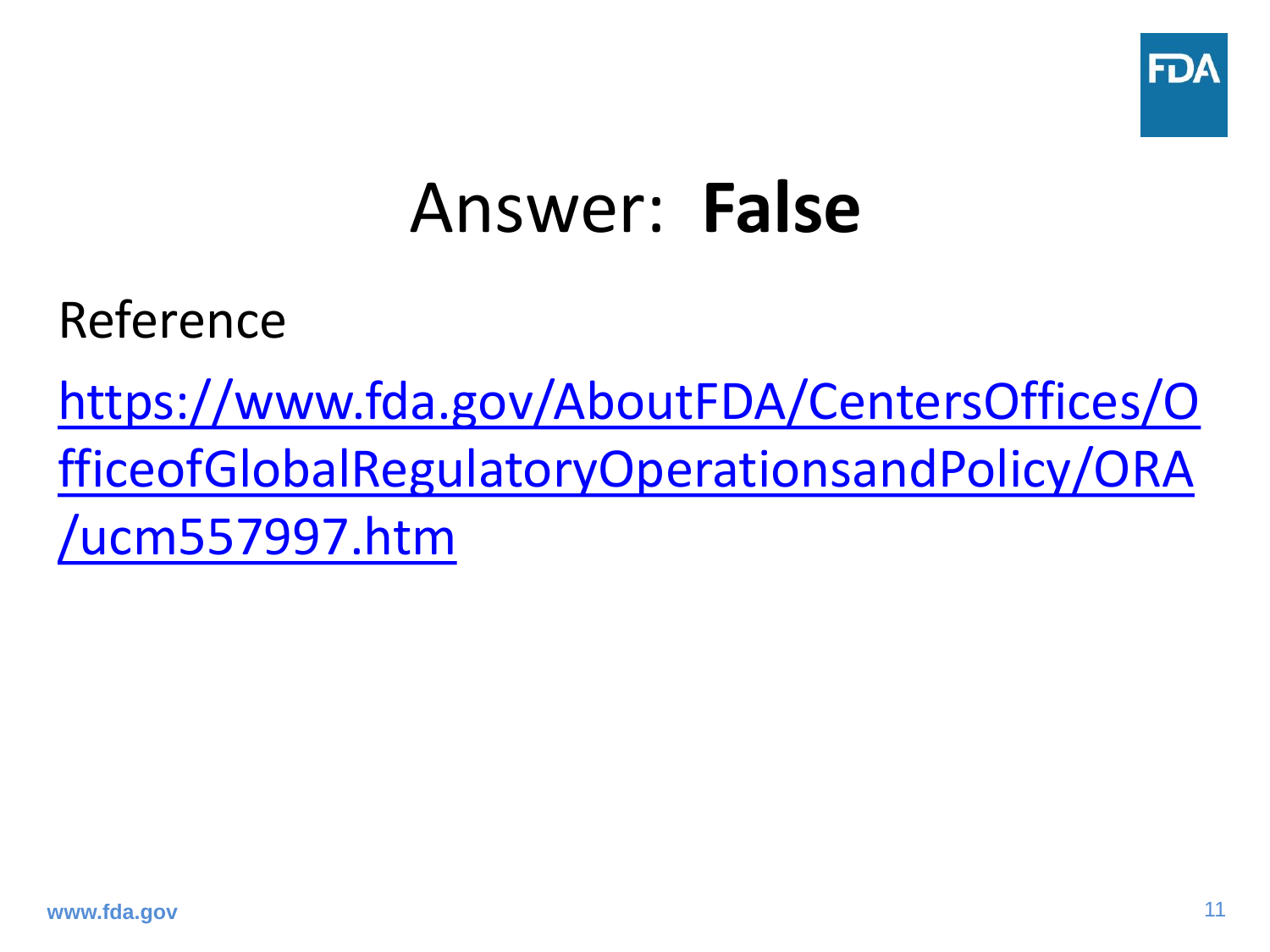

# **ORA Program Divisions**

Effective May 15, 2017

Under ORA's new program-based management model, there are seven key programs for operations (Biological Products, Bioresearch Monitoring, Human and Animal Food, Medical Devices and Radiological Health, Pharmaceutical Quality, Tobacco and Imports).

Each program has a unique number of program divisions for a total of 28 operational divisions.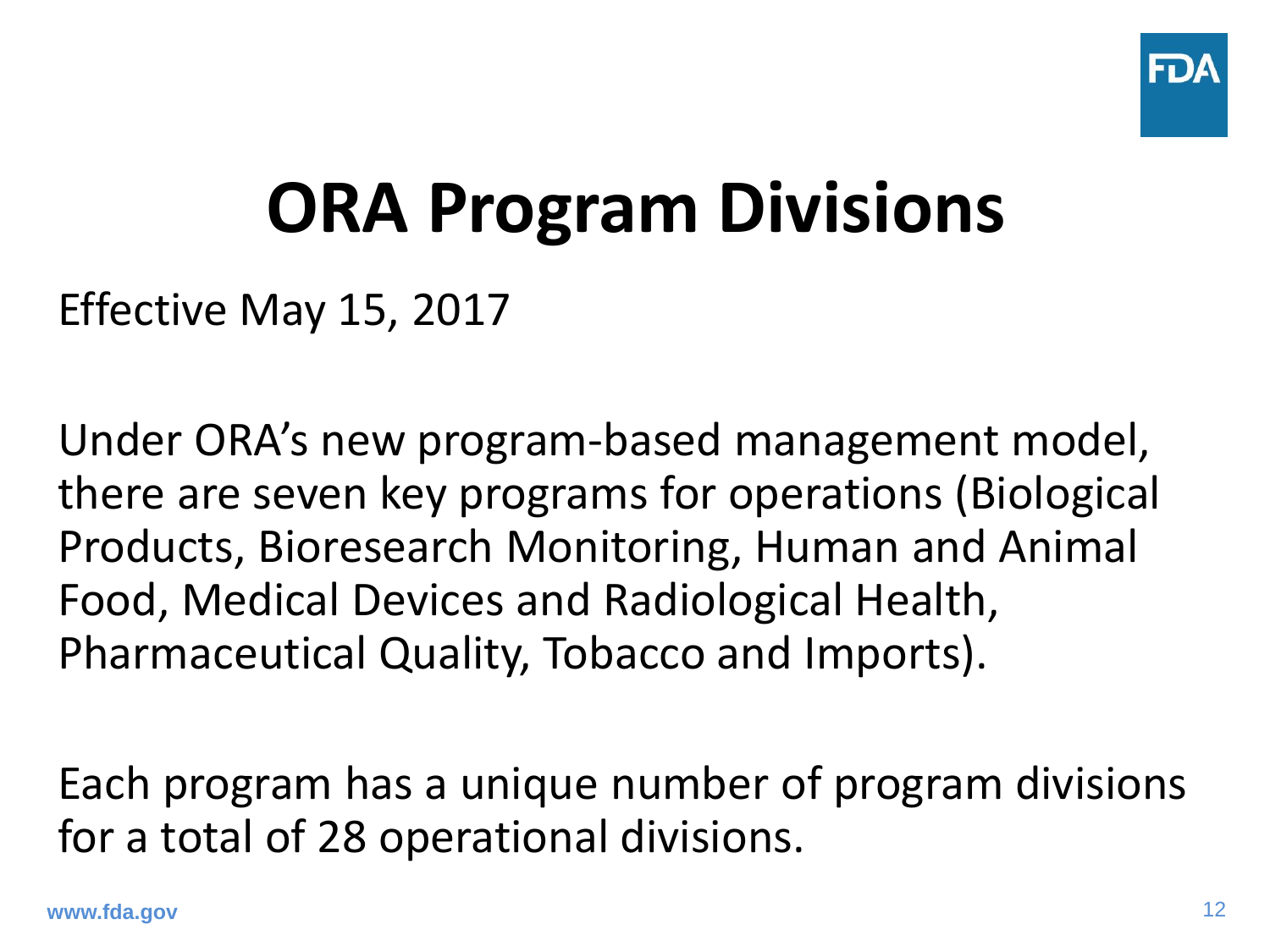

# **ORA Program Divisions**

ORA's laboratories will also specialize and align into Human and Animal Food labs or Medical Product, Tobacco, and Specialty labs.

ORA's 20 districts are being retained and our district directors will continue to lead and manage the district overall, but are also aligned operationally within a single program.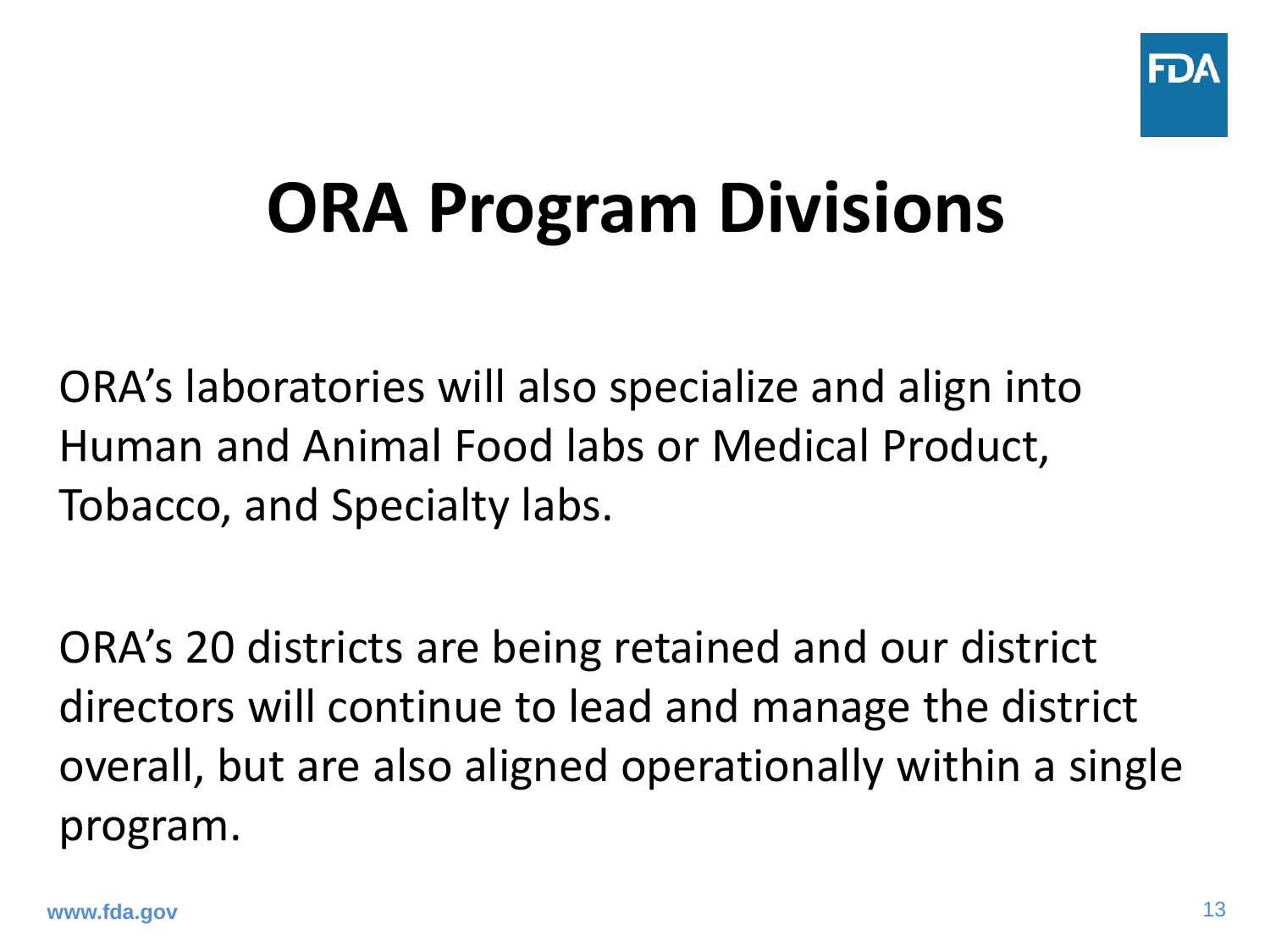

# **ORA Program Divisions**

The Fact Sheets will provide you with an overview of each office's responsibilities and functions.

https://www.fda.gov/AboutFDA/CentersOffices/O [fficeofGlobalRegulatoryOperationsandPolicy/ORA](https://www.fda.gov/AboutFDA/CentersOffices/OfficeofGlobalRegulatoryOperationsandPolicy/ORA/ucm557997.htm) /ucm557997.htm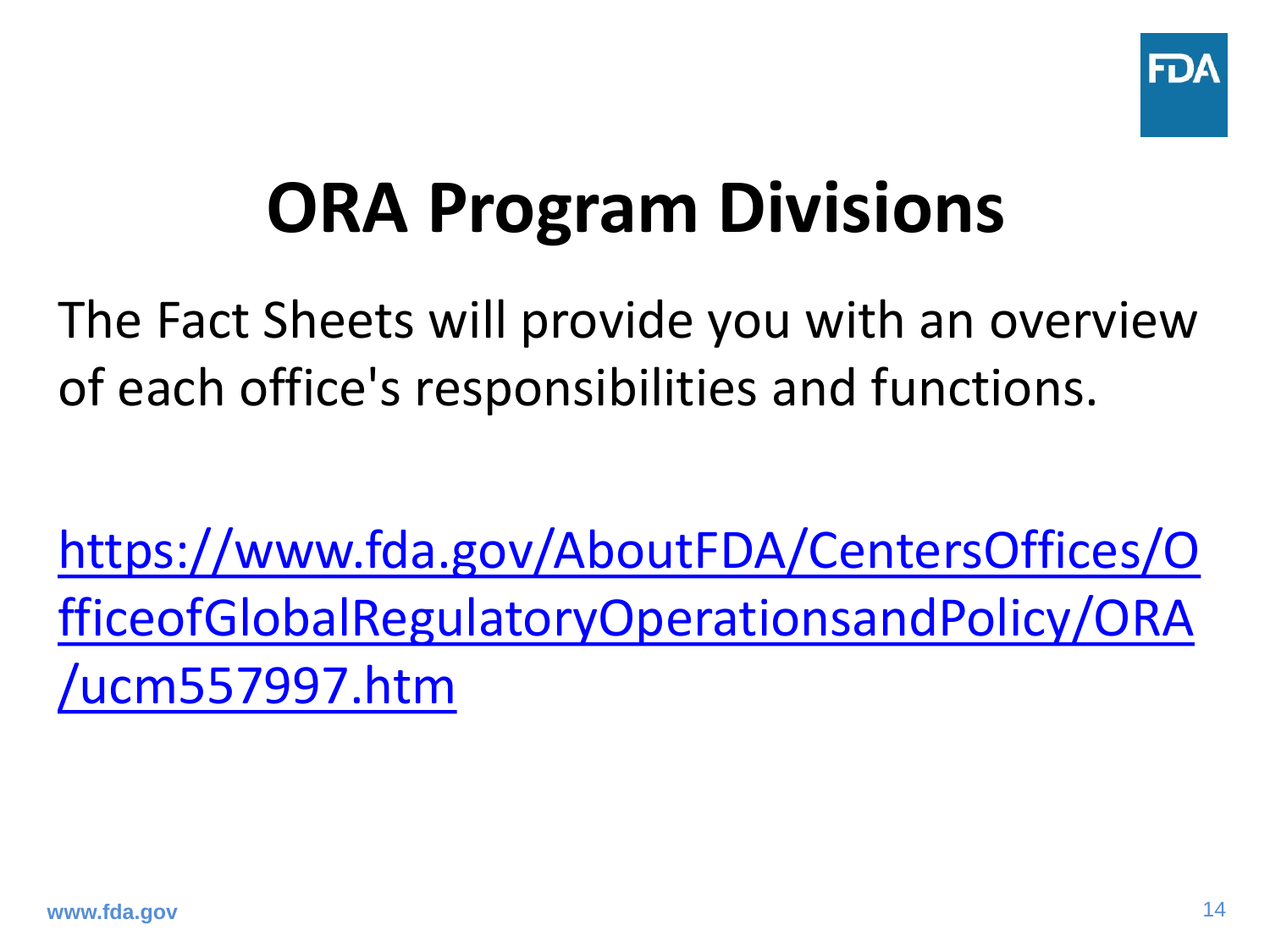

A critical part of the commitment by CDER to make safe and effective high- quality drugs available to the American public is gaining an understanding of all aspects of a drug's development and commercial life cycle, including the variety of drug manufacturing operations.

To support this commitment, CDER has initiated various training and development programs including the FY2019 Experiential Learning Site Visit program.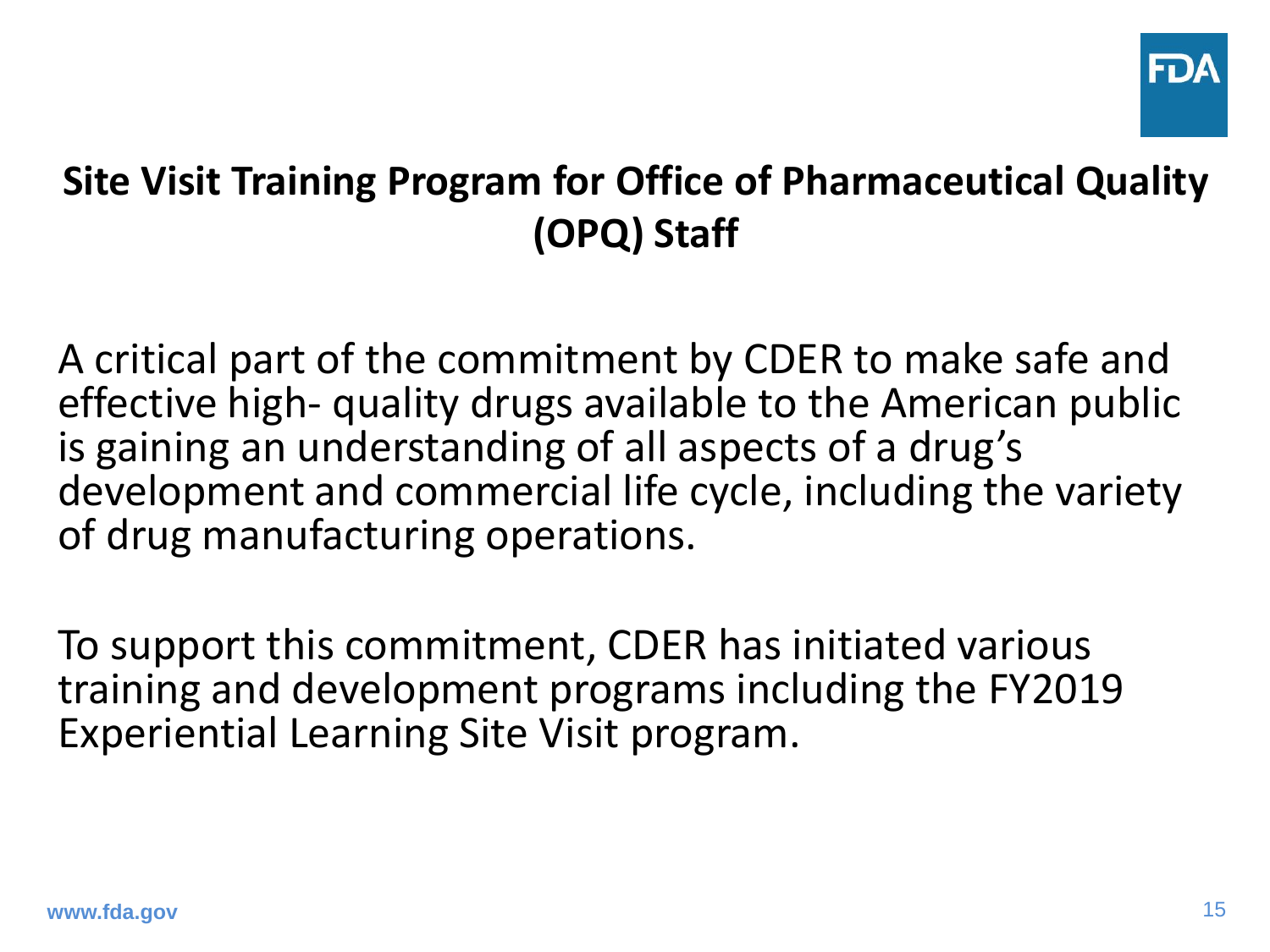

This site visit program is designed to offer experiential and firsthand learning opportunities that will provide OPQ staff with a better understanding of the pharmaceutical industry and its operations, as well as the challenges that impact a drug's developmental program and commercial life cycle. The goal of these visits is to enhance OPQ staff exposure to the drug development and manufacturing processes in industry; therefore, a tour of pharmaceutical company facilities including manufacturing and laboratory operations, is an integral part of the experience.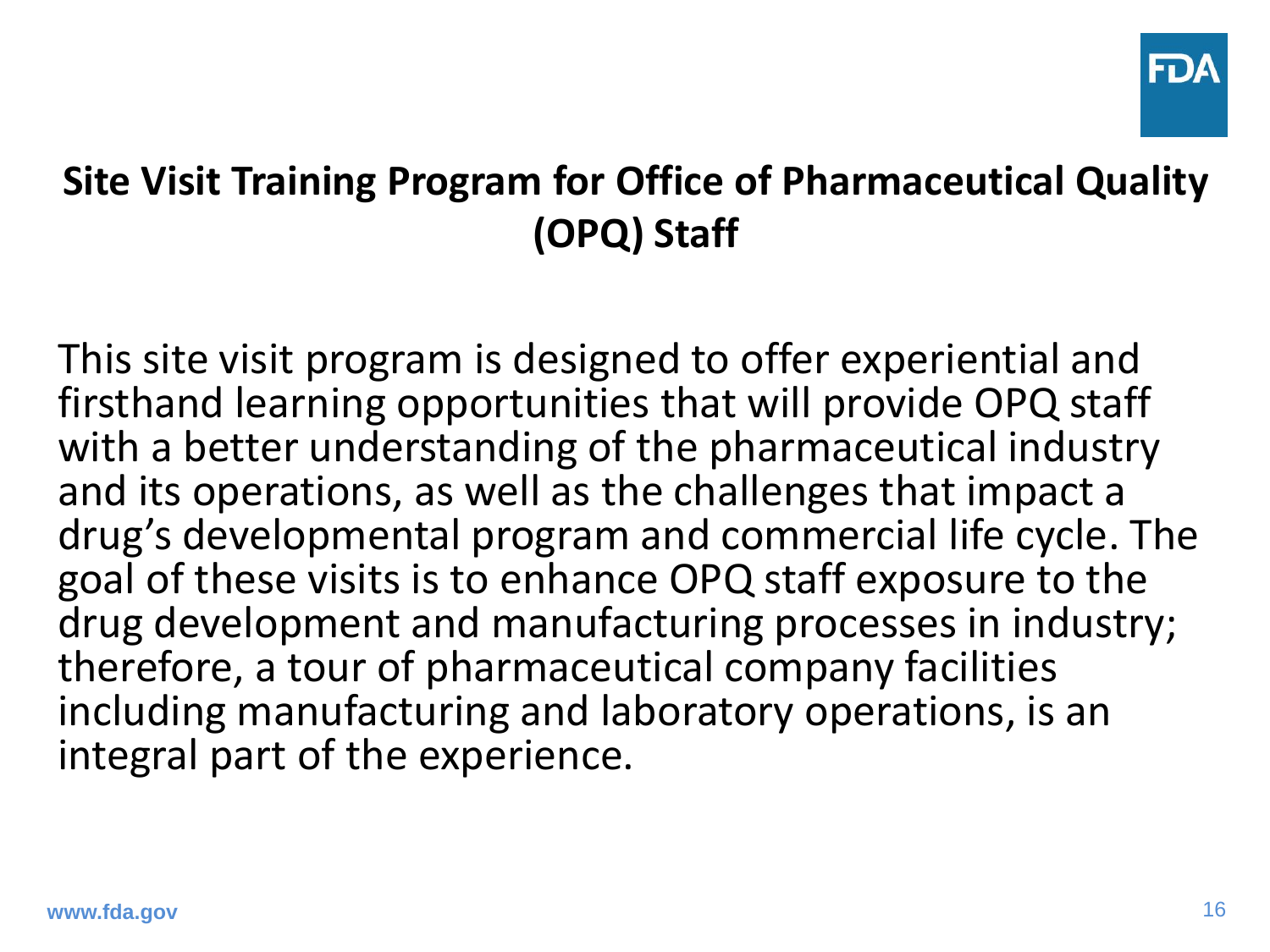

In this site visit program, groups on average of 15 to 20 OPQ staff—who have experience in a variety of backgrounds, including science, medicine, statistics, manufacturing, engineering, testing, and project management—will observe operations of commercial manufacturing, pilot plants (if applicable), and testing over a 1- to 2- day period.

To facilitate the learning process for OPQ staff, overview presentations by industry related to drug development, manufacturing and testing may be included.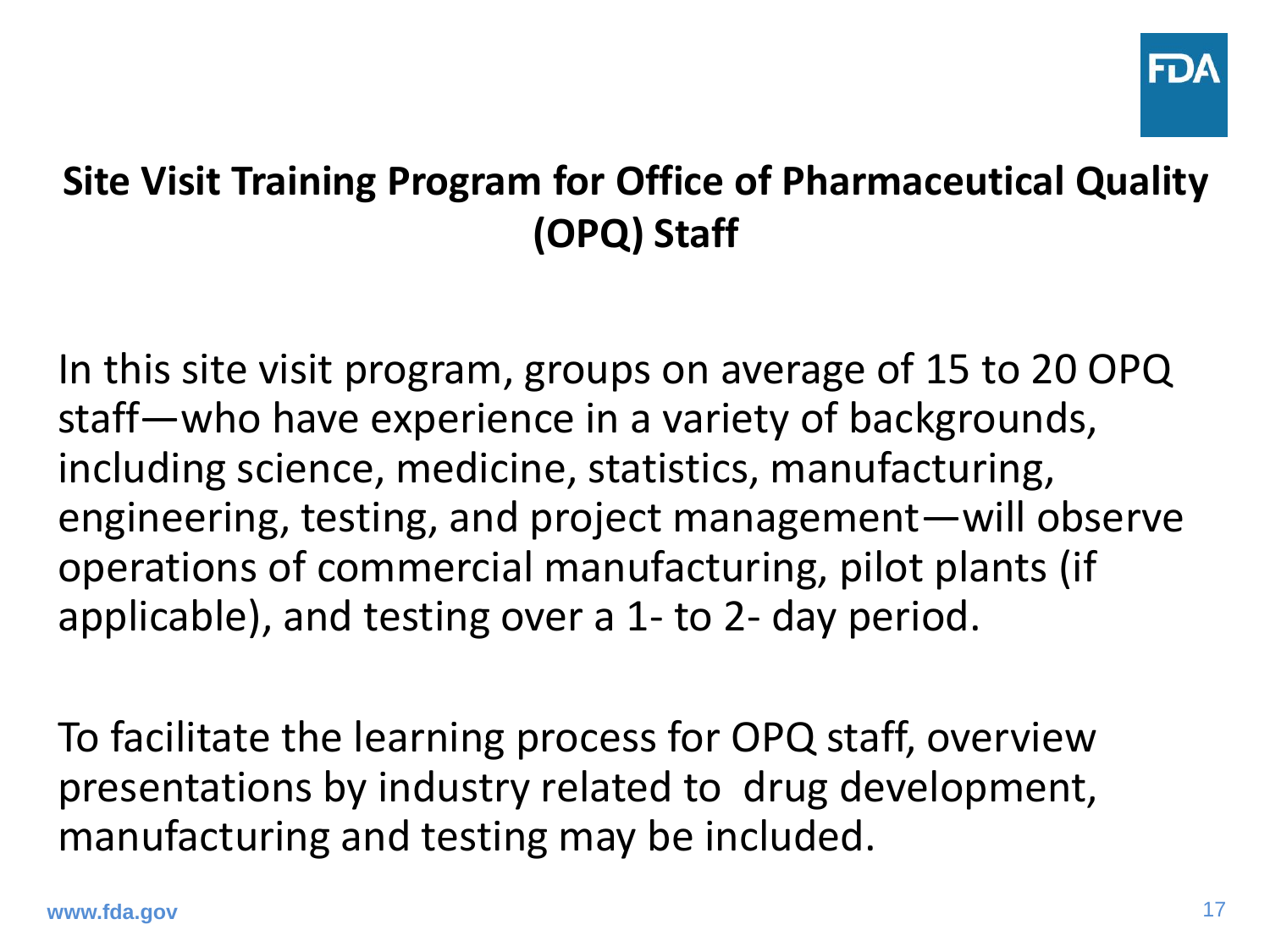

OPQ encourages companies engaging in the development and manufacturing of both active pharmaceutical ingredients (small and large molecules) and drug products to respond.

Please note that this site visit program is not intended to supplement or replace a regulatory inspection, *e.g.,* a preapproval inspection, prelicense inspection, or a surveillance inspection.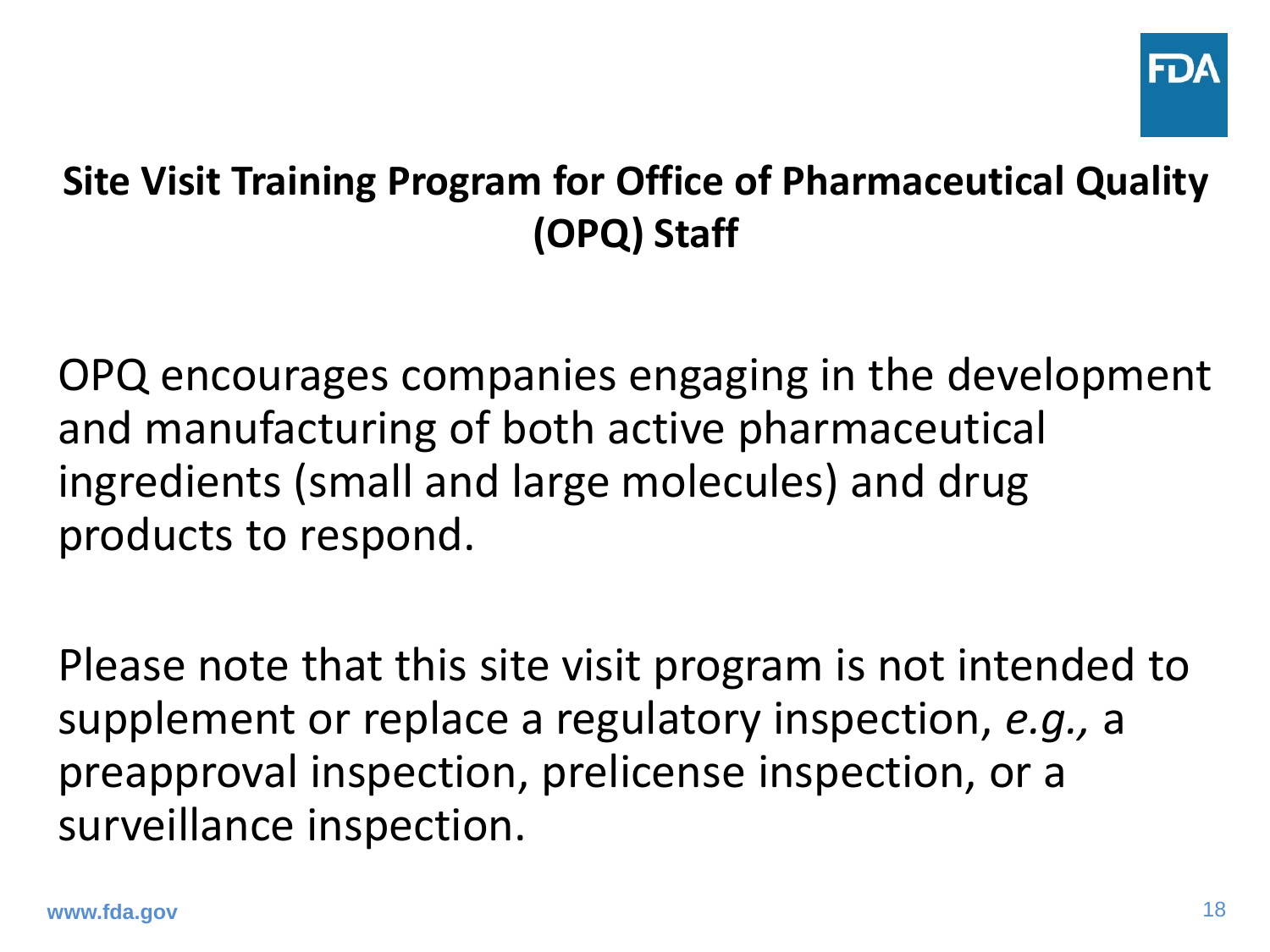

OPQ staff participating in this program will benefit by gaining a better understanding of current industry practices, processes, and procedures.

Participating sites will have an opportunity to showcase their technologies and their actual manufacturing and testing facilities.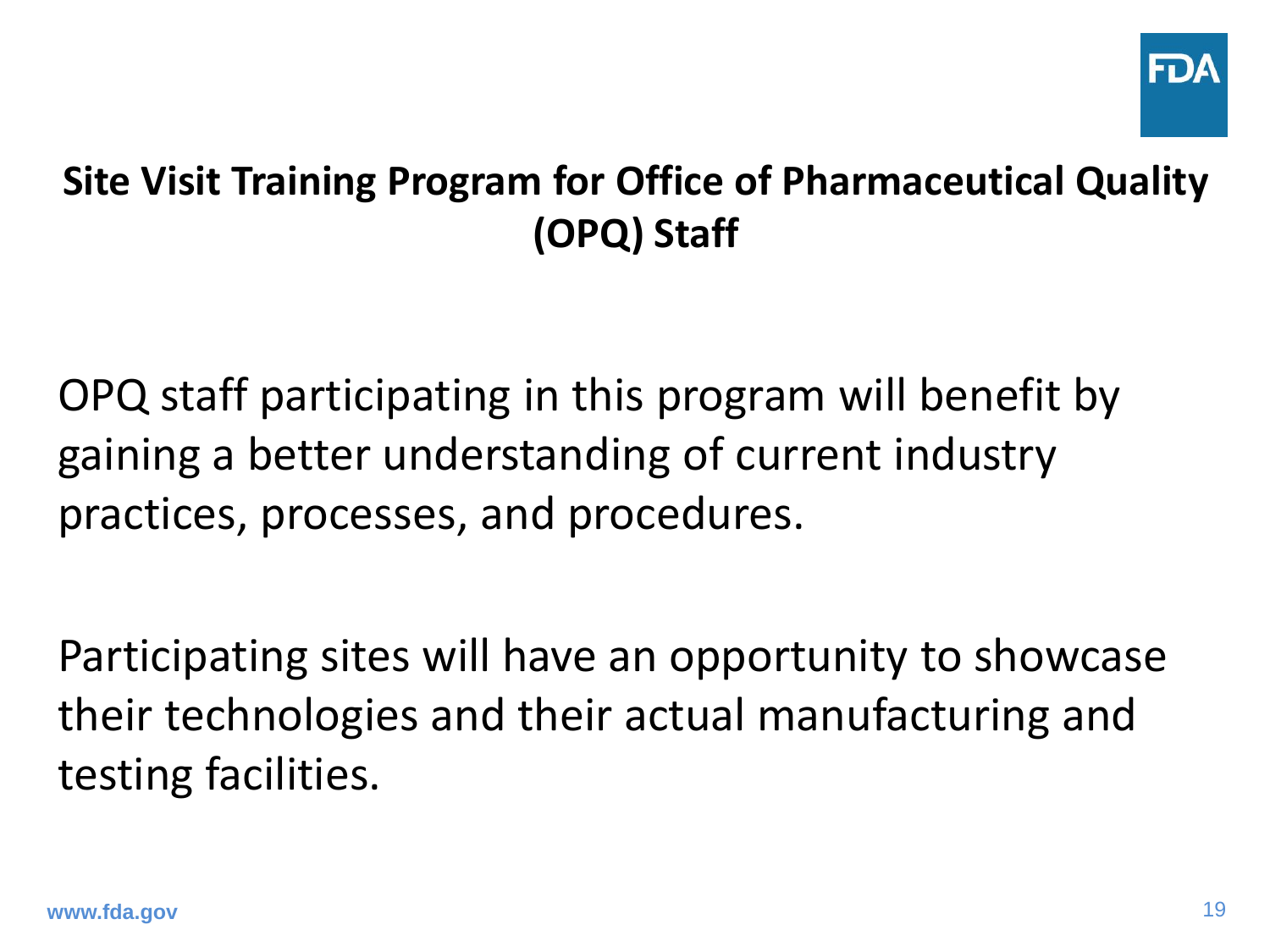

Although observation of all aspects of drug development and production would be beneficial to OPQ staff, OPQ has identified a number of areas of particular interest to its staff.

The following list identifies some examples of these areas but is not intended to be exhaustive, mutually exclusive, or to limit industry response: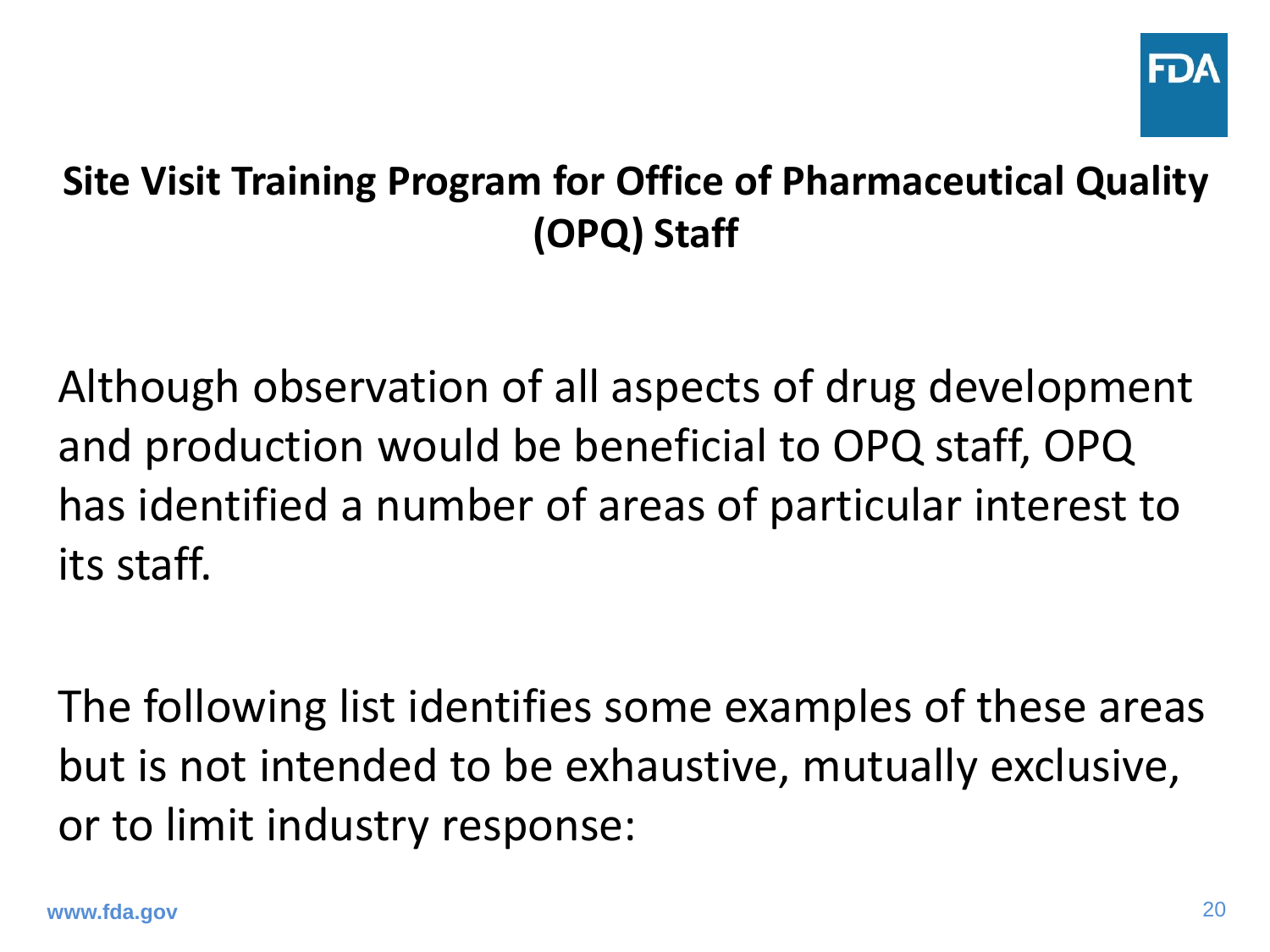

### Drug products

- Solutions, suspensions, emulsions, and semisolids
- Modified- and immediate-release formulations
- Drug-device combination products (*e.g.,* inhalation products, transdermal systems, implants intended for drug delivery, and prefilled syringes)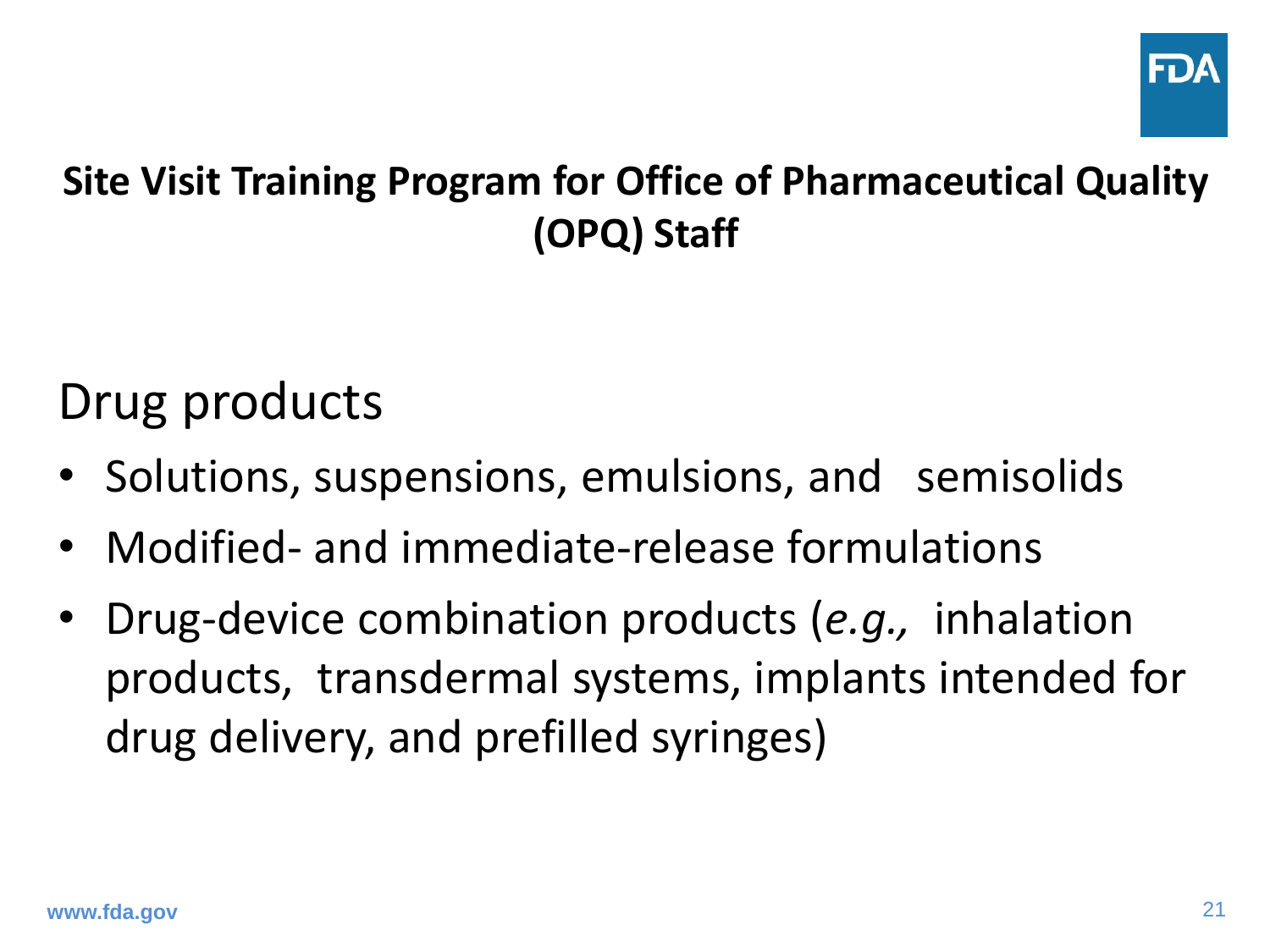

Active pharmaceutical ingredients manufactured by

- Chemical synthesis
- Fermentation
- Biotechnology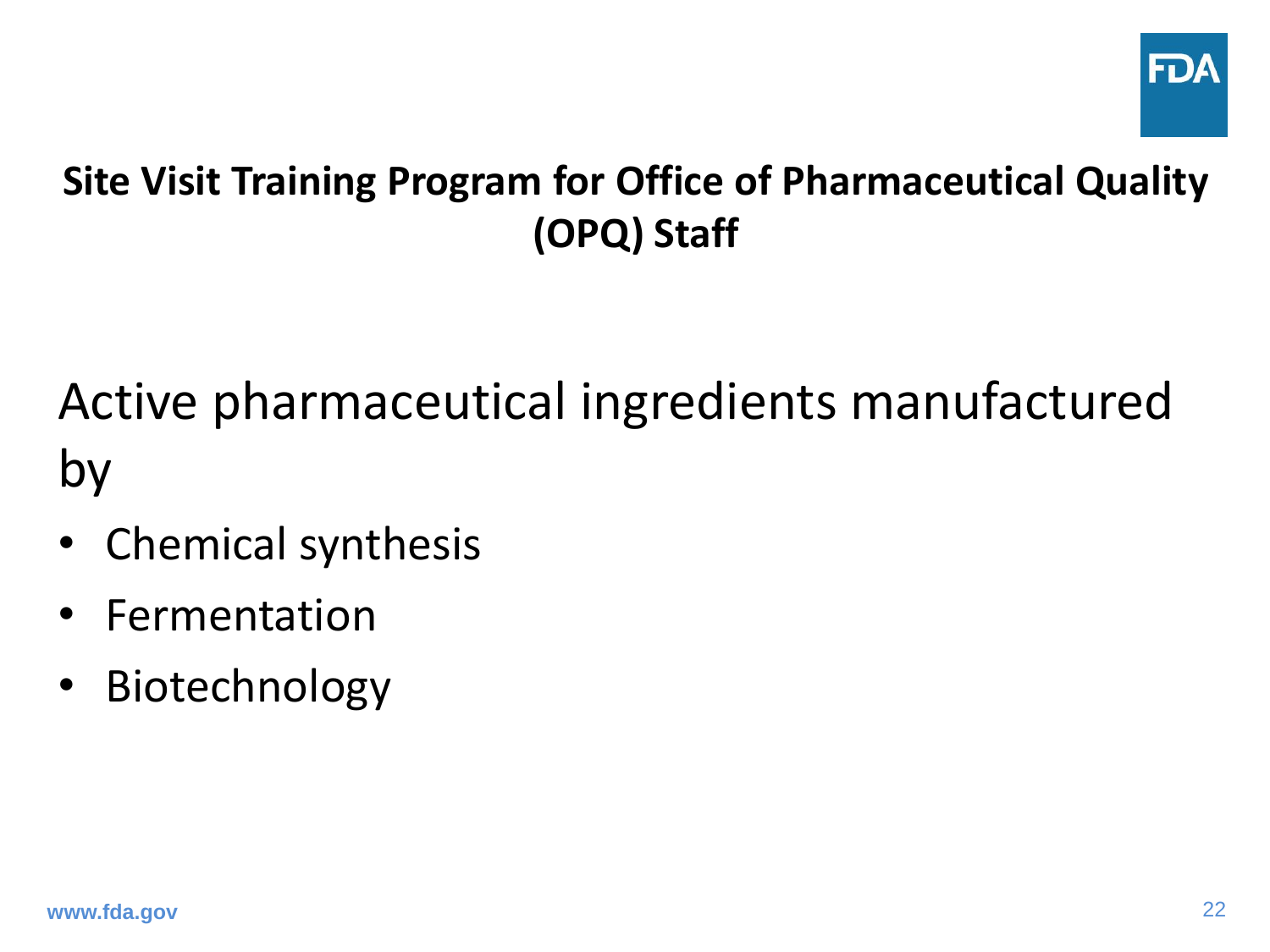

Design, development, manufacturing and controls

- Engineering controls for aseptic processes
- Novel delivery technologies
- Hot melt extrusion
- Soft-gel encapsulation
- **Lyophilization**
- Blow-Fill-Seal and isolators
- Spray-drying
- Process analytical technology, measurement systems, and real-time release testing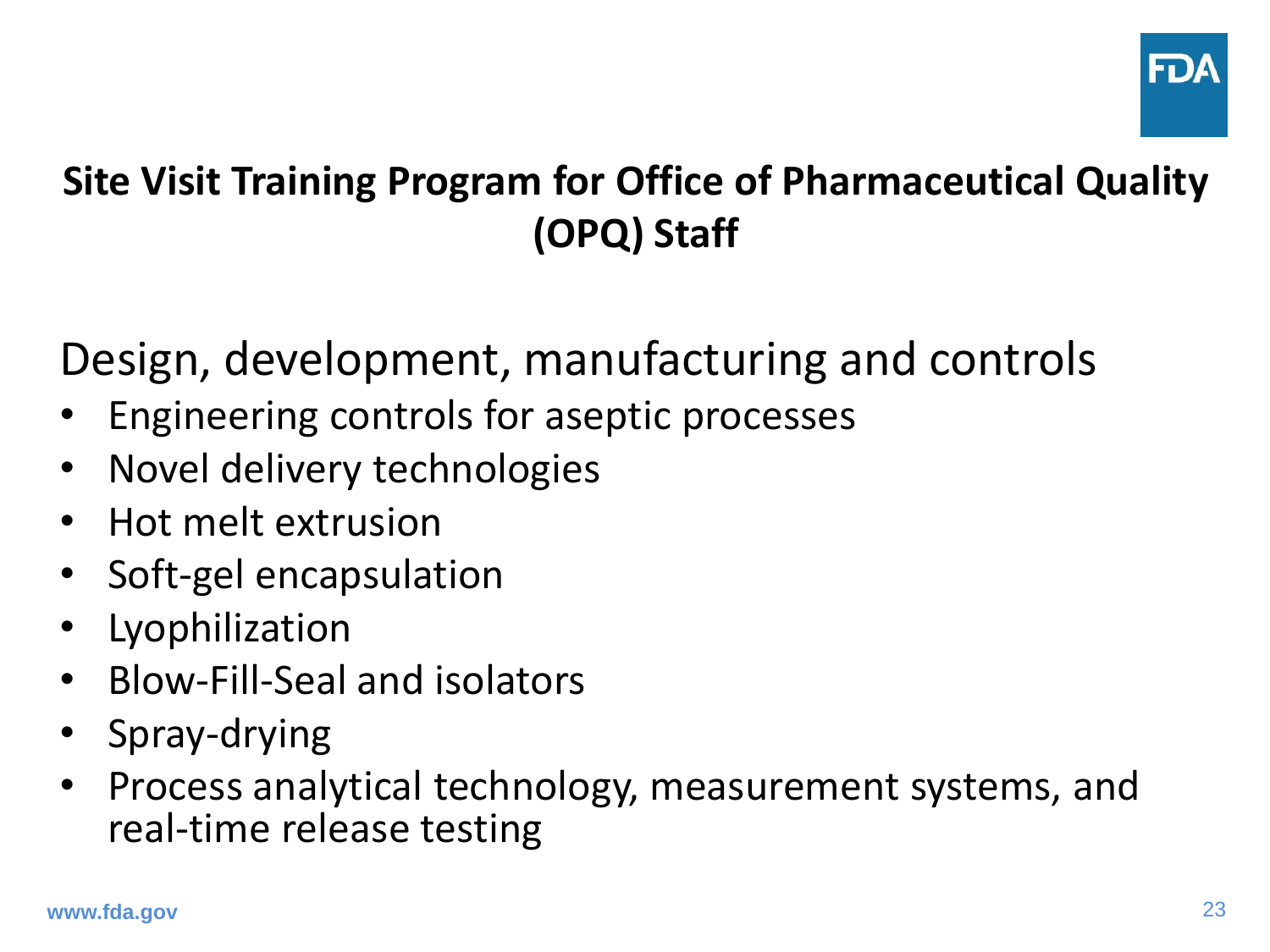

### Emerging technologies

- Continuous manufacturing
- 3-dimensional printing
- Nanotechnology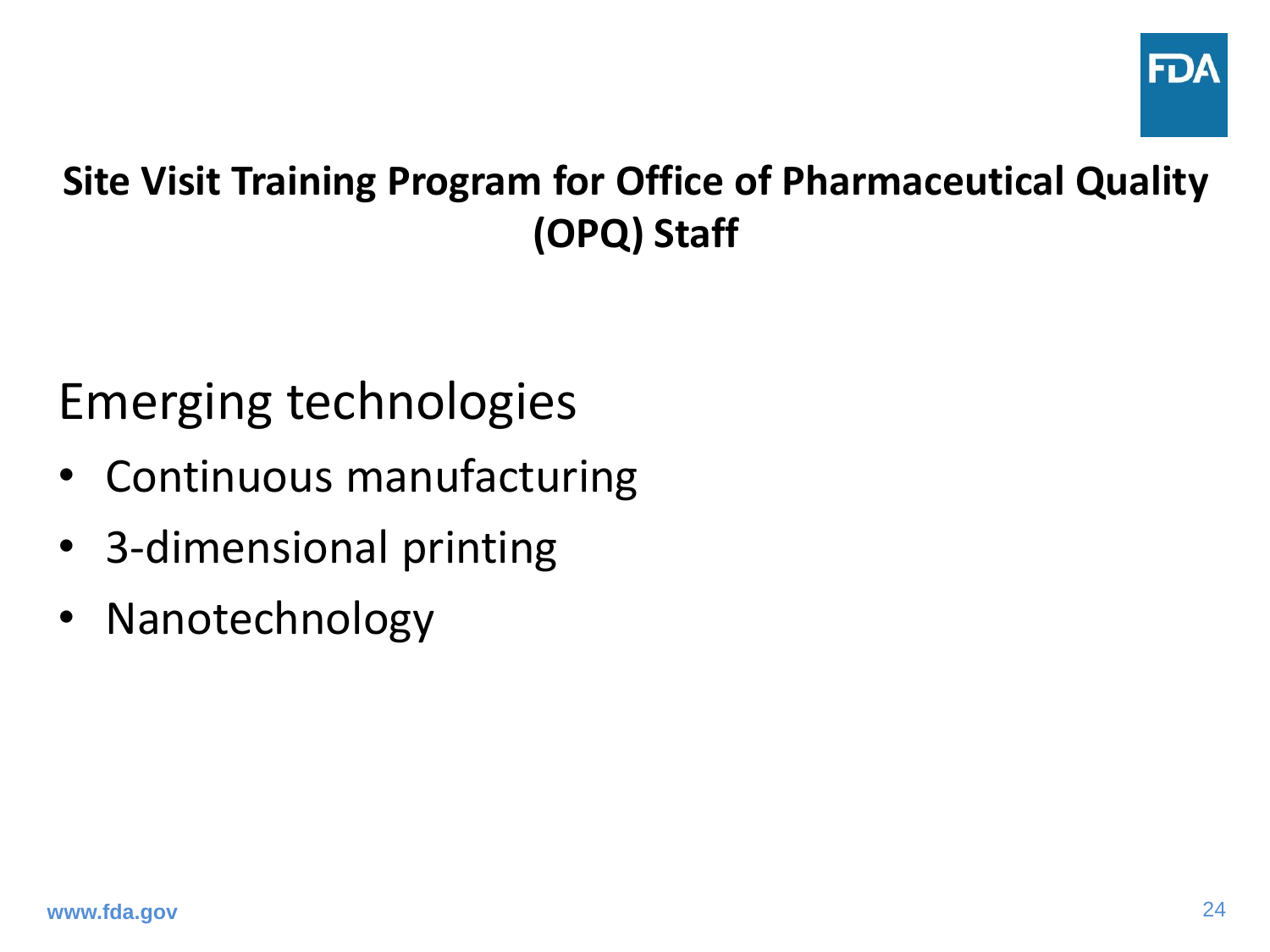

All travel expenses associated with this program will be the responsibility of OPQ; therefore, selection will be based on the availability of funds and resources for the fiscal year.

OPQ will not provide financial compensation to the pharmaceutical site as part of this program.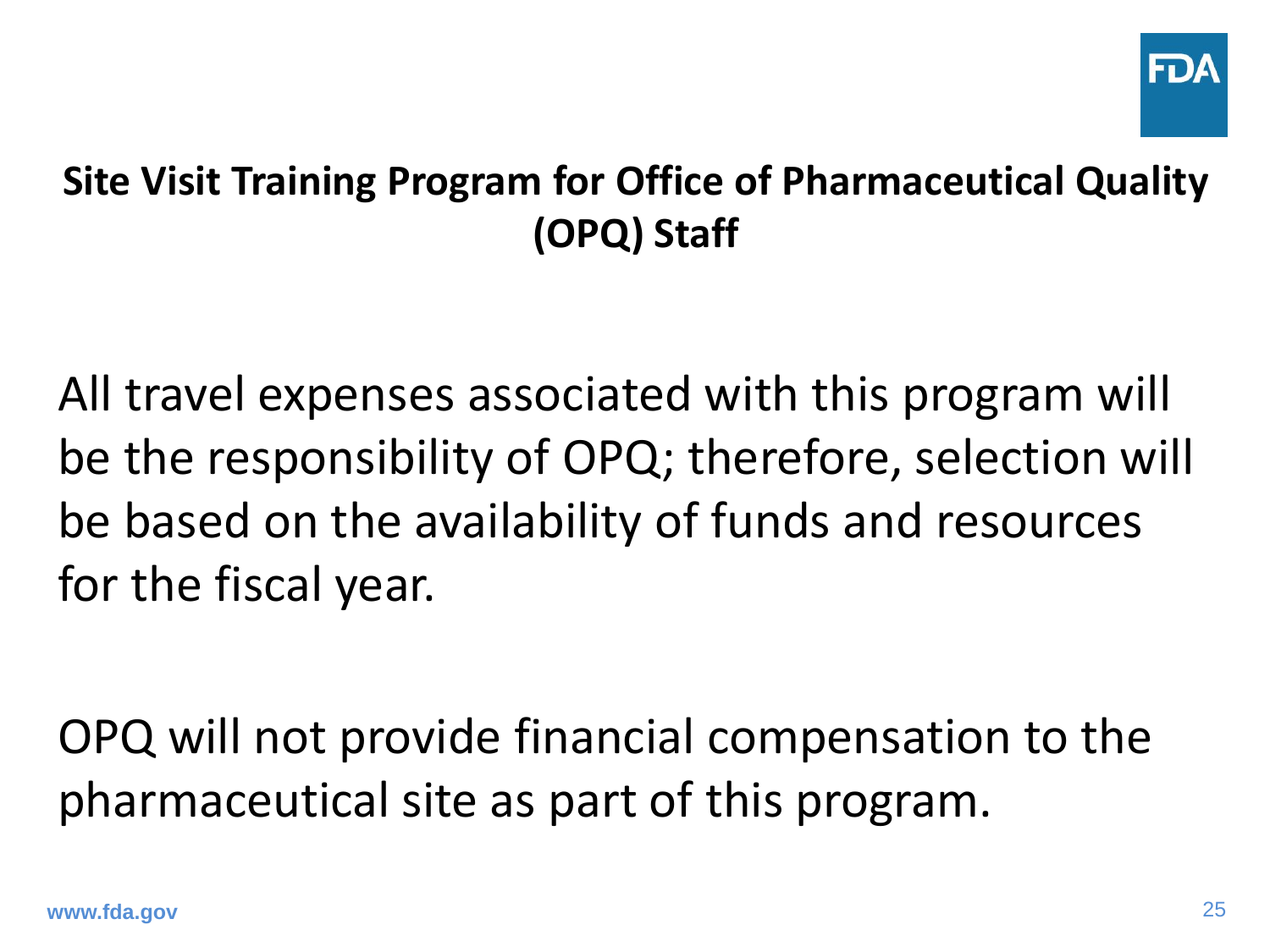

Federal Register Notice: 83 FR 18305, August 24, 2018

[https://www.gpo.gov/fdsys/pkg/FR-2018-08-](https://www.gpo.gov/fdsys/pkg/FR-2018-08-24/pdf/2018-18305.pdf) 24/pdf/2018-18305.pdf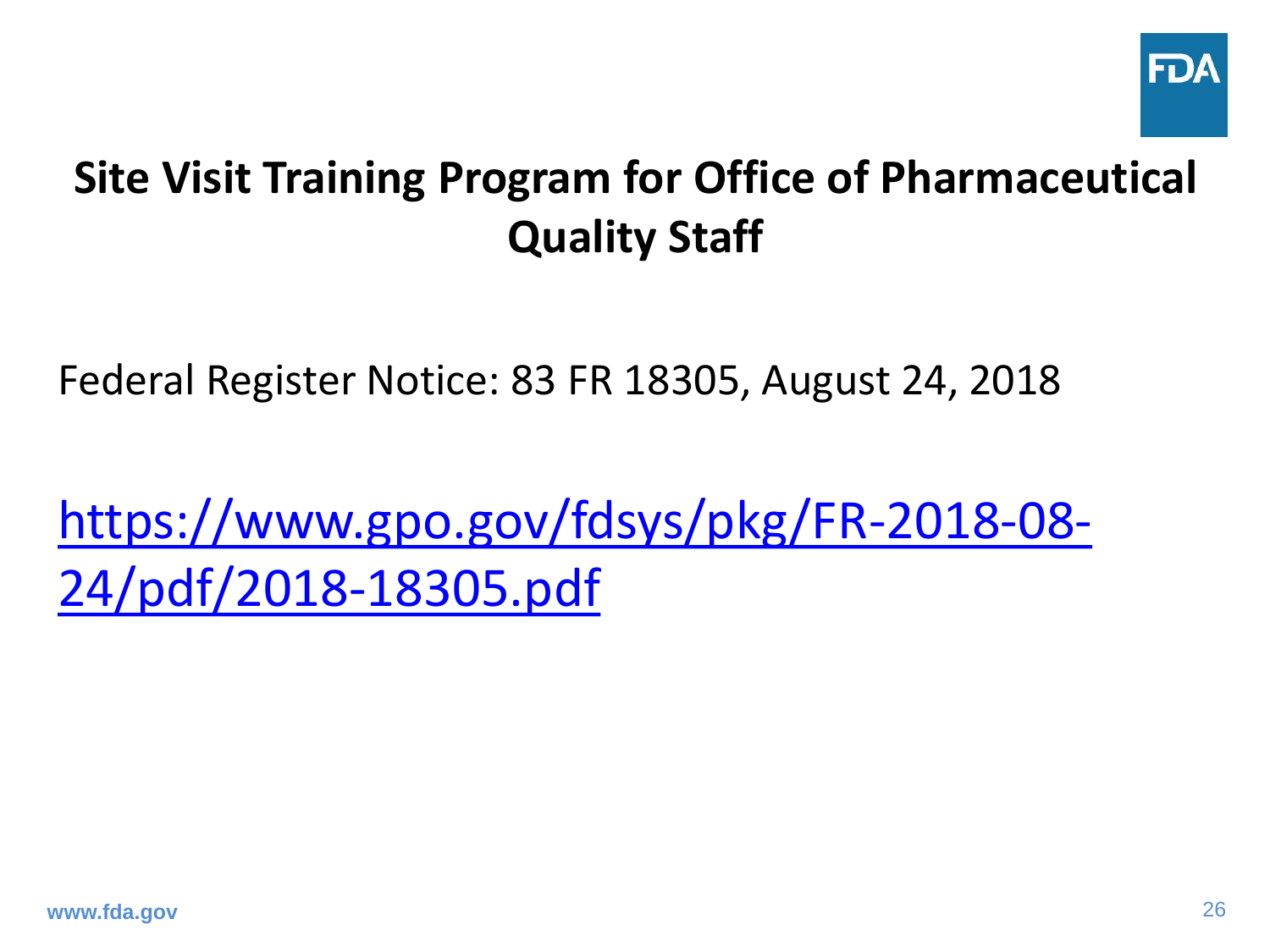

#### **Center for Devices and Radiological Health: Experiential Learning Program**

This training is intended to provide CDRH and other FDA staff with an opportunity to understand laboratory practices, quality system management, patient perspective/input, and challenges that impact the medical device development life cycle.

The purpose of the FR document is to invite medical device industry, academia, and health care facilities, and others to participate in this formal training program for CDRH and other FDA staff, or to contact CDRH for more information regarding the ELP.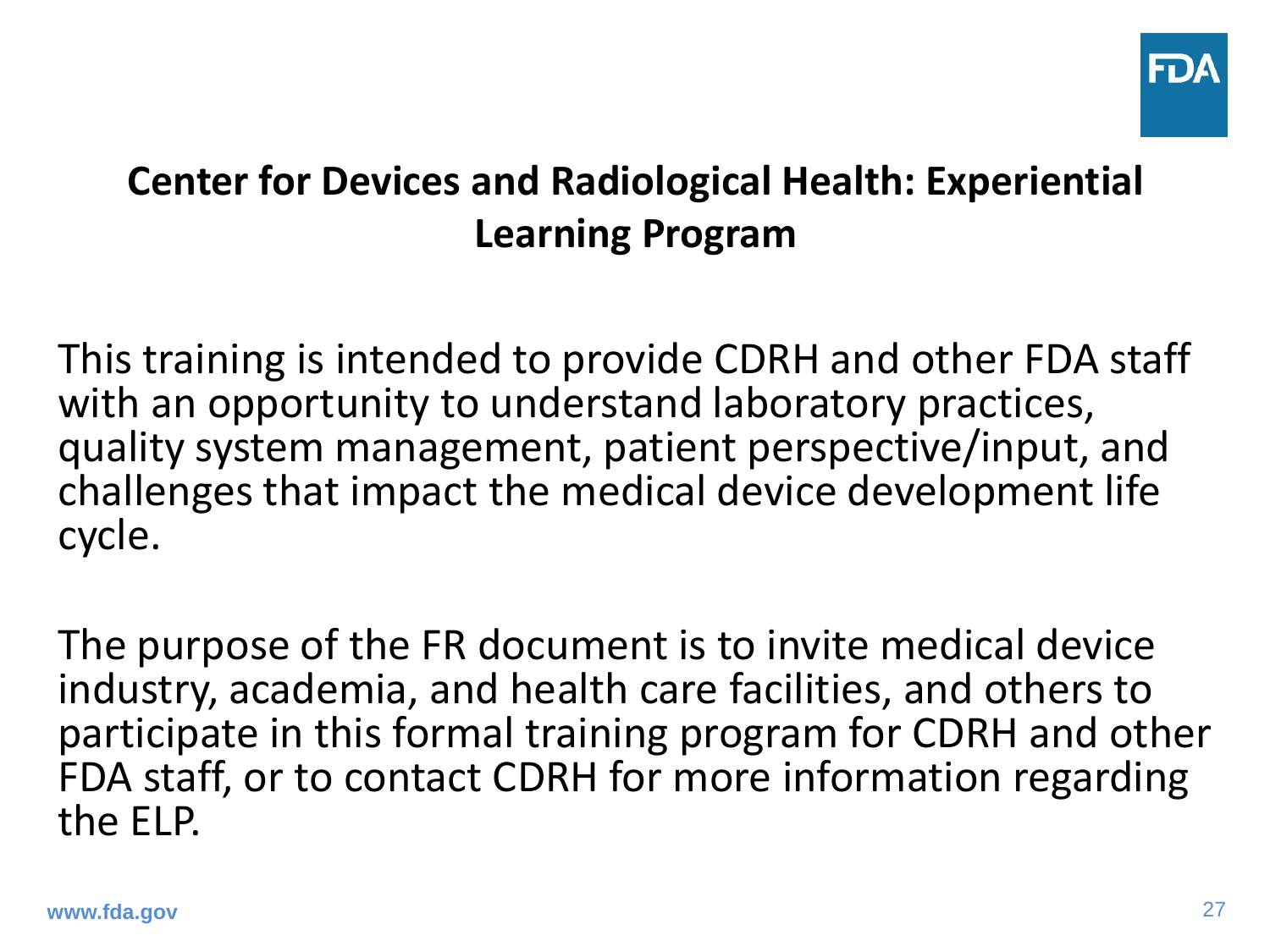

#### **Center for Devices and Radiological Health: Experiential Learning Program**

In the ELP training program, groups of CDRH and other FDA staff will observe operations in the areas of research, device development, Digital Health, incorporating patient information and reimbursement, manufacturing, quality management principles, and health care facilities.

The areas of interest for visits include various topics identified by managers at CDRH and other areas within FDA.

These areas of interest are listed on the ELP website and are intended to be updated quarterly.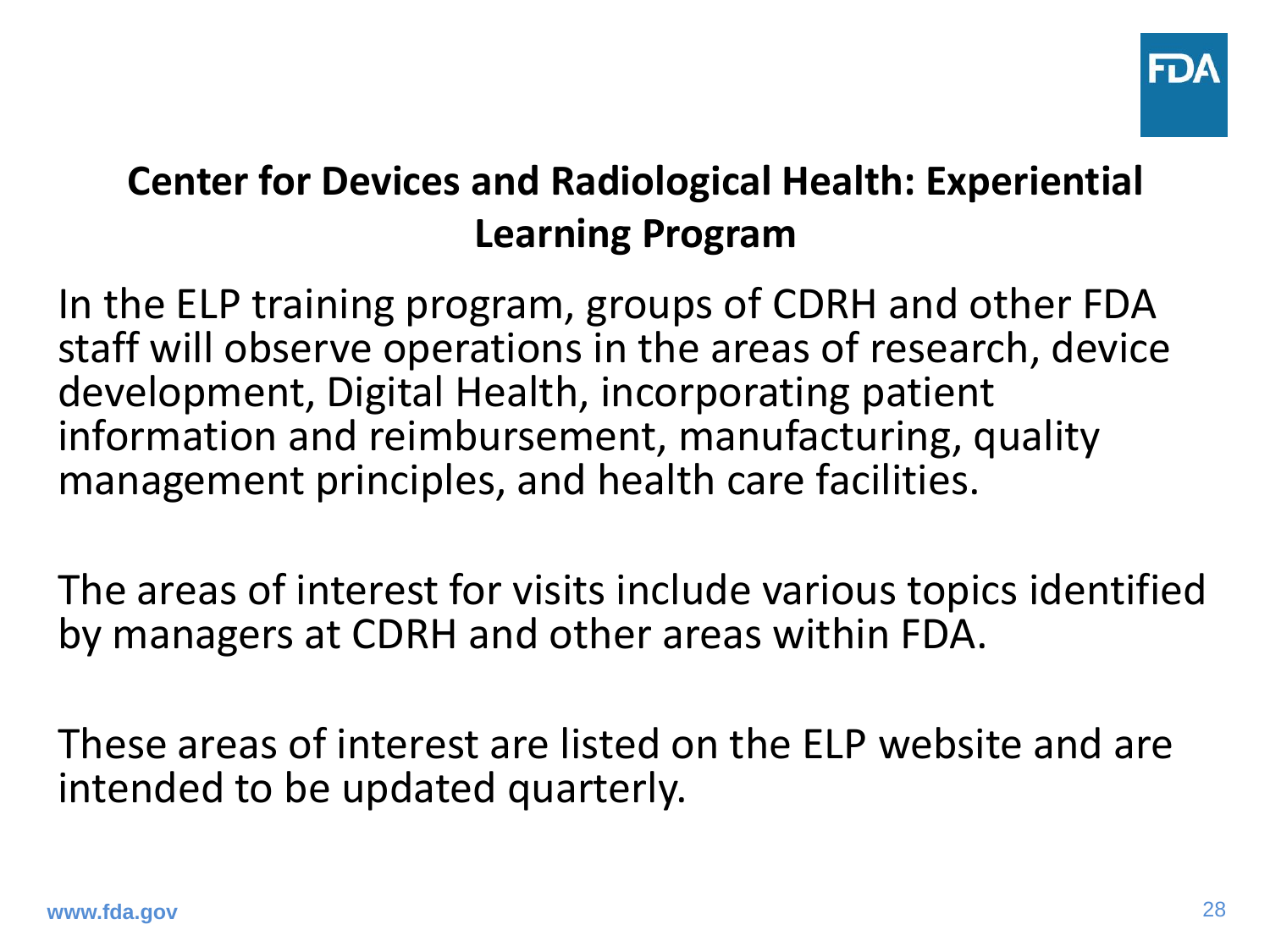

### **Center for Devices and Radiological Health: Experiential Learning Program**

[https://www.fda.gov/science-research/fda-science-jobs](https://www.fda.gov/science-research/fda-science-jobs-and-scientific-professional-development/cdrhs-experiential-learning-program)and-scientific-professional-development/cdrhsexperiential-learning-program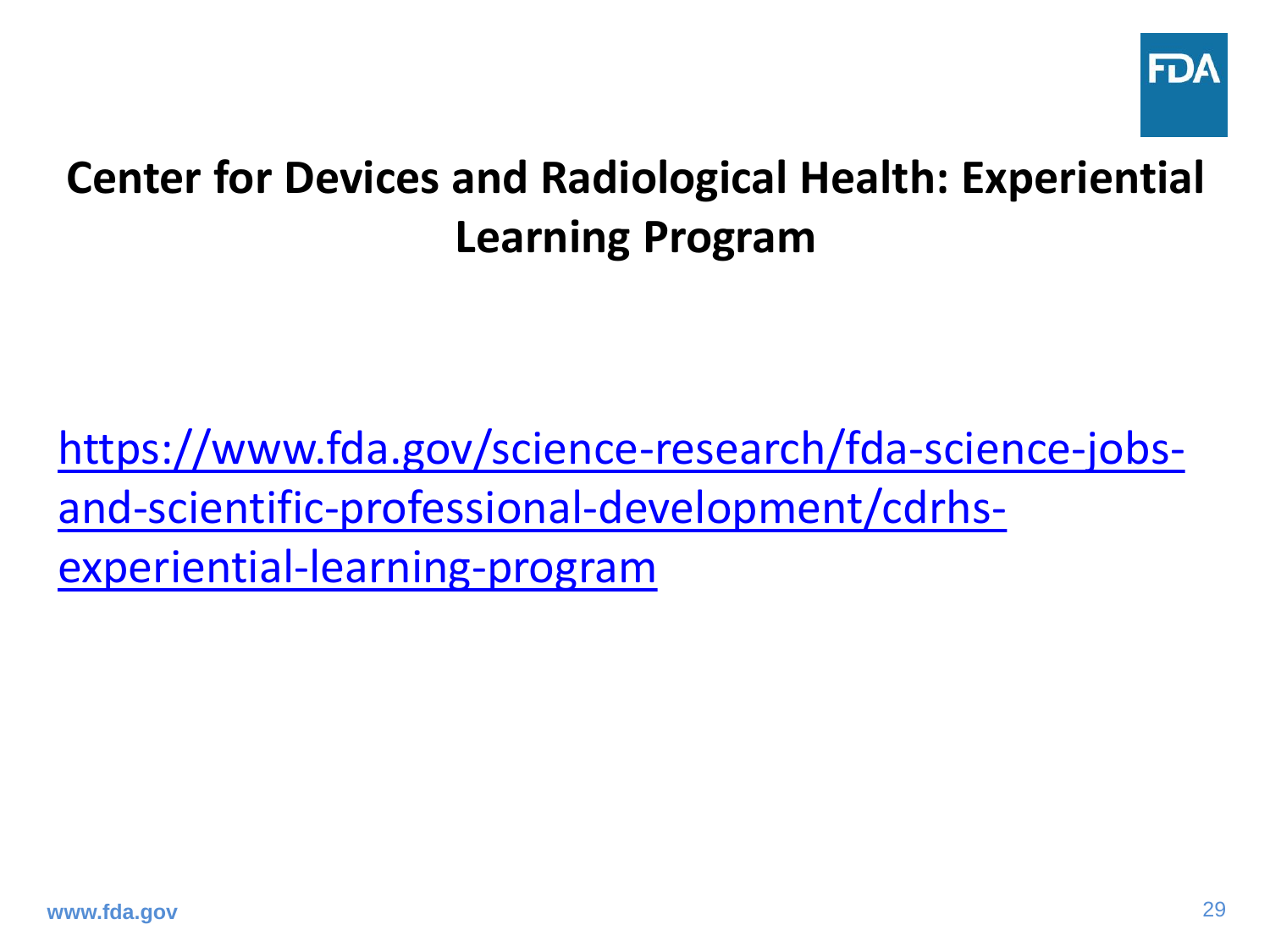

# **Program Specifics**

FDA staff (experienced in science, statistics, manufacturing, engineering, and testing) will observe operations of commercial manufacturing, pilot plants, and testing

Visit will last 1-2 days

Industry can showcase their technology by explaining the drug development and manufacturing processes for drug products and drug substances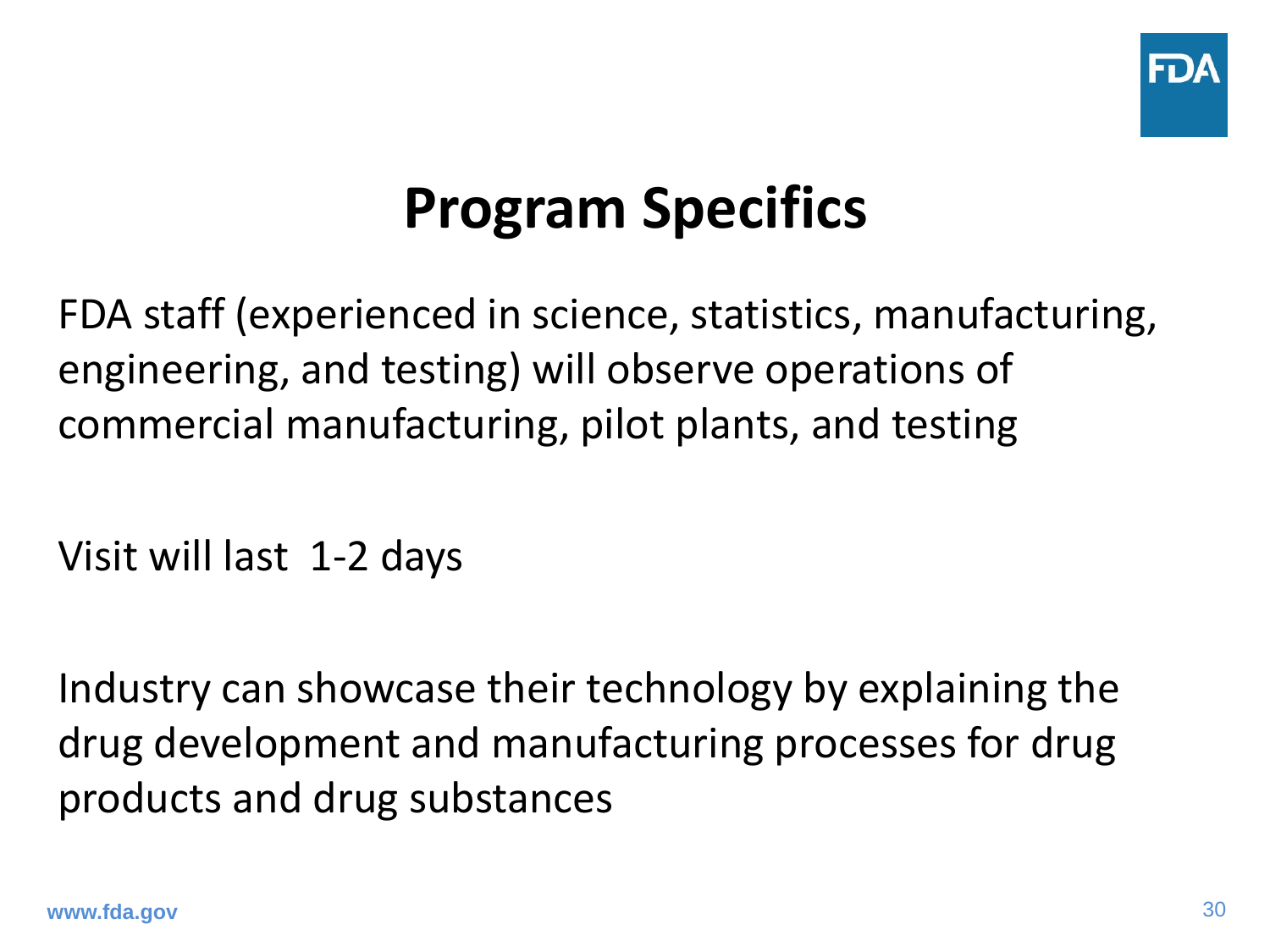

## **Caveat**

These formal training visits are not intended for FDA to inspect, assess, judge, or perform a regulatory function (*e.g.,* compliance inspection), but rather, they are an opportunity to provide FDA review and inspectional staff a better understanding of the products they review, how they are developed, the voice of the patient, challenges related to quality systems development and management in the product life cycle, and how these products fit into the larger health care system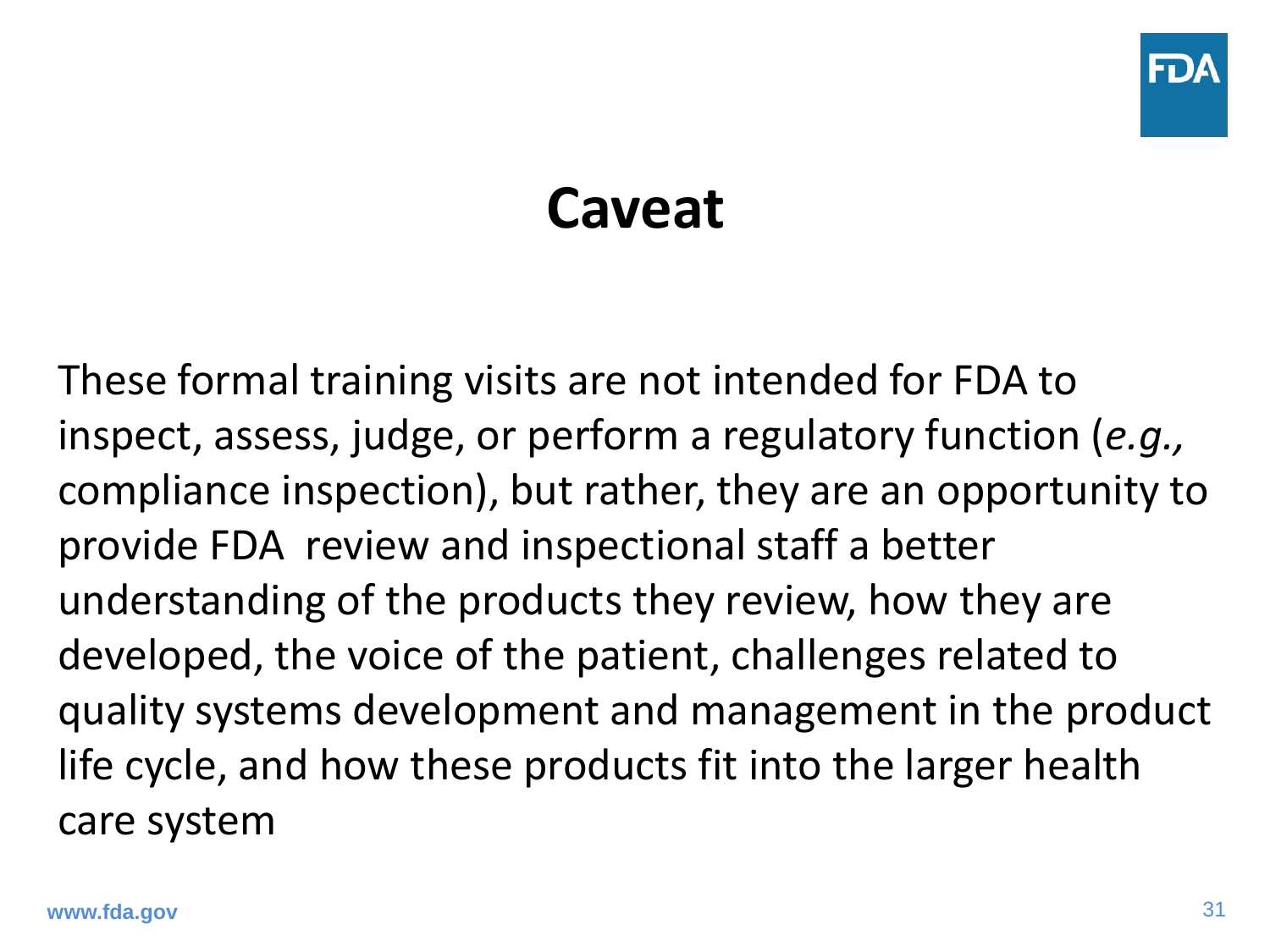

## **Areas of Interest**

Drug products and active pharmaceutical ingredients

Solutions, suspensions, emulsions, and semisolids

Sustained, modified, and immediate release formulations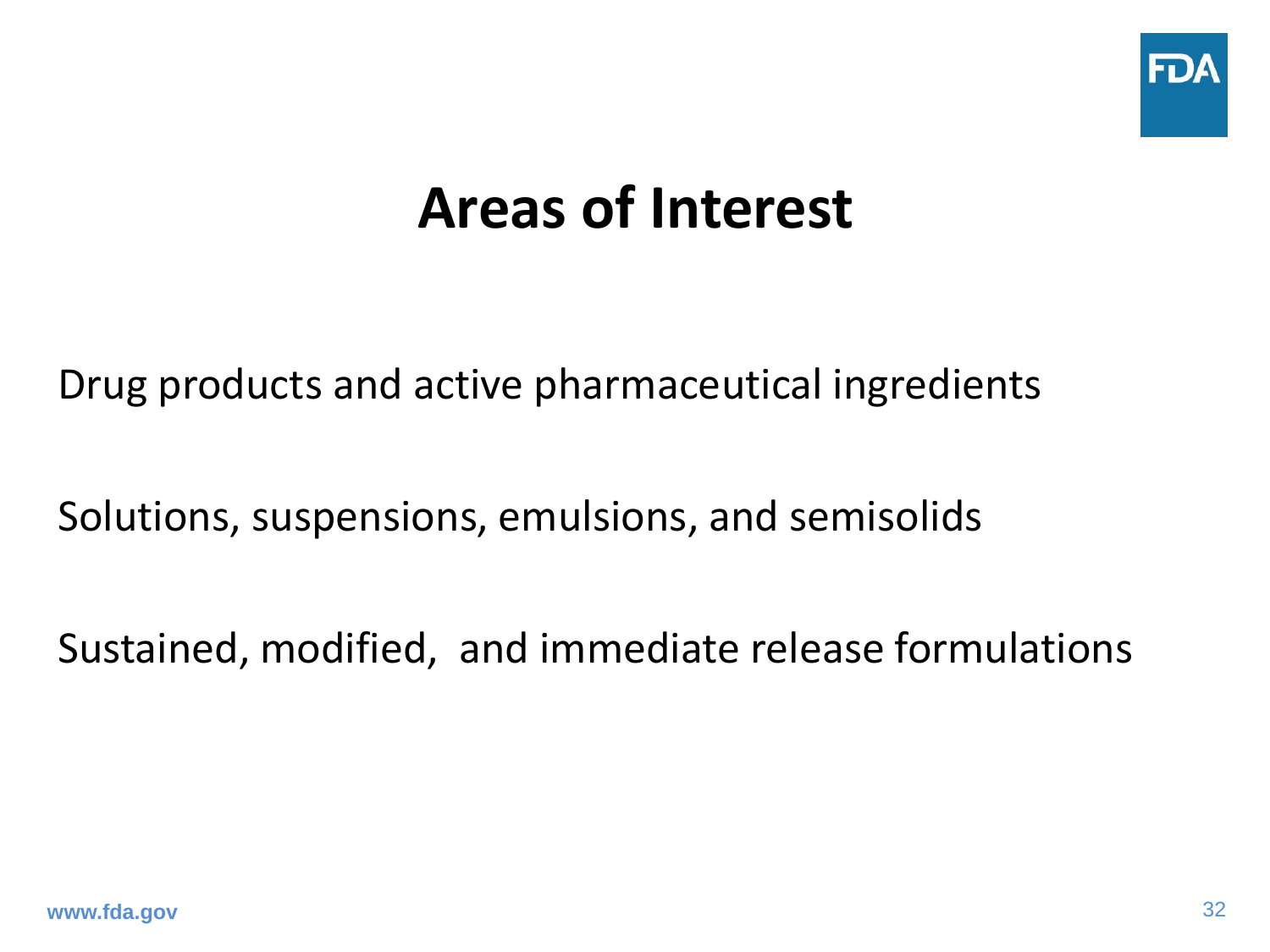

# **Areas of Interest**

- Drug-device combination products, particularly inhalation, transdermal, iontophoretic, and implant formulations
- Biotechnology products
- Design, development, manufacturing, and controls
- Engineering controls for aseptic formulations
- Unique delivery technologies
- Hot melt extrusion processes
- Soft-gel encapsulation processes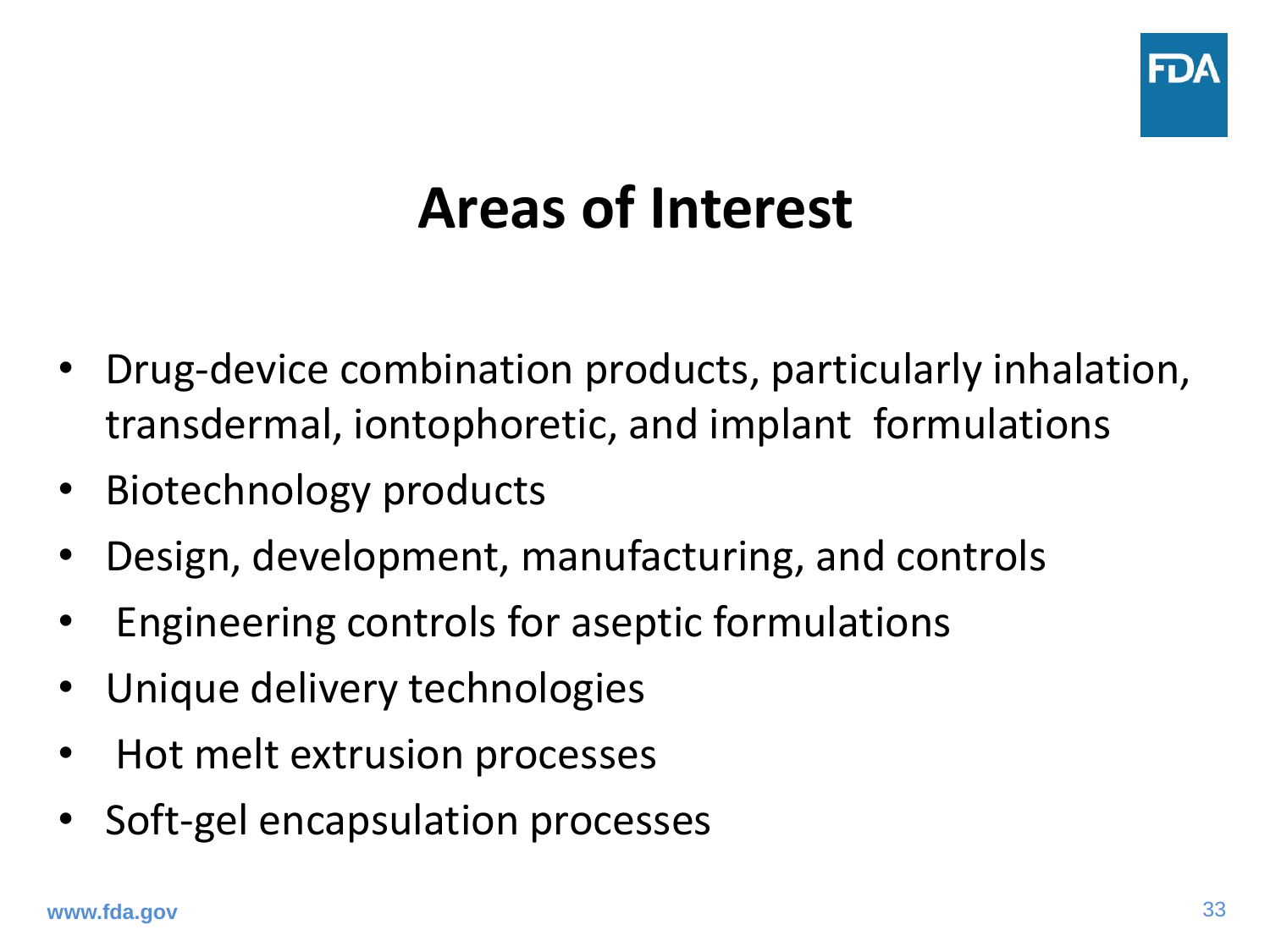

# **Areas of Interest**

- Lyophilization processes
- Blow-Fill-Seal and isolator
- Spray-drying processes
- Process analytical technology
- Real time release testing
- Emerging technologies
- Continuous manufacturing
- 3-dimensional printing
- **Nanotechnology**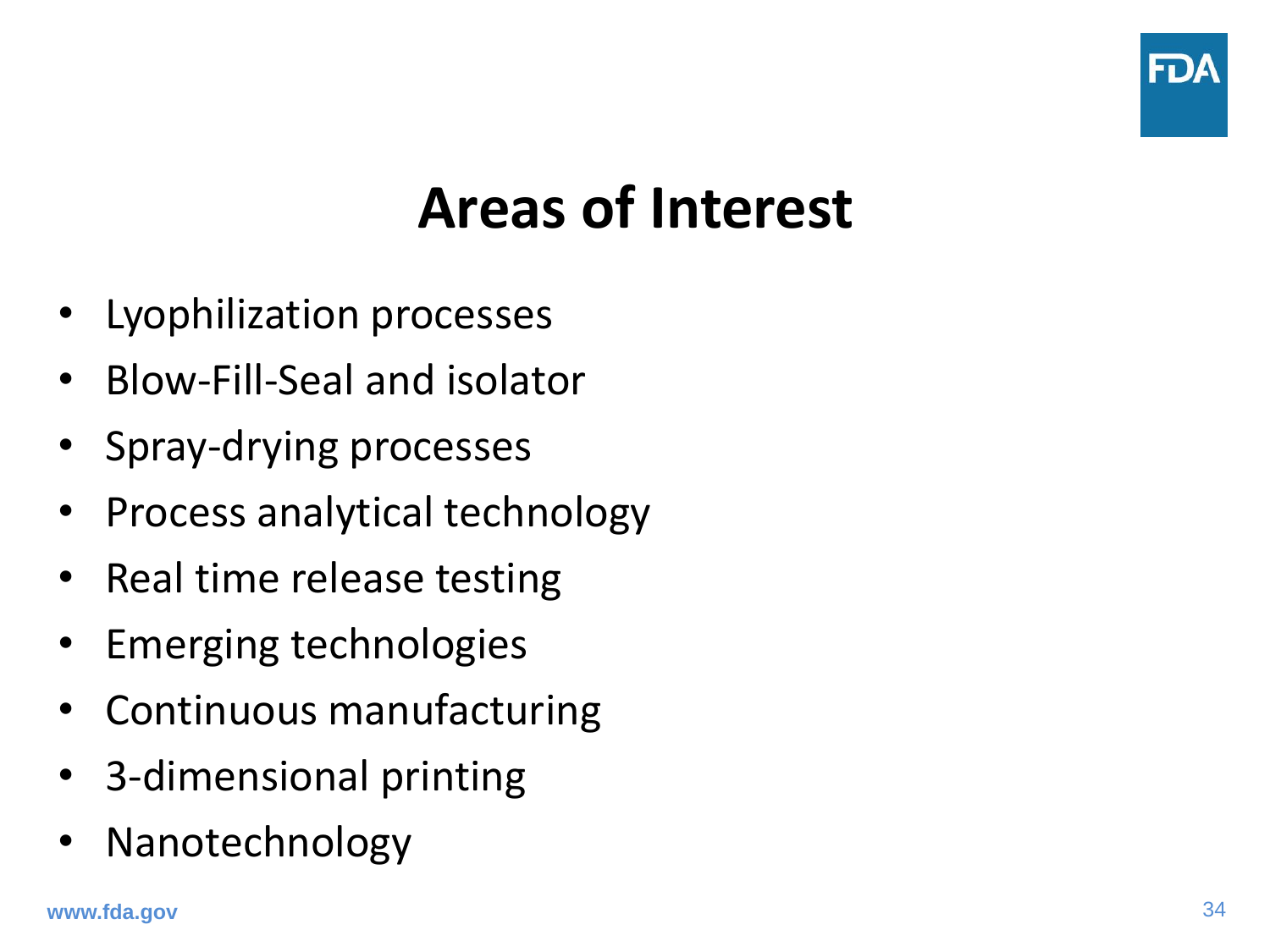

# **Procedure**

Companies interested in offering a site visit or learning more about this site visit program should respond by submitting a proposal

To aid in site selection, your proposal should include the following information:

- A contact person
- Site visit location(s)
- Facility Establishment Identifier and DUNS numbers, as applicable
- Maximum number of FDA staff that can be accommodated during a site visit, and
- A sample agenda outlining the proposed learning objectives and associated activities for the site visit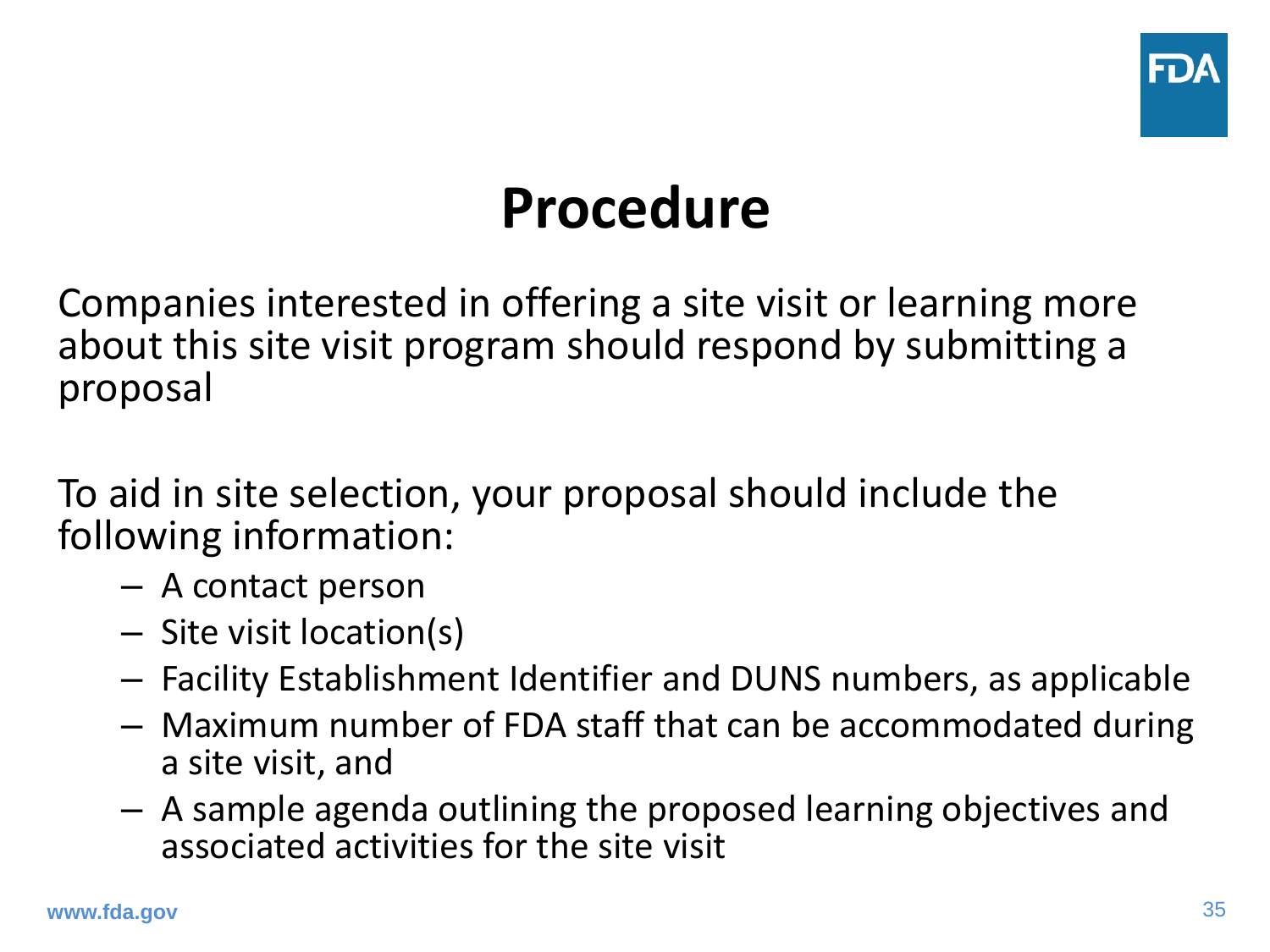

Active Pharmaceutical Biotechnology

- Manufacturing
- Production
- Facilities
- Warehouse
- Laboratory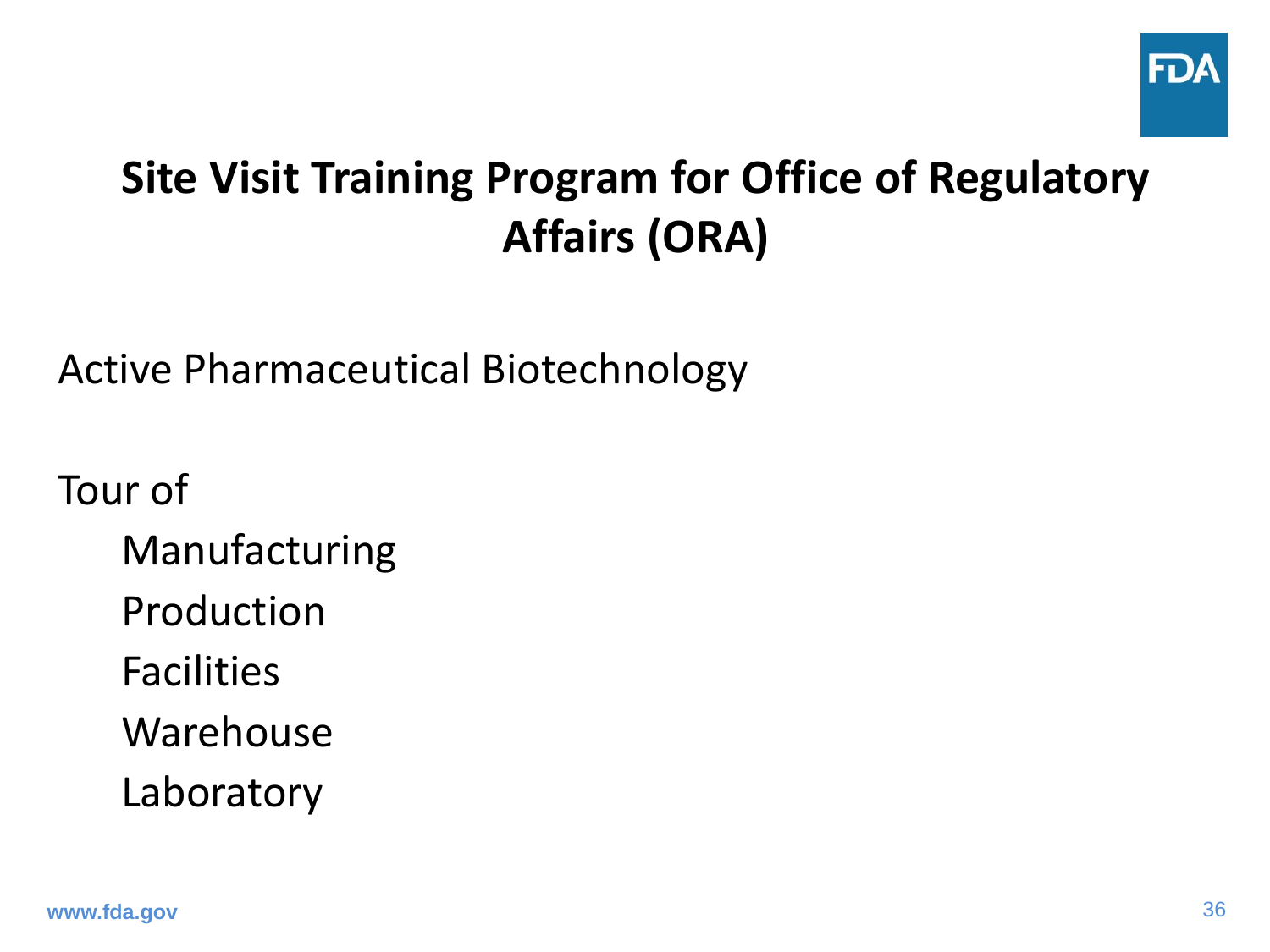

Personalized Immunotherapy

- Manufacturing
- Production
- Facilities
- Warehouse
- Laboratory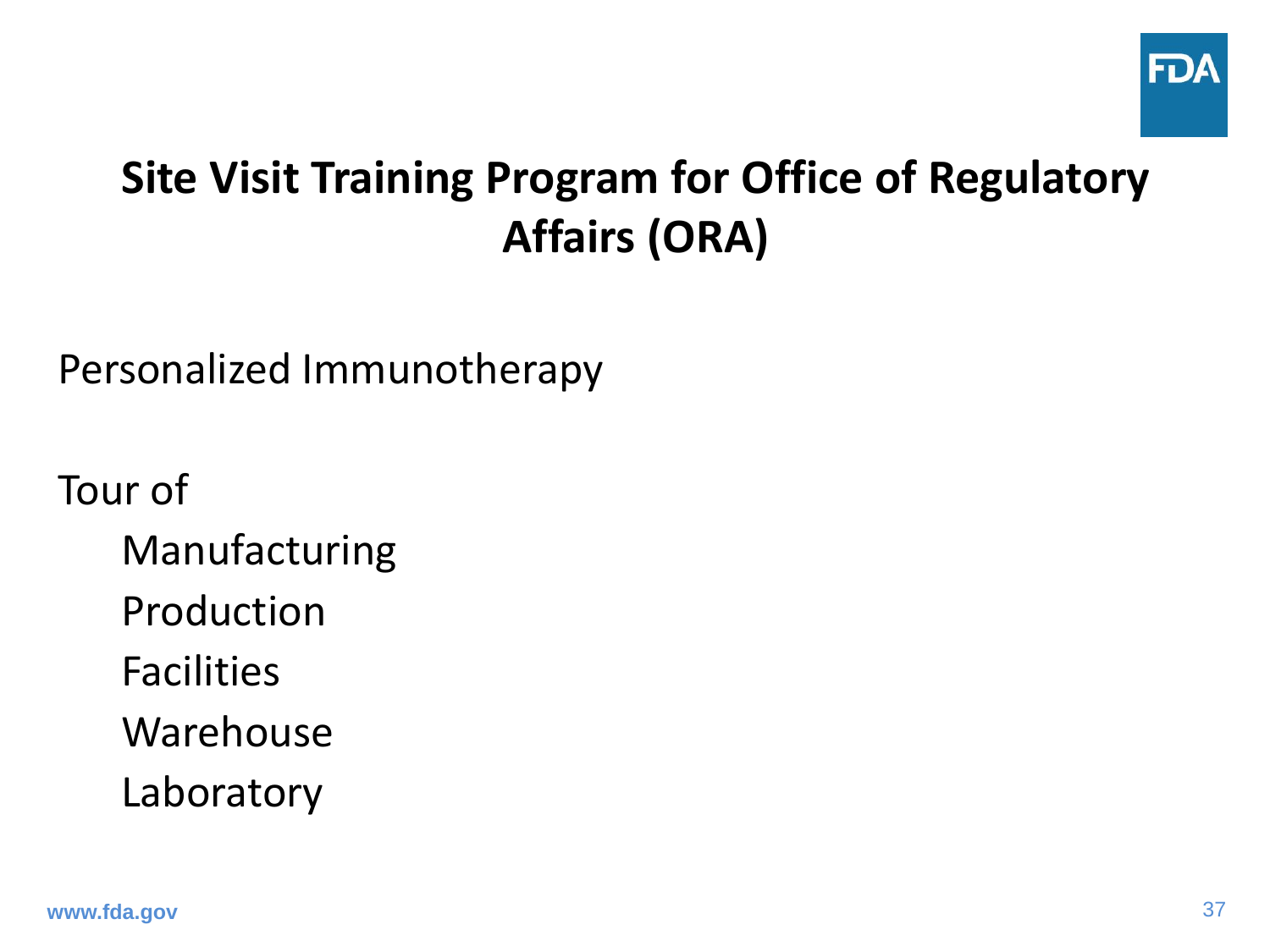

Active Pharmaceutical Ingredient Powder

- Manufacturing
- Production
- Warehousing
- Laboratory
- Facilities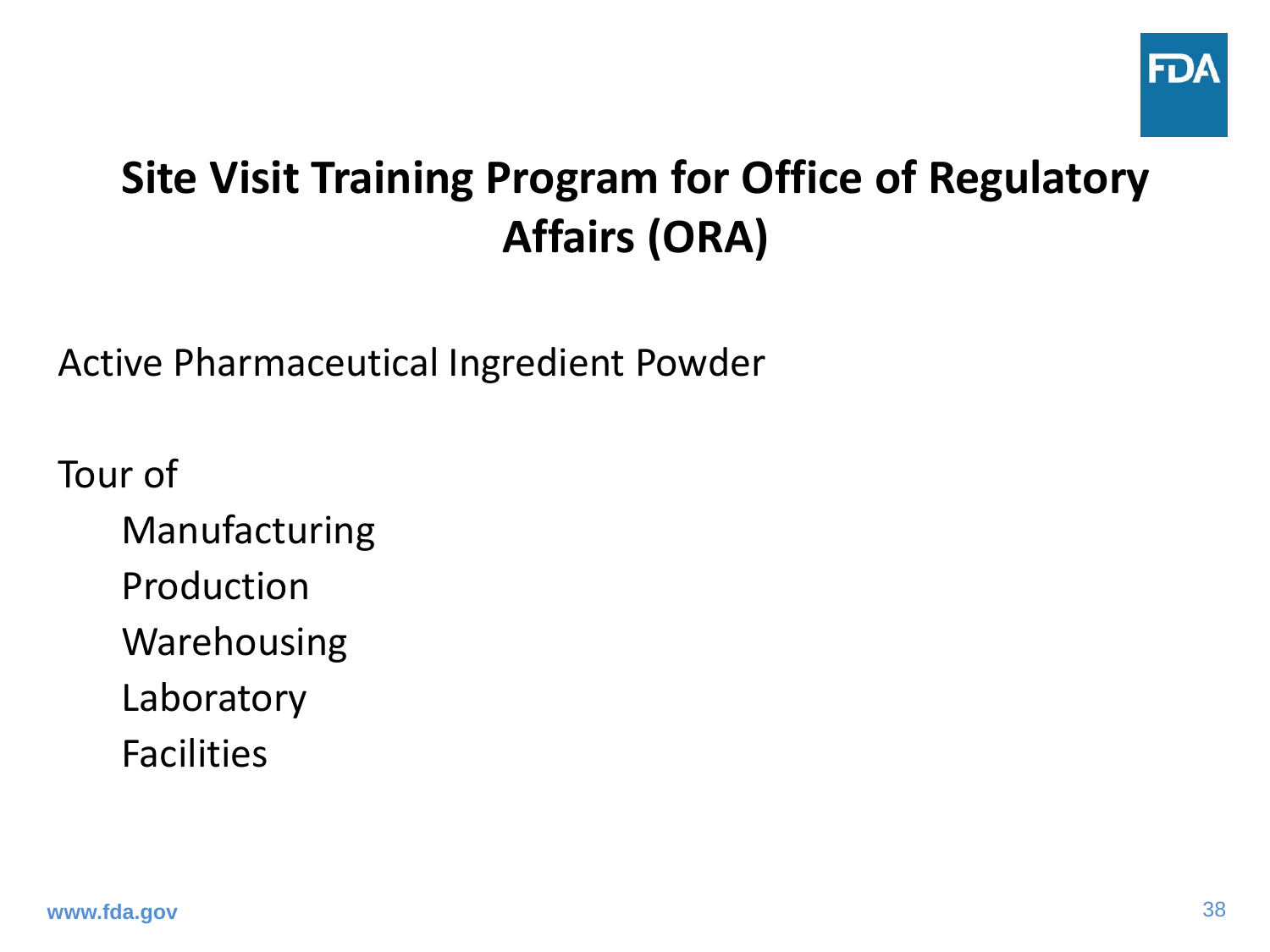

Drug Substance Biotechnology

- Manufacturing
- Production
- Warehousing
- Laboratory
- Facilities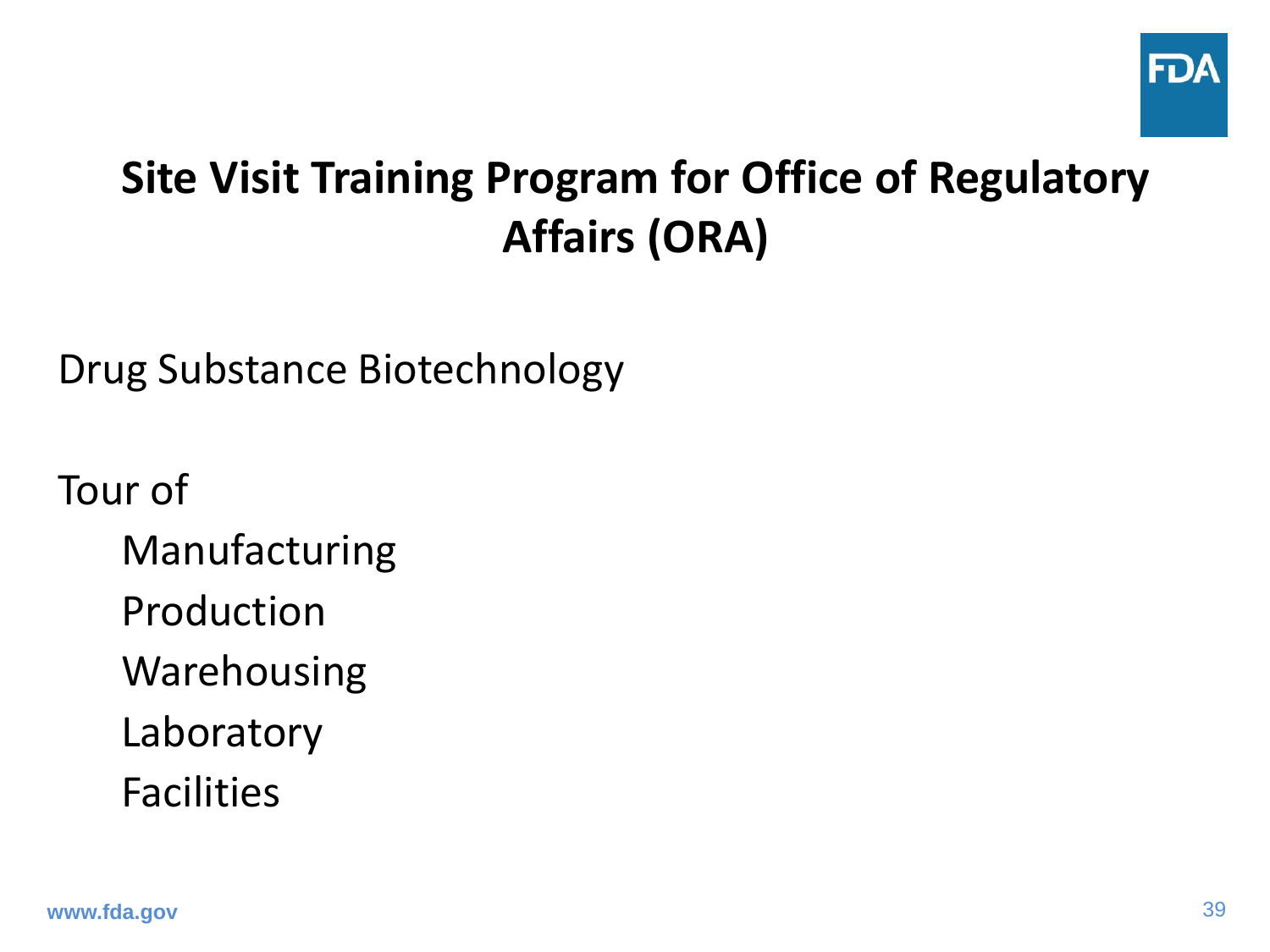

Sterile Biotechnology

- Manufacturing
- Production
- Warehousing
- Laboratory
- Facilities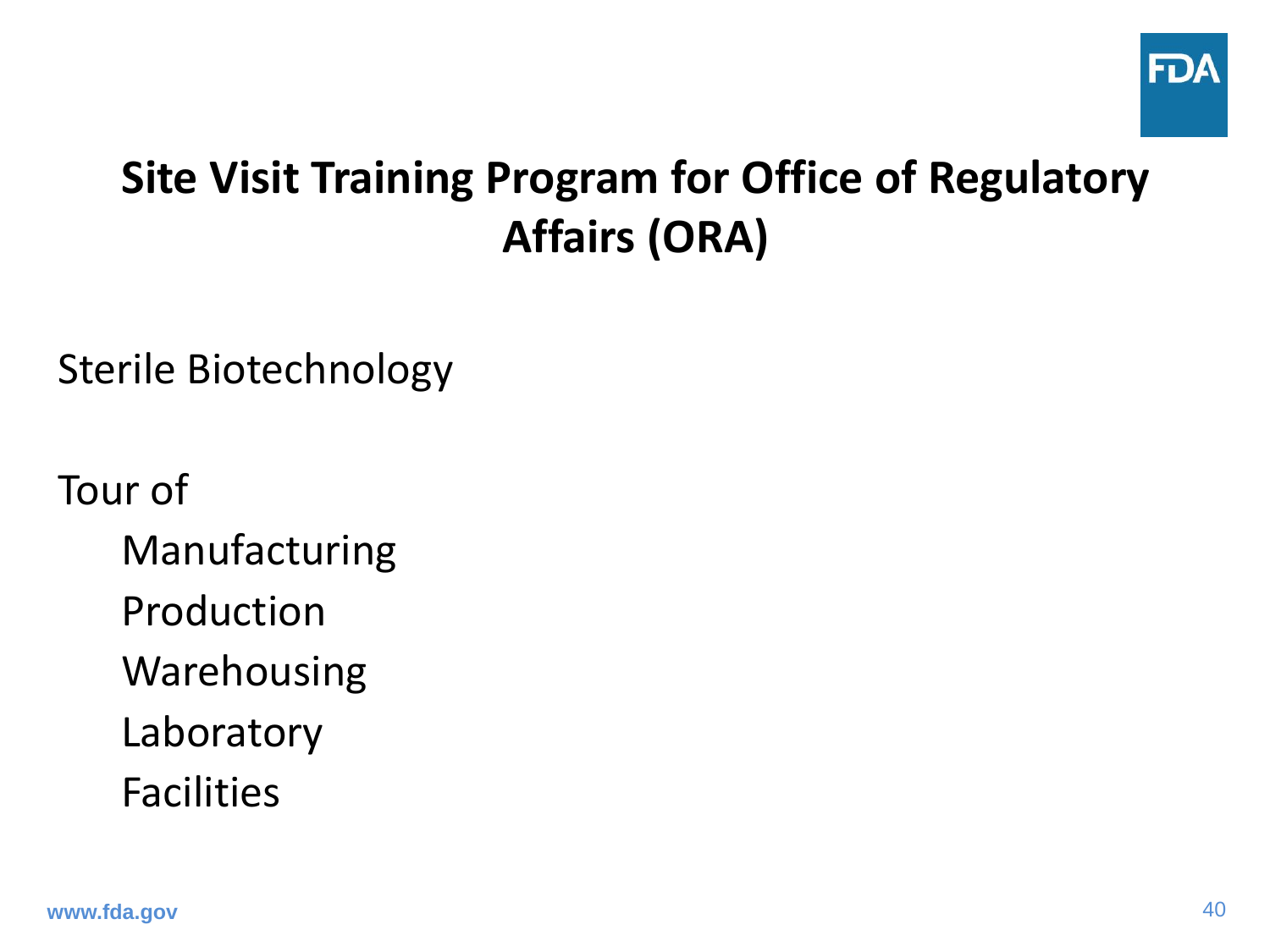

Solid Dosage Forms

Tour of

Liquid manufacturing Solid dose manufacturing

Packaging

High containment area for highly toxic/potent drugs

Laboratory operations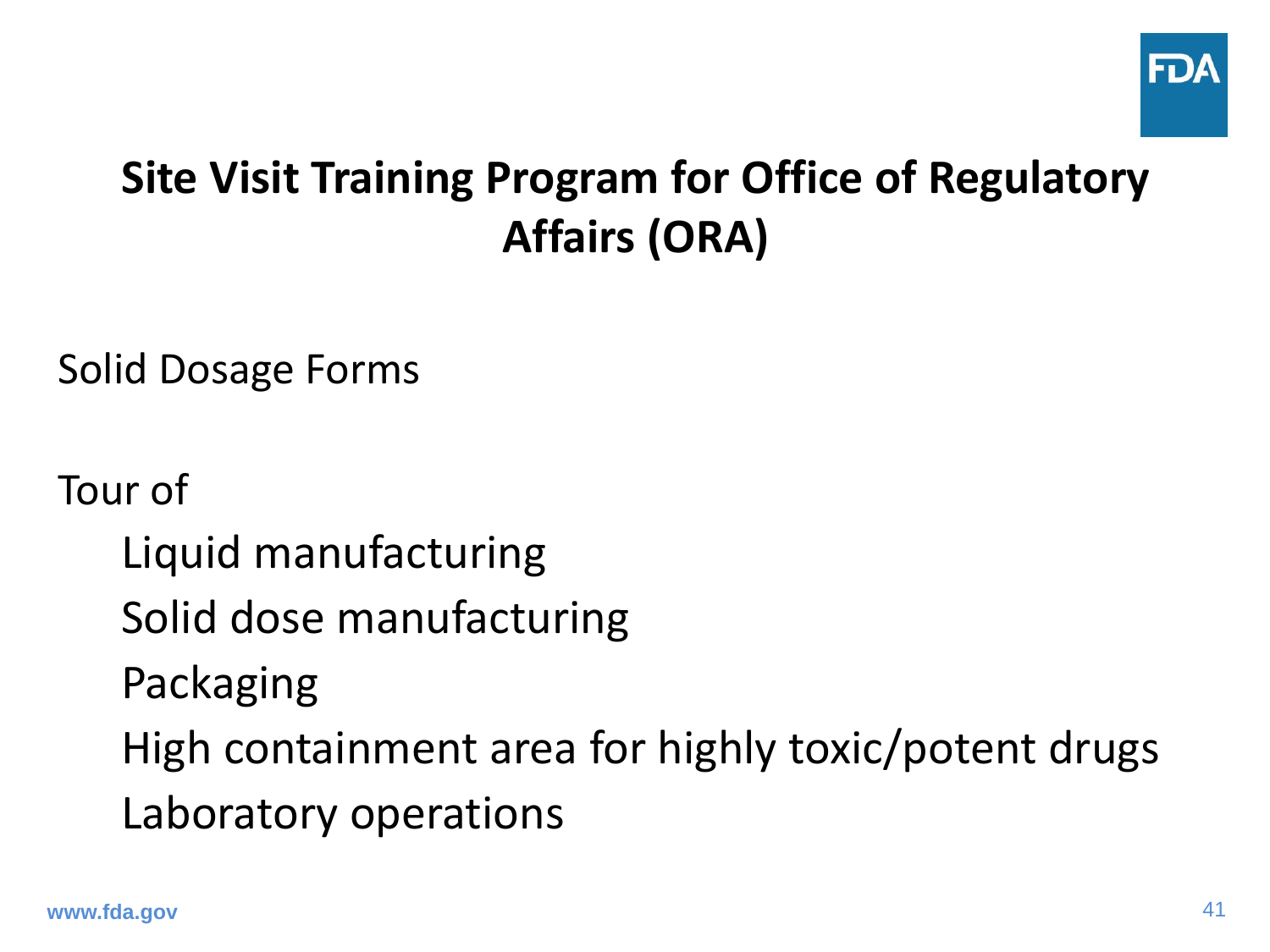

### **Lessons Learned:**

- New equipment/technology design and capabilities presented
- Observation of firm's high quality culture
- Review of various visual management tools throughout the facility
- Q&A opportunities
	- FDA Subject Matter Experts
	- Firm's management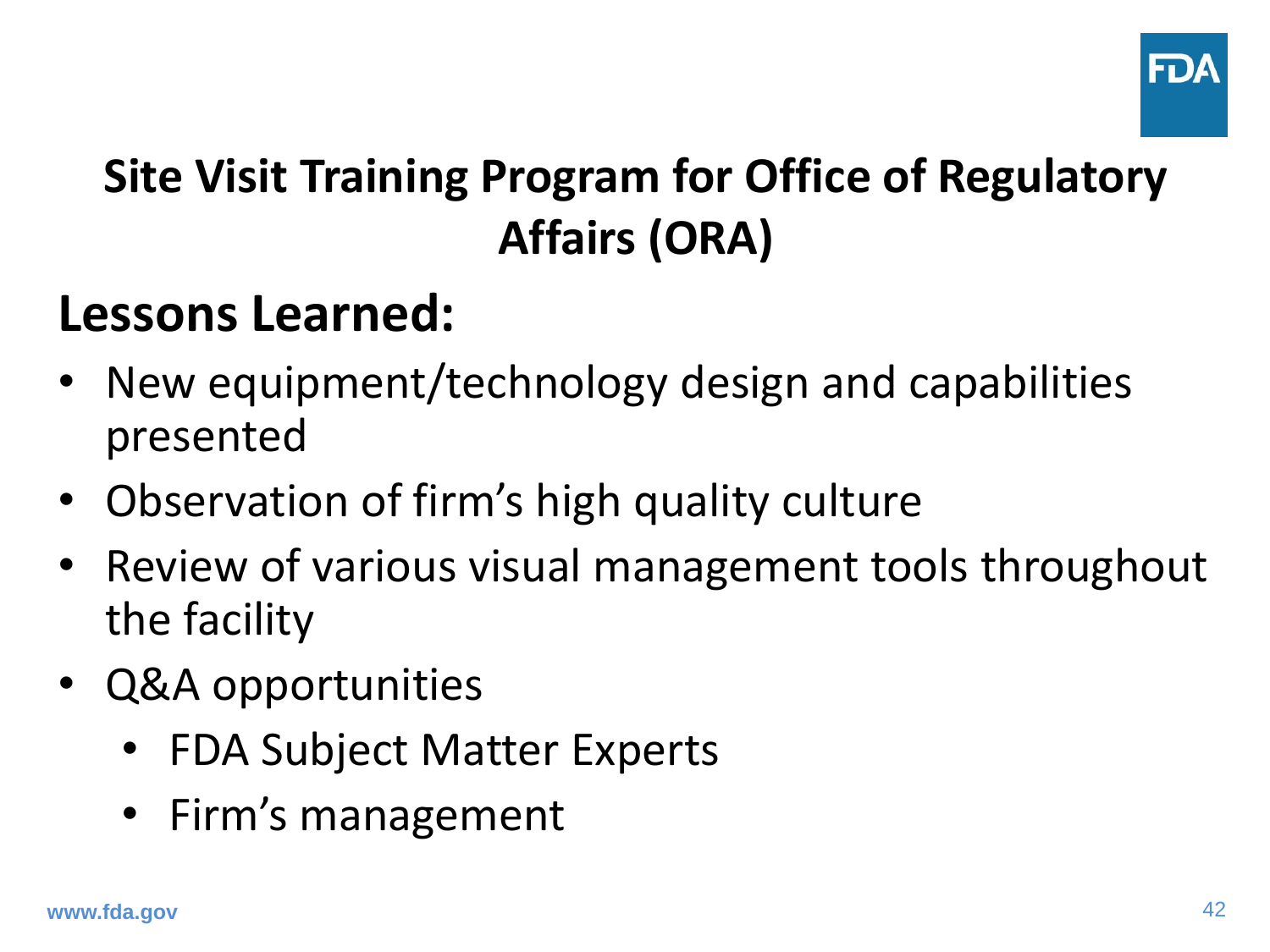

## **Task**

Form groups of 5 people

*Briefly* introduce yourself:

- State your name, title, and number of years at your organization
- Role as it relaters to training state all that apply (trainer, trainee, specifications developer for training)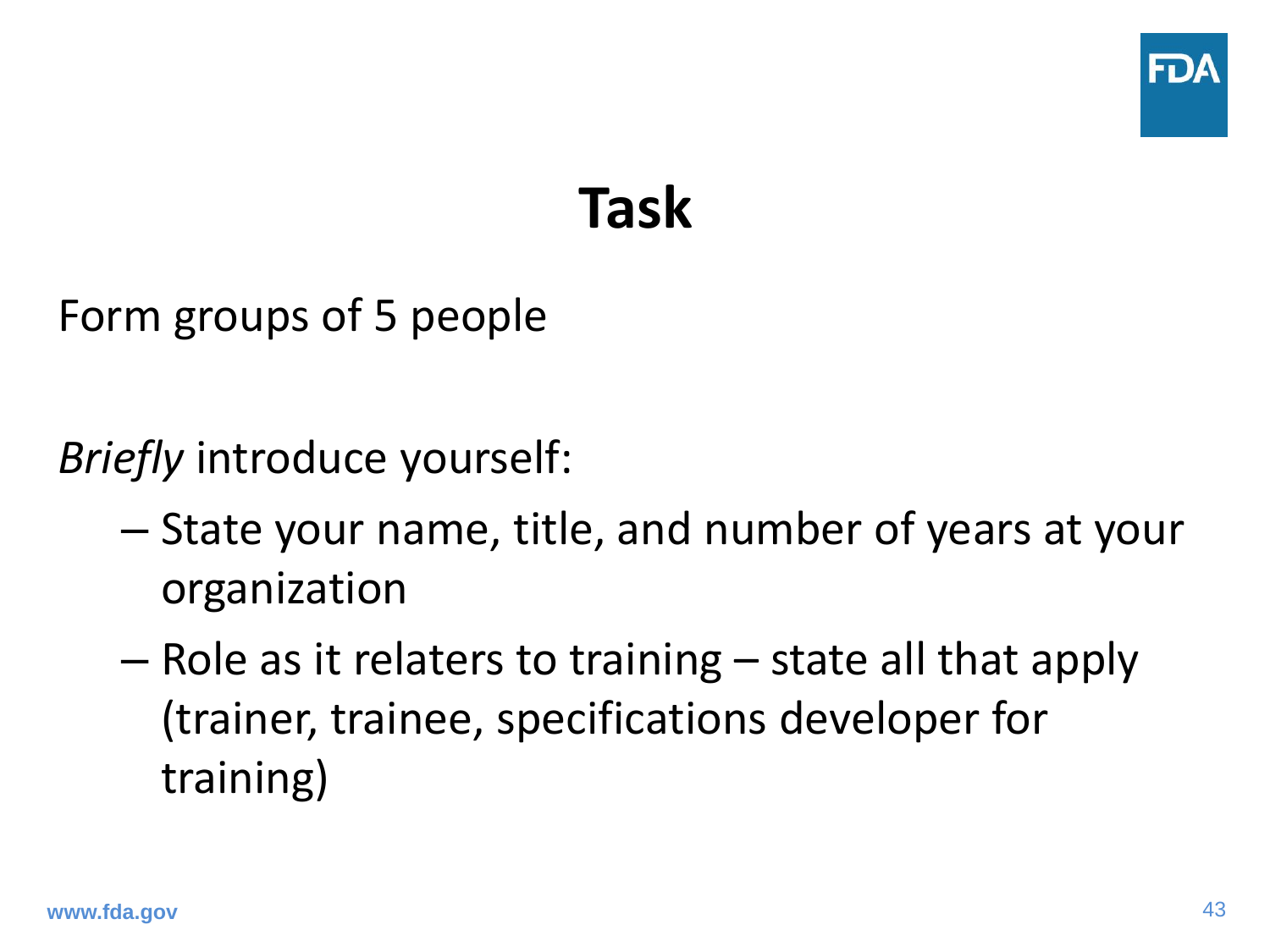

## **Task**

Form groups of 5 people

Roles

- Person whose last name is closest to A is the chair
- Person whose last name is closest to Z is the scribe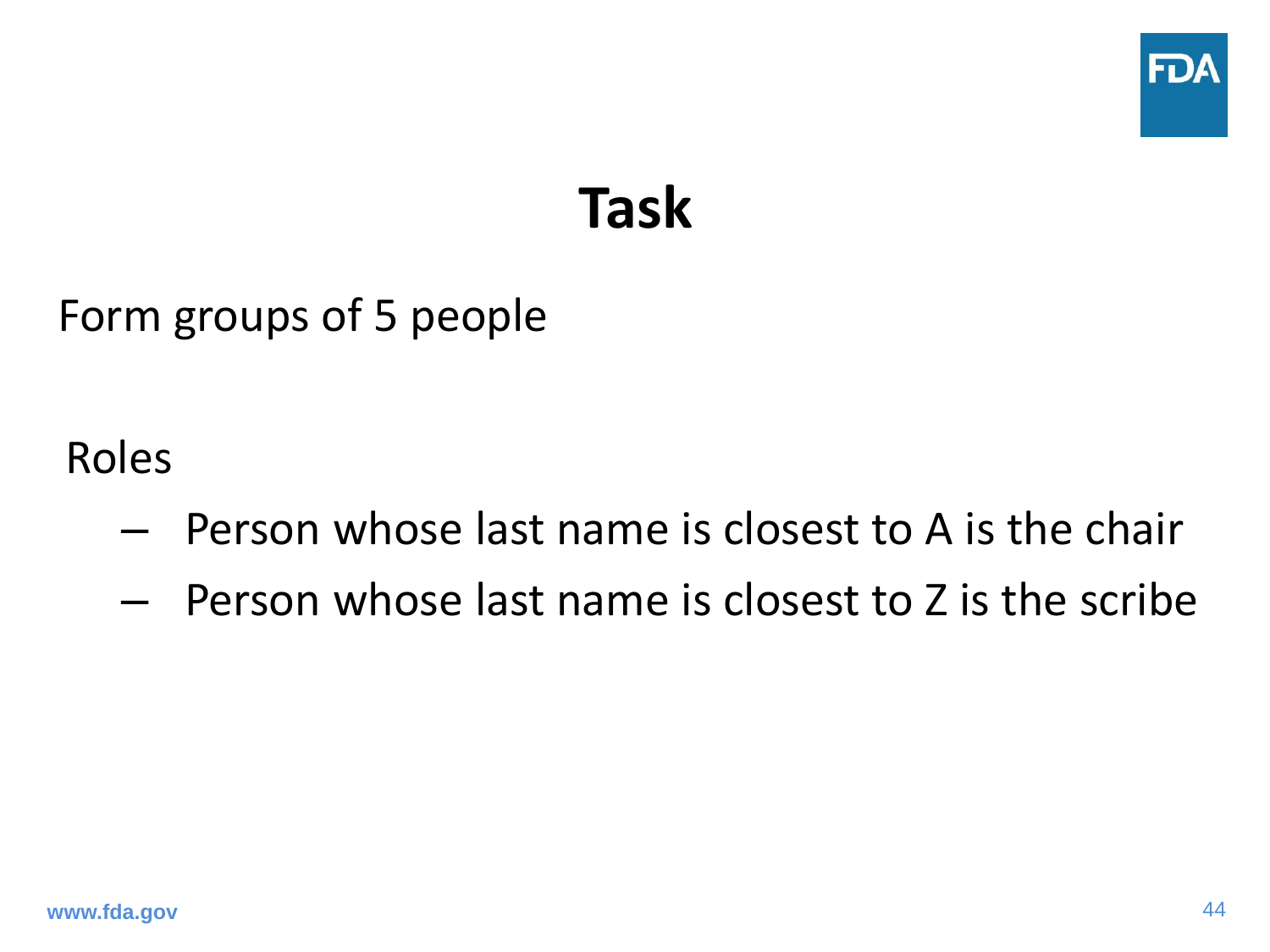

# **Interactive Activity**

### Discuss advantages of FDA Partnership Training

Discuss disadvantages of FDA Partnership Training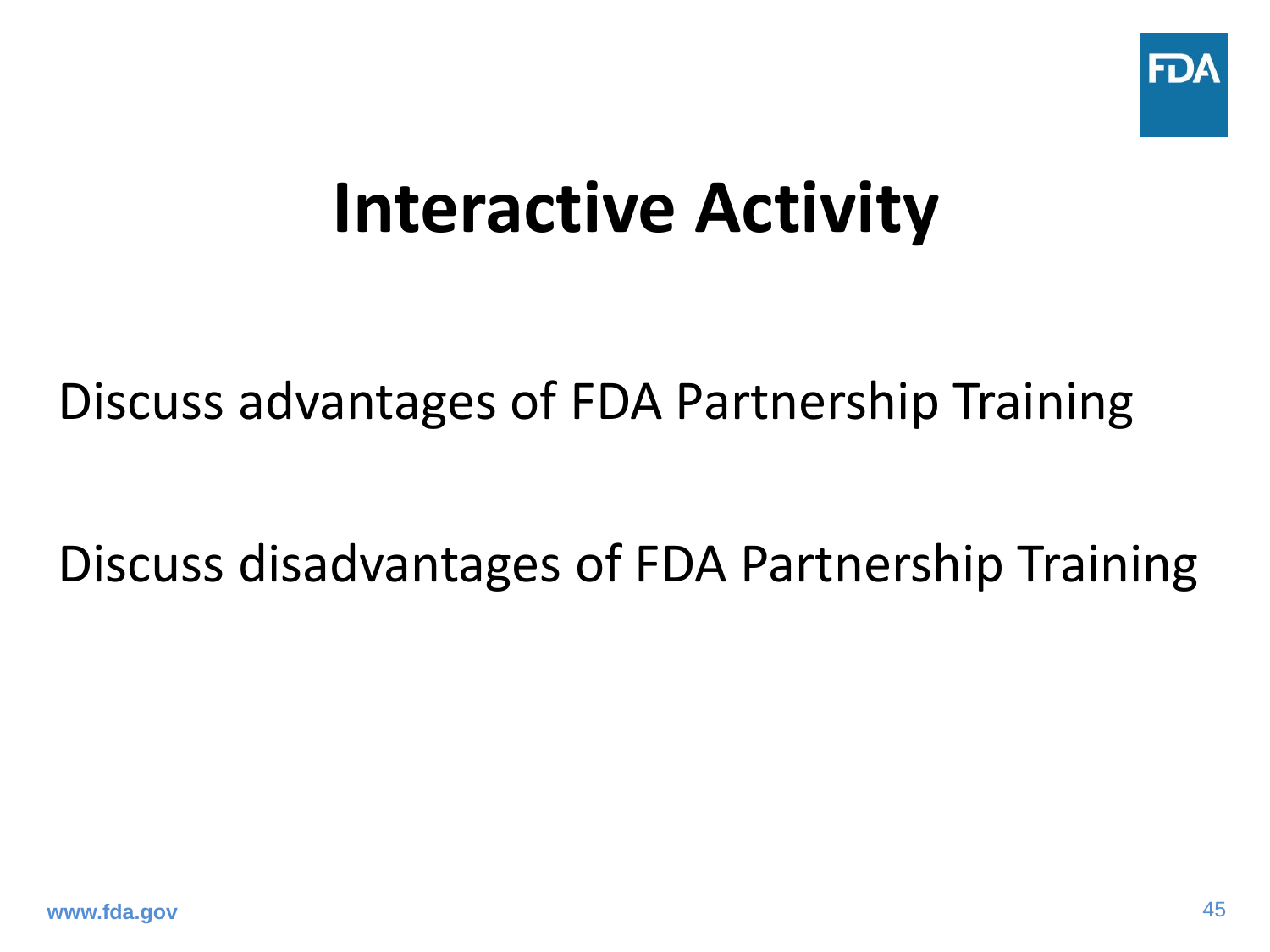

# **Advantages Industry**

Investigators process knowledge can lead to shorter inspection time for voluntary participating companies

Qualified training site-name recognition

Better understanding of compliance expectations

Protect Public Health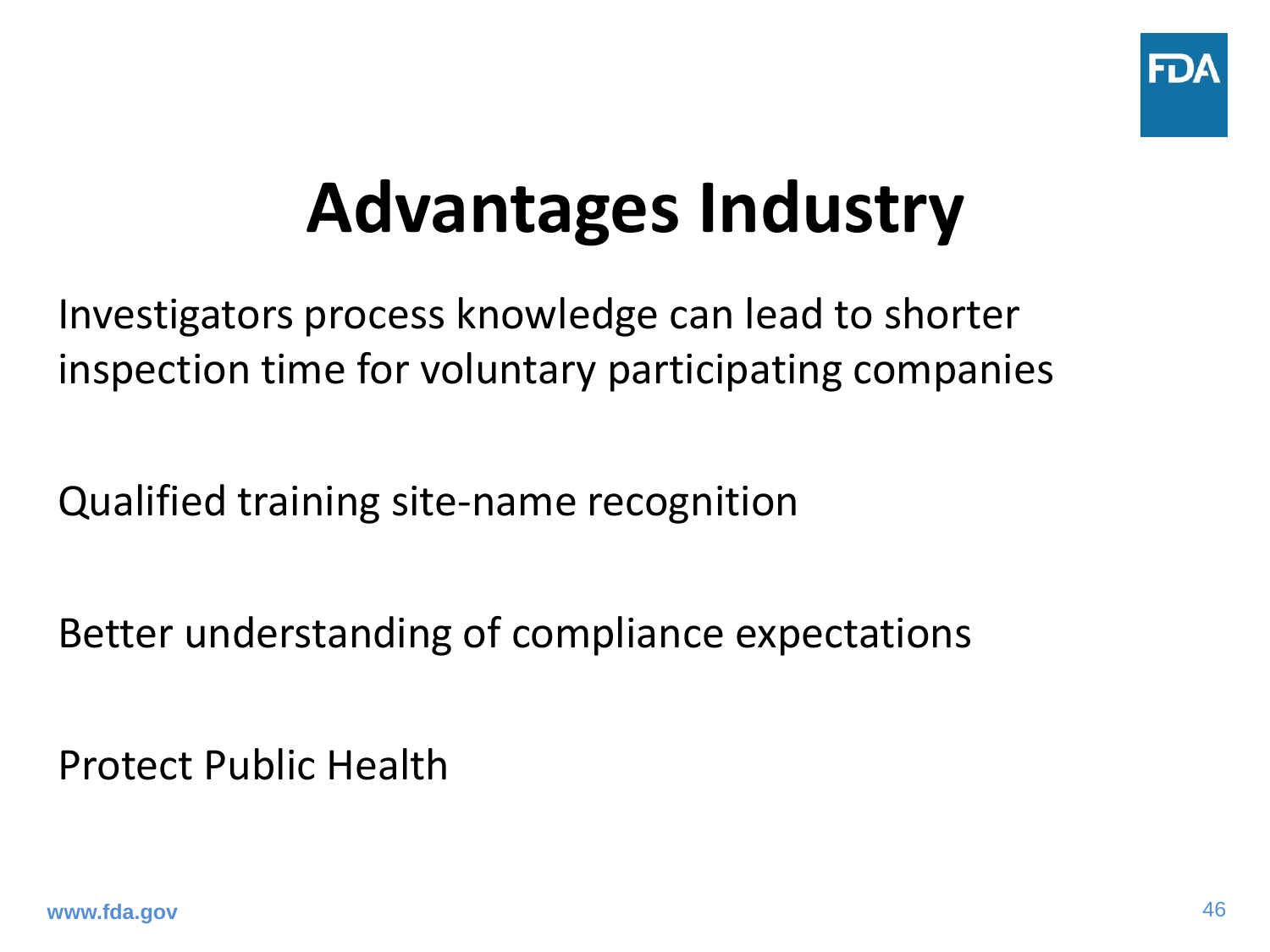

# **Advantages FDA**

Provide technical training to investigators, analysts, supervisors and compliance officers

Update on new and novel technologies in food, feed, medical products, cosmetics, and tobacco for investigators, analysts, supervisors and compliance officers

Protect Public Health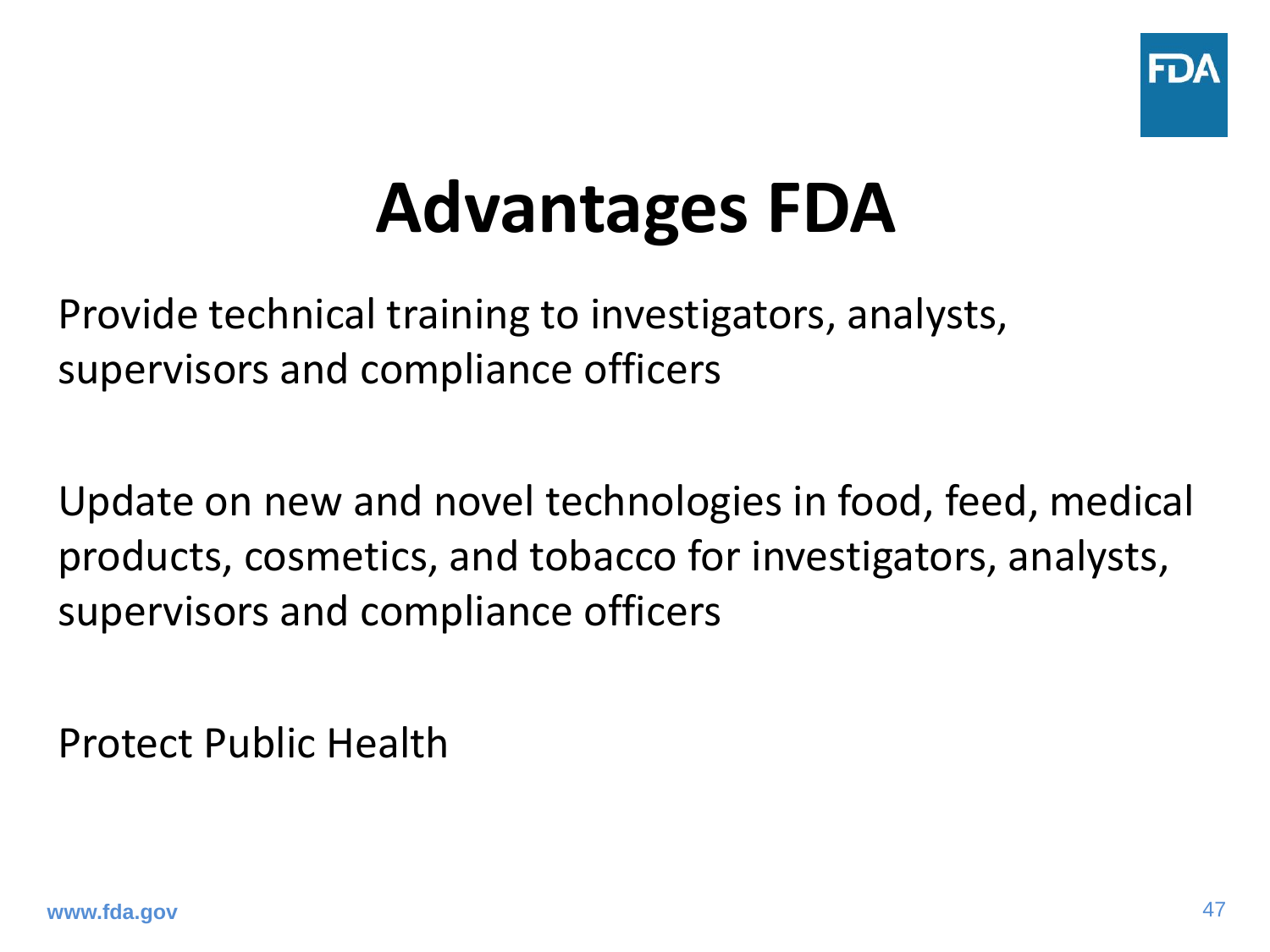

# **Disadvantages Industry**

Concern about regulatory actions

Budget

Resource allocation

Production interruption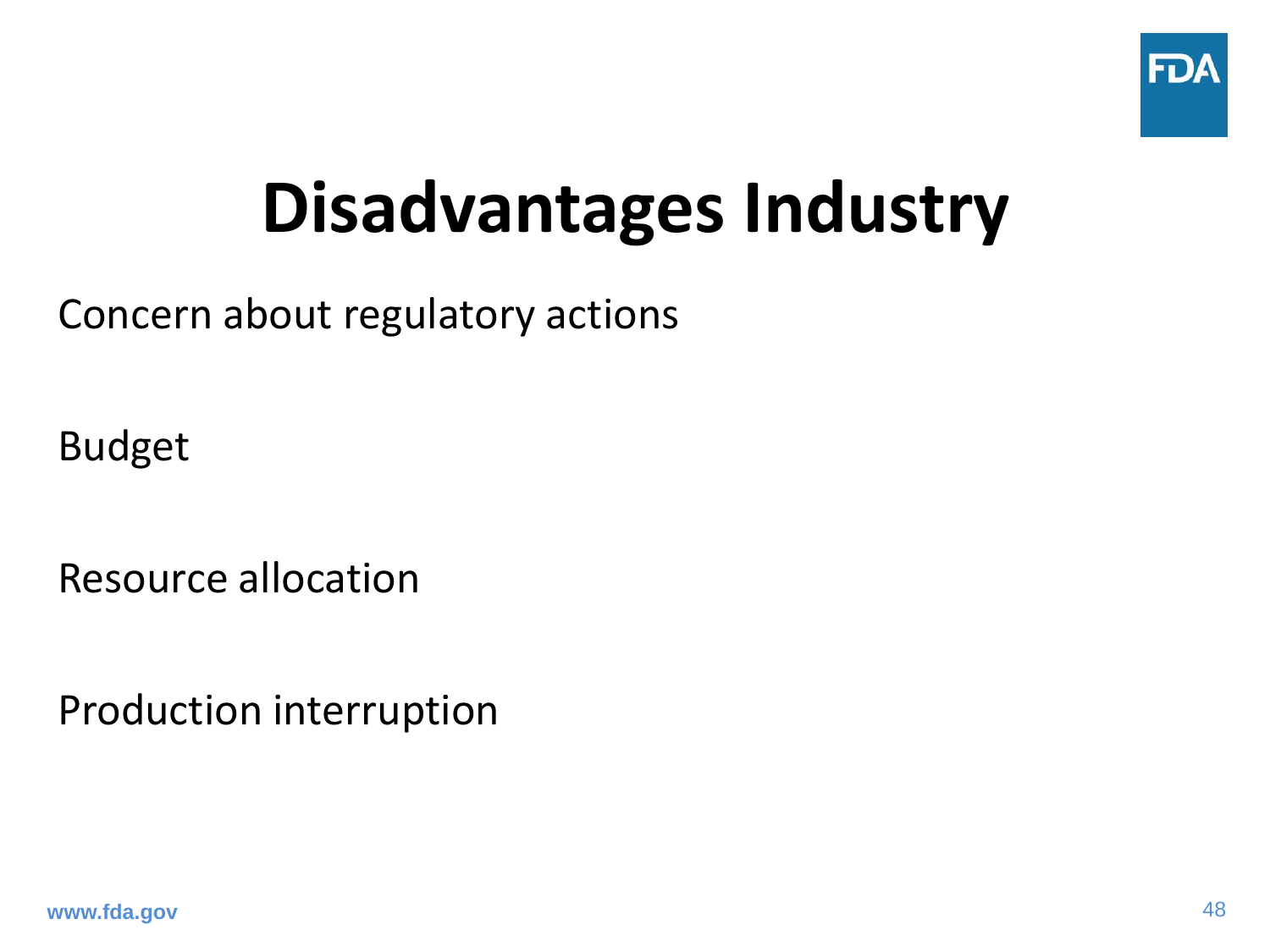

# **Disadvantages FDA**

Budget

Workplan

**www.fda.gov**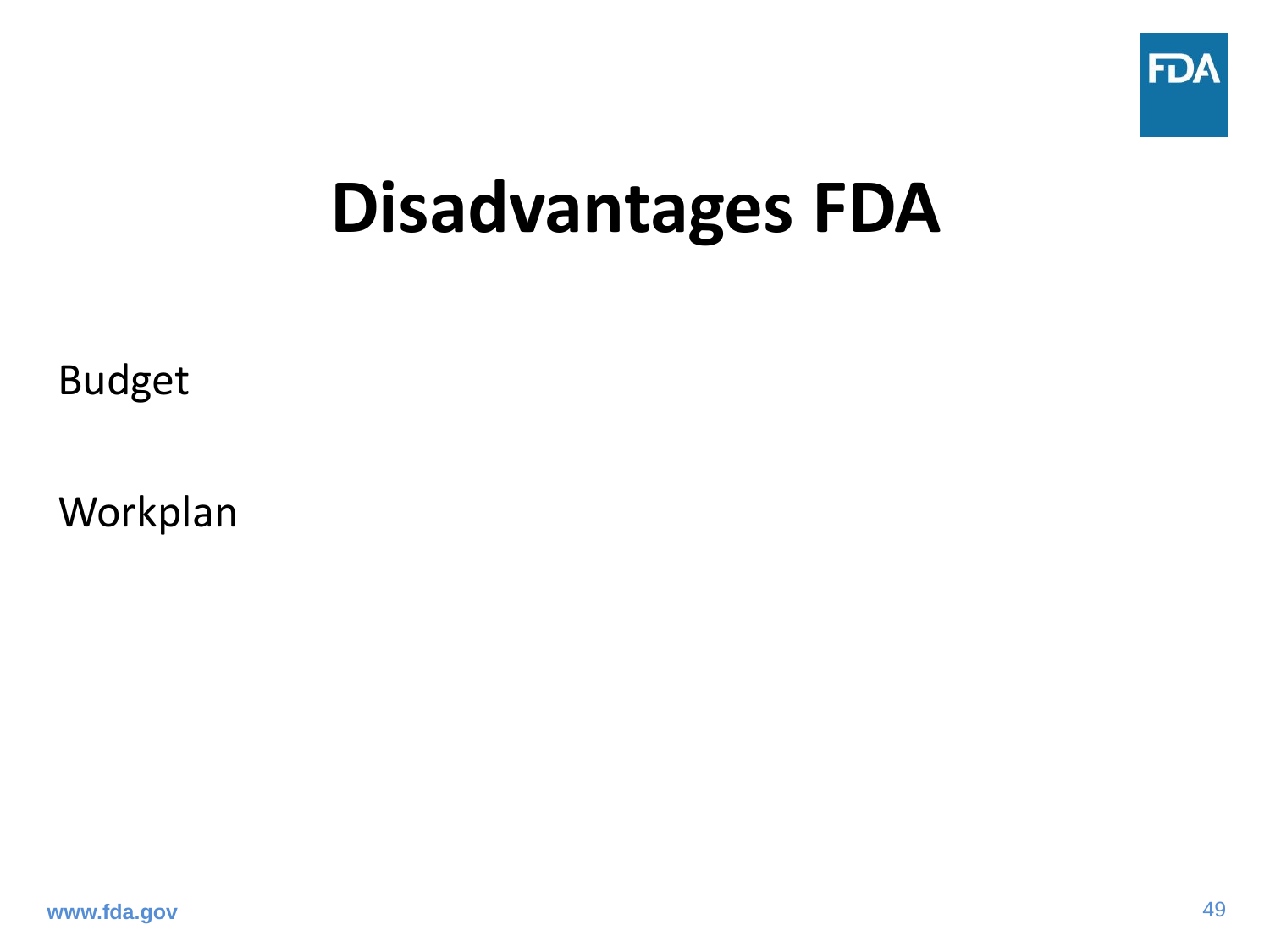

## **Question**

#### **True or False**

FDA is receptive to partnering with industry and foreign governments to provide training for FDA employees.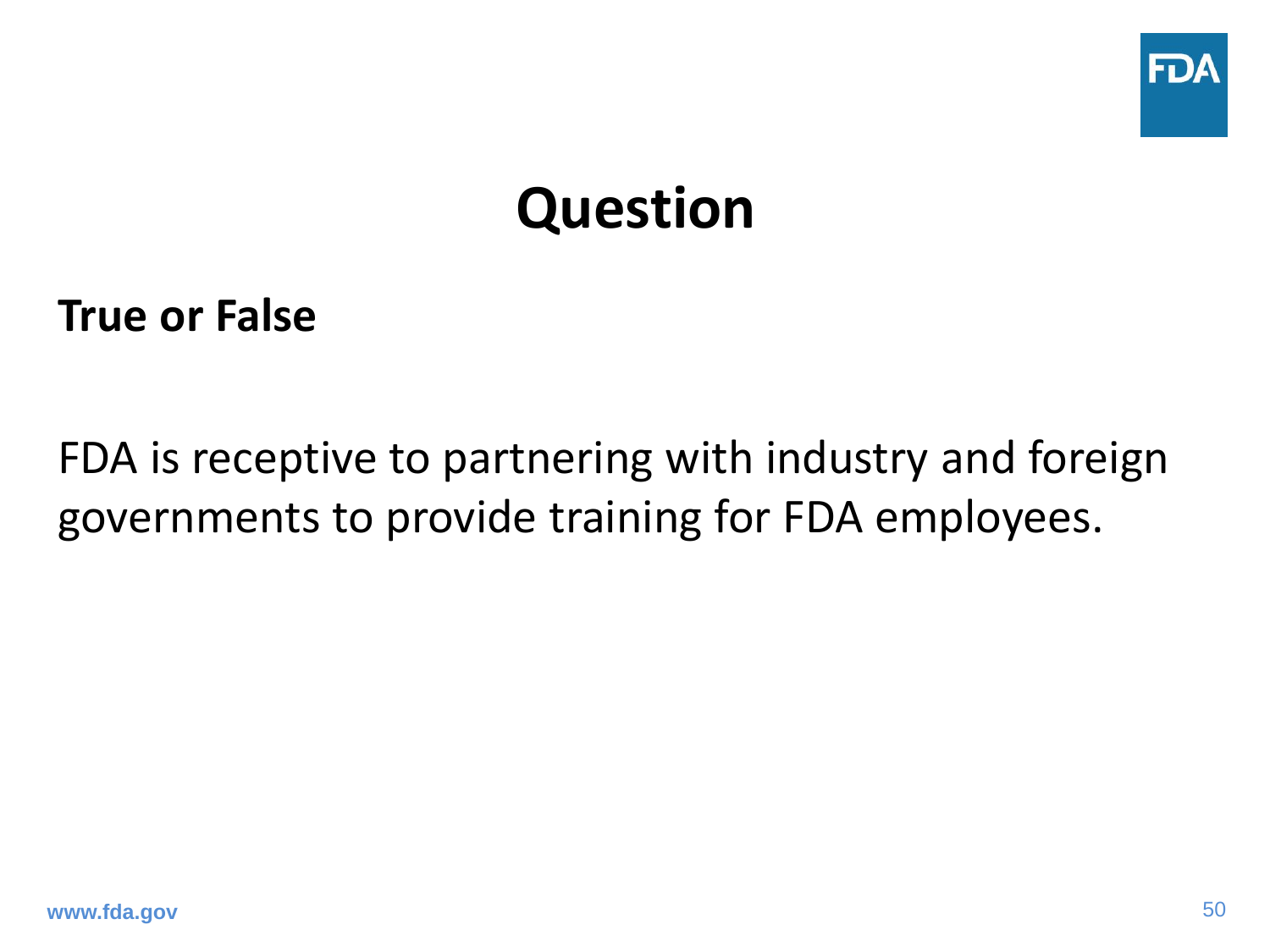

## Answer: **True**

Reference:

Federal Register Notice: 83 FR 36608, July 30, 2018 https://www.federalregister.gov/documents/2018/07/30 [/2018-16177/center-for-devices-and-radiological-health](https://www.federalregister.gov/documents/2018/07/30/2018-16177/center-for-devices-and-radiological-health-experiential-learning-program)experiential-learning-program Federal Register Notice: 83 FR 18305, August 24, 2018 [https://www.gpo.gov/fdsys/pkg/FR-2018-08-](https://www.gpo.gov/fdsys/pkg/FR-2018-08-24/pdf/2018-18305.pdf) 24/pdf/2018-18305.pdf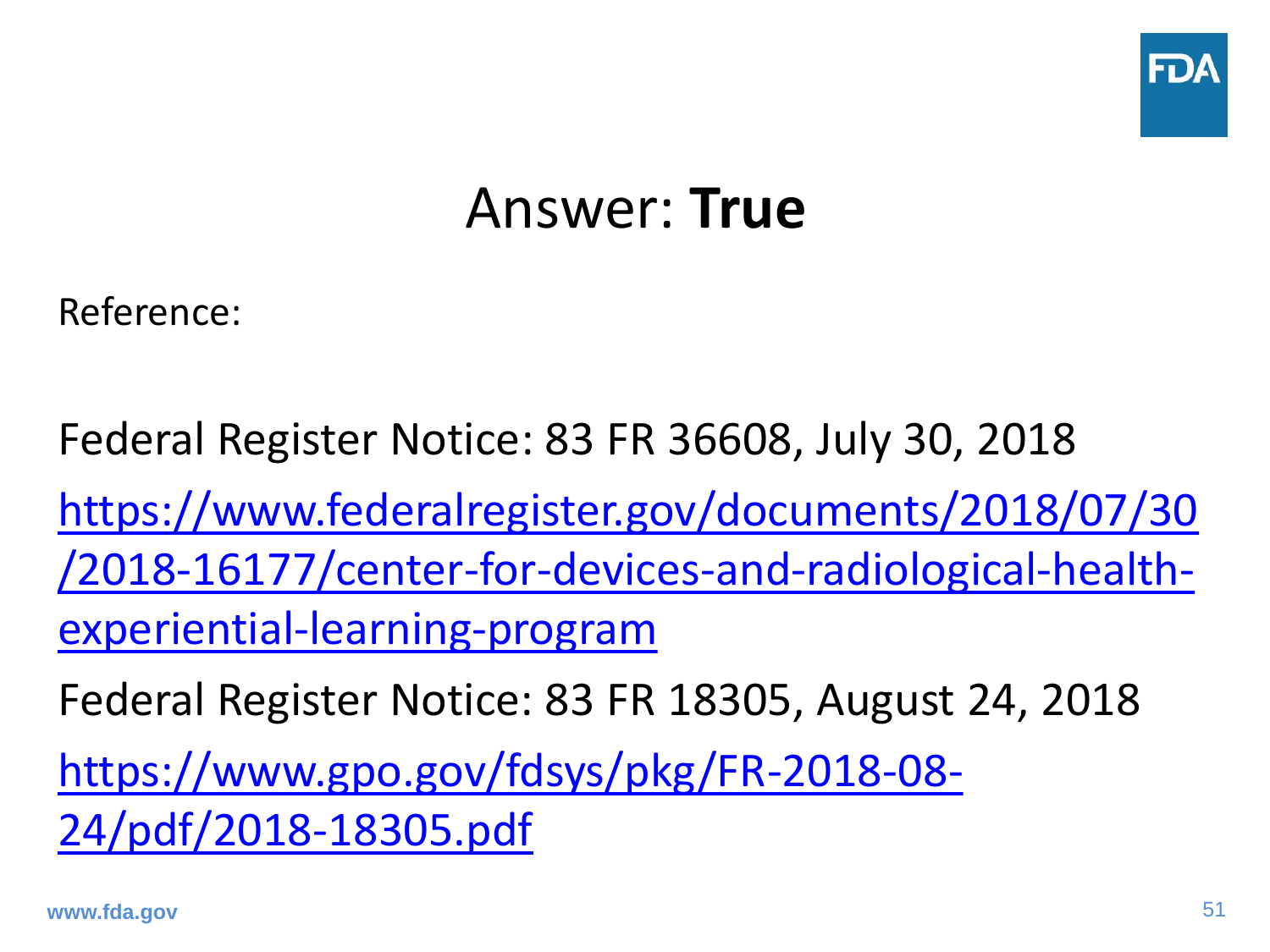

### Answer: **True**

Reference:

GMP Tea Society of Clinical Research Associates Import Brokers Association UC Davis Western Institute for Food Safety and Security North Carolina State University and Biomanufacturing Office of Training and Education Courses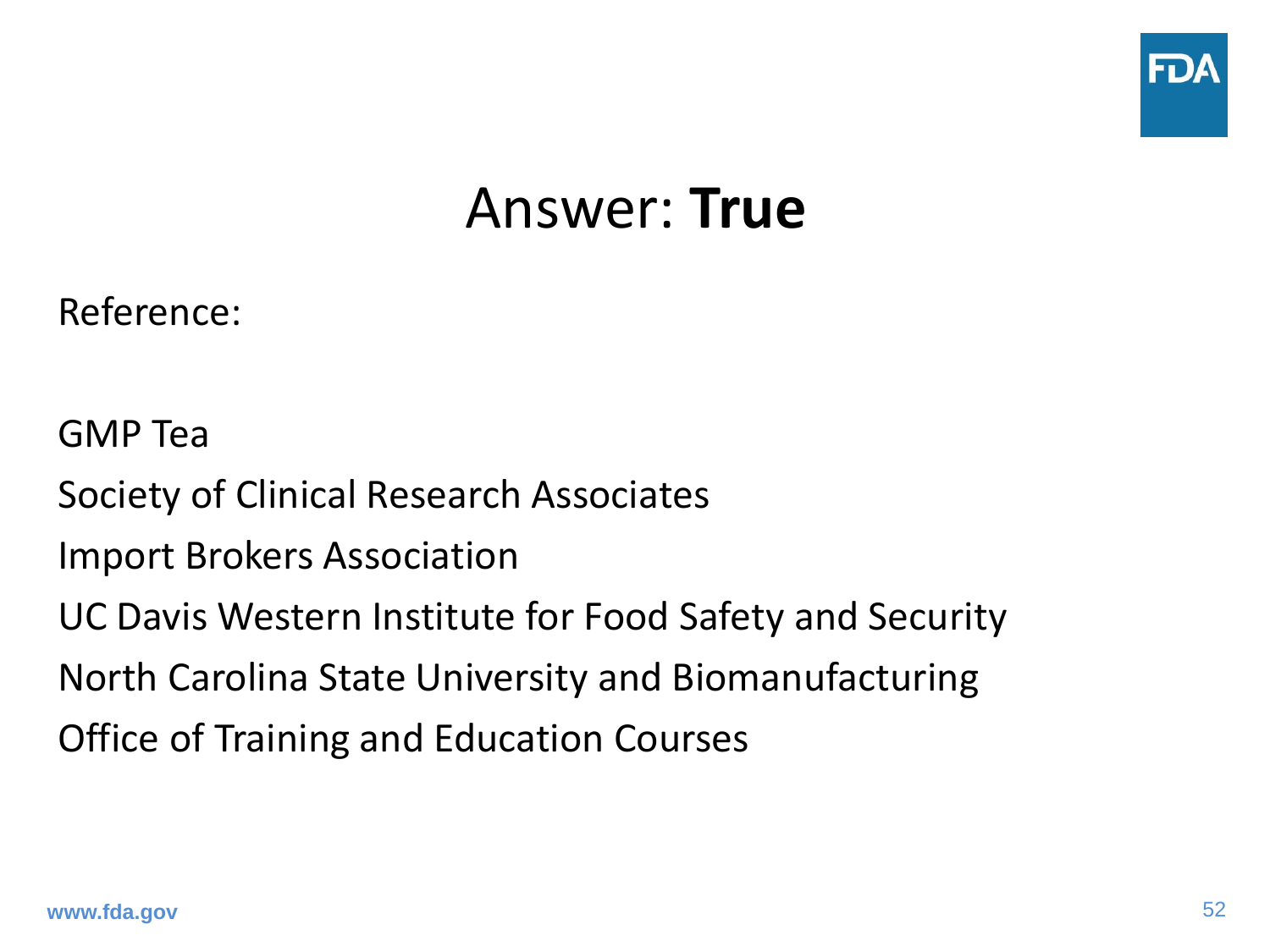

## Answer: **True**

Reference:

To fulfill its mission to monitor and ensure the safety of the supply chain for food, feed, medical products, cosmetics, and tobacco products that enter the United States from other parts of the world, the FDA engages in partnerships with foreign governments, regulatory coalitions, development organizations, academic institutions, among others.

<https://www.fda.gov/internationalprograms/partnerships/default.htm>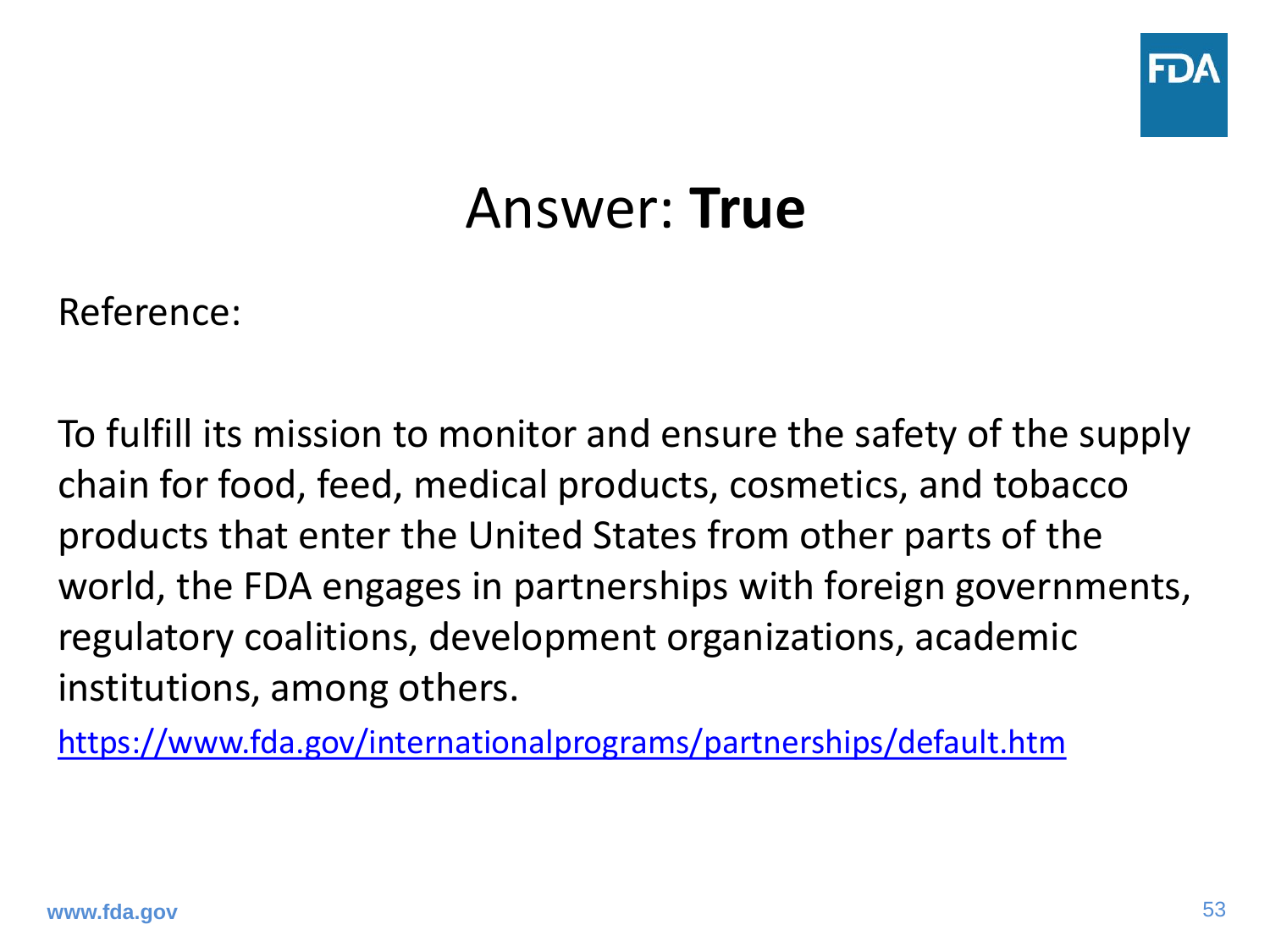

# **Question**

#### **True or False**

FDA has an extensive array of online courses to train industry personnel about how FDA regulates pharmaceuticals and medical devices. Some of these classes are complimentary and for other industry need to pay a fee.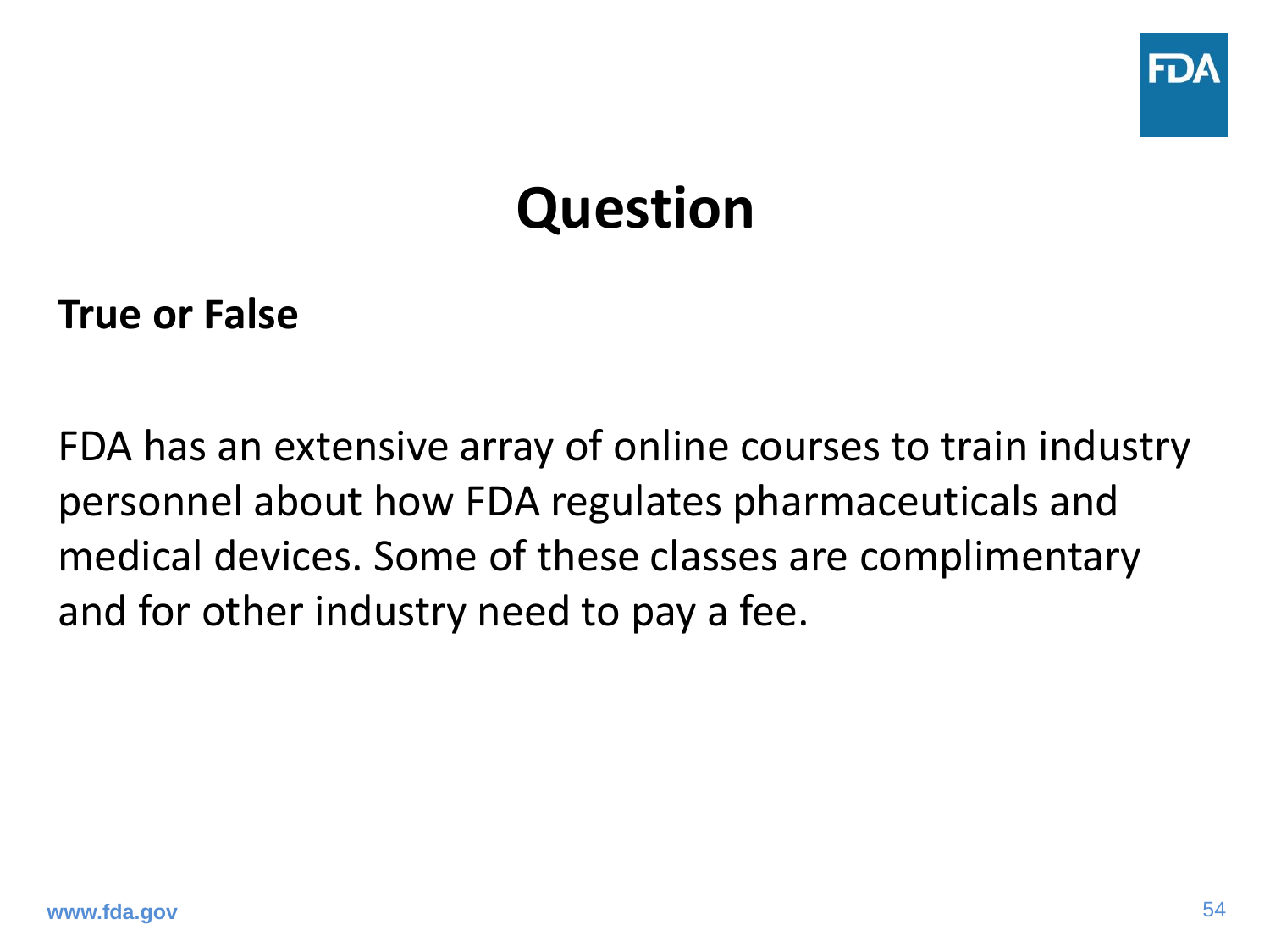

## Answer: **False**

References:

CDER World

<https://www.accessdata.fda.gov/scripts/cderworld/>

Information for Industry (Drugs)

[https://www.fda.gov/Drugs/ResourcesForYou/Industry/default.h](https://www.fda.gov/Drugs/ResourcesForYou/Industry/default.htm) tm

CDERLearn

[https://www.fda.gov/Training/ForHealthProfessionals/default.ht](https://www.fda.gov/Training/ForHealthProfessionals/default.htm) m

CDRHLearn

<https://www.fda.gov/Training/CDRHLearn/default.htm>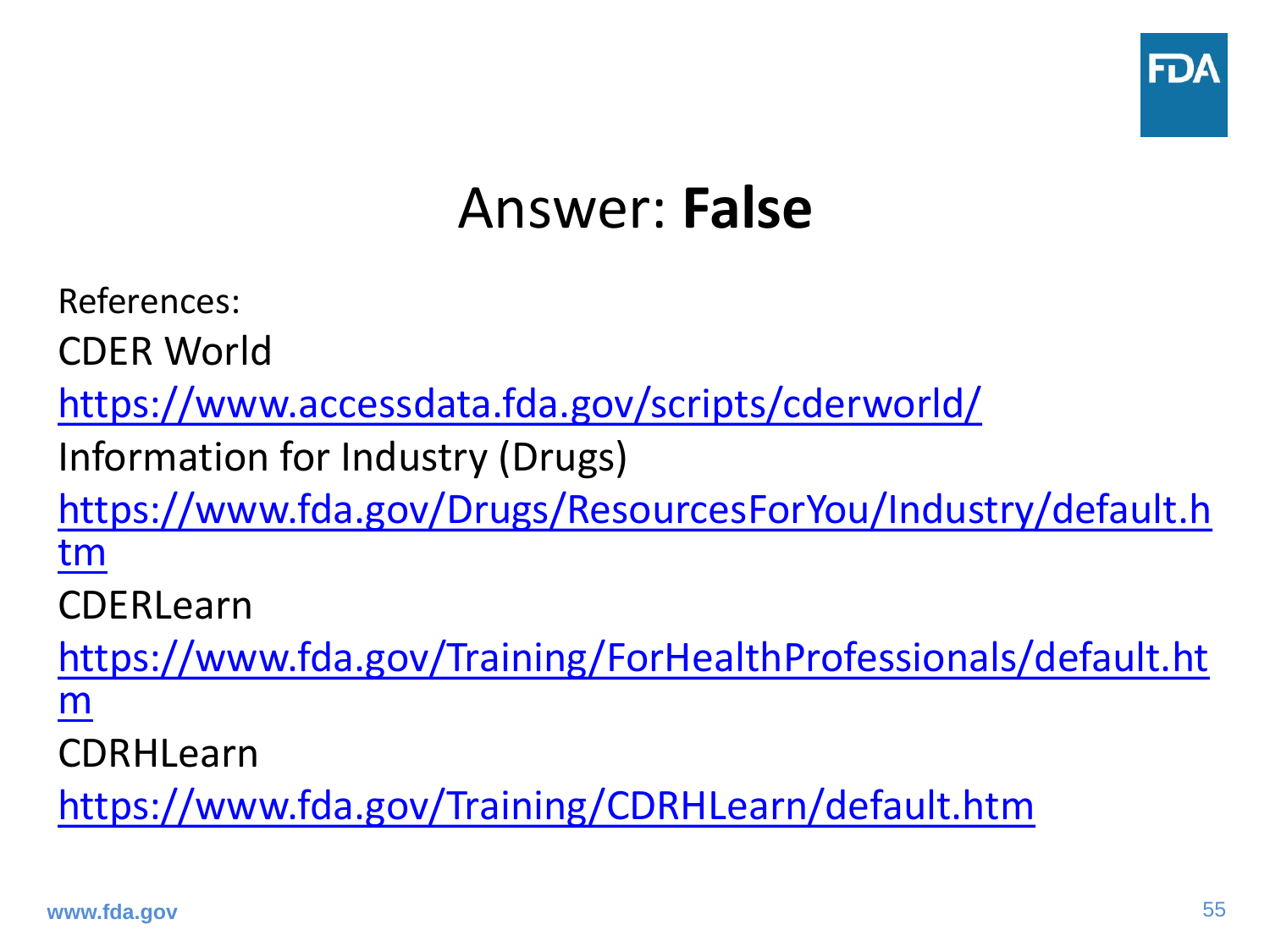

# Investigator Resources

IOM [https://www.fda.gov/iceci/inspections/iom/default.h](https://www.fda.gov/iceci/inspections/iom/default.htm) tm

Compliance Program Guidance https://www.fda.gov/inspections-compliance[enforcement-and-criminal-investigations/compliance](https://www.fda.gov/inspections-compliance-enforcement-and-criminal-investigations/compliance-manuals/compliance-program-guidance-manual-cpgm)manuals/compliance-program-guidance-manualcpgm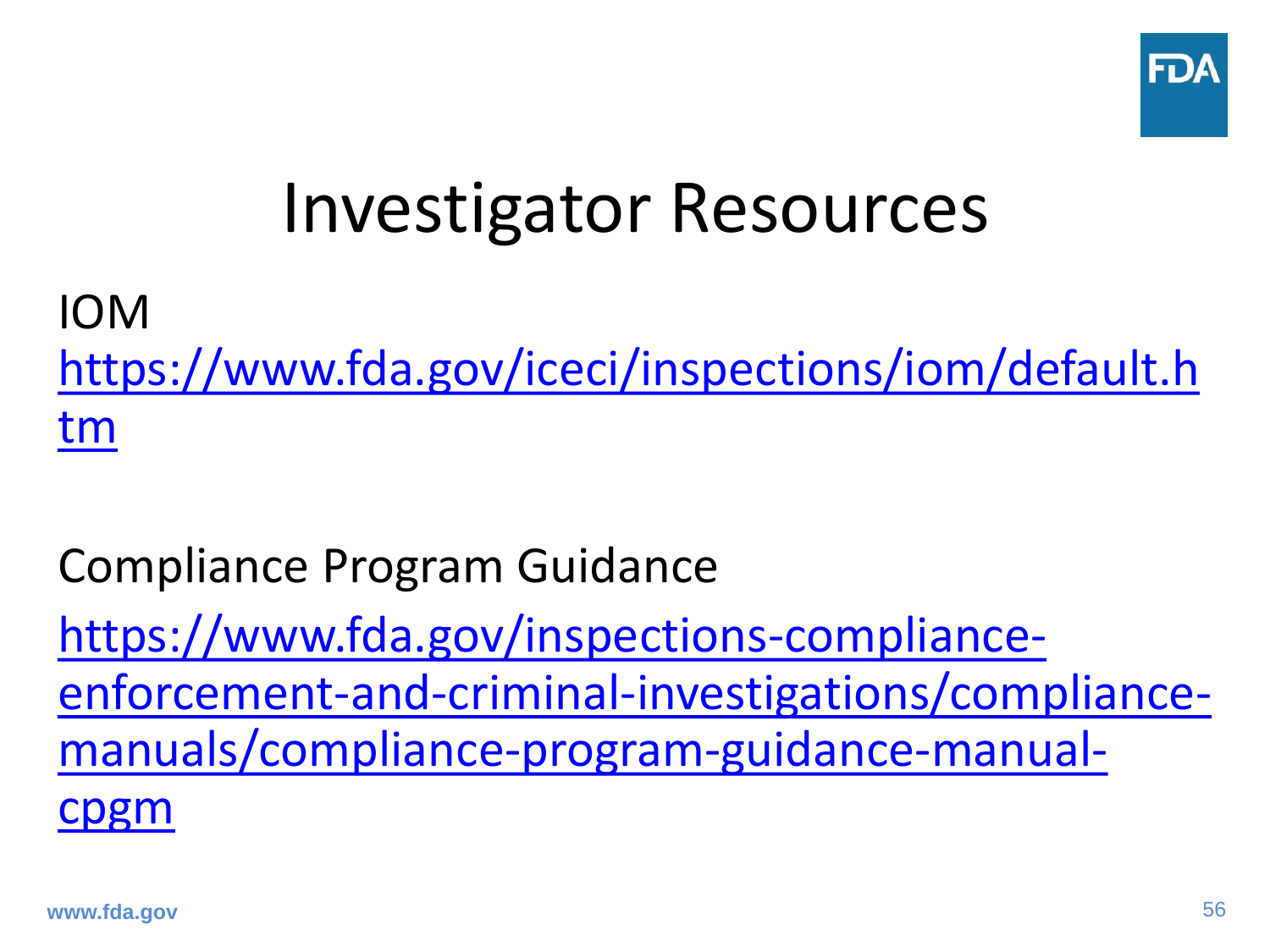

# Discussion- Q & A

### Thank You!

Jane M. Kreis, R.Ph., MBA Training Officer [jane.kreis@fda.hhs.gov](mailto:jane.kreis@fda.hhs.gov)